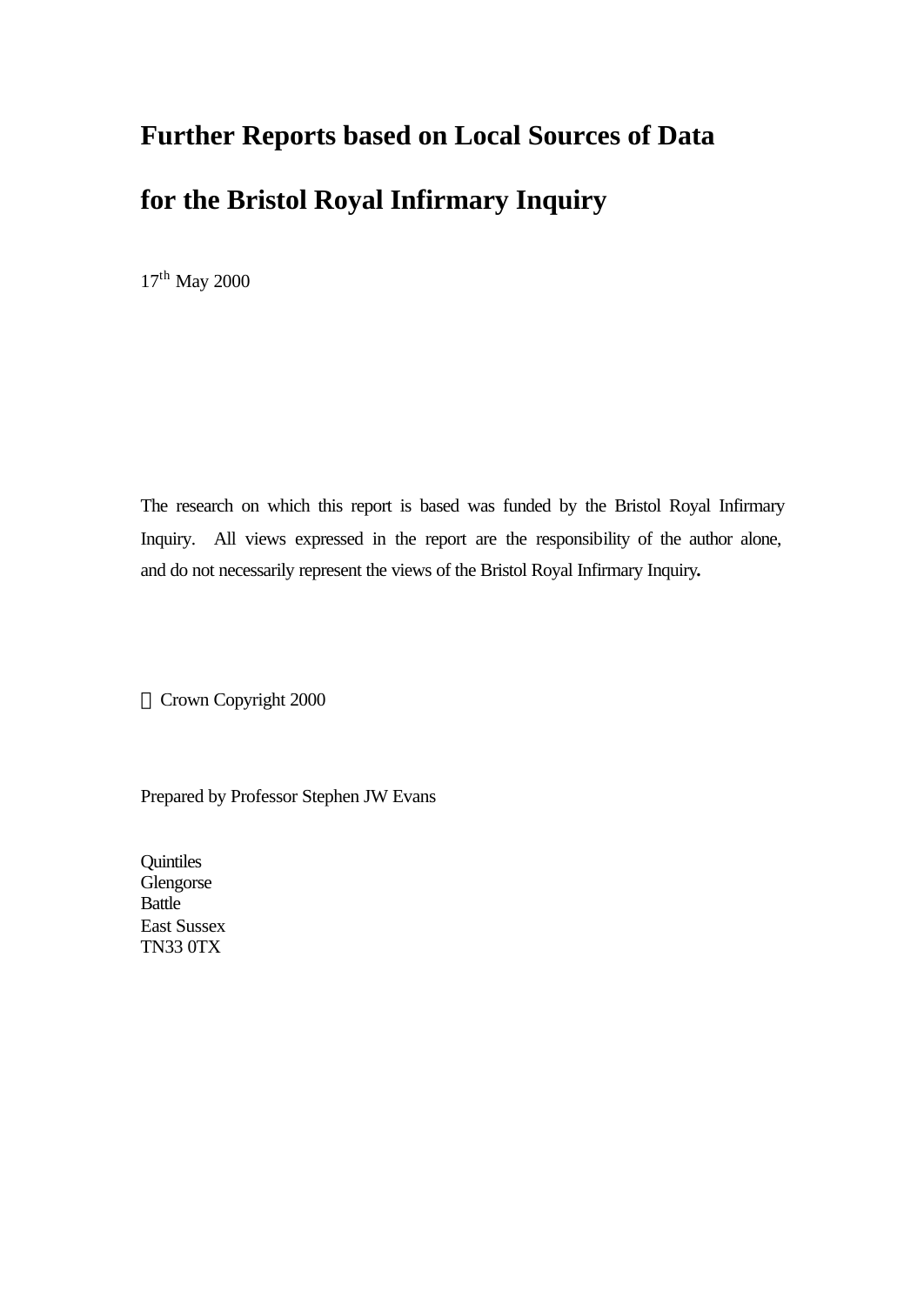# **Executive Summary**

This report has been commissioned by the Bristol Royal Infirmary Inquiry to examine further aspects of the sources of data available within Bristol. It has three major sections. The first uses data from the sources described previously to examine illhealth (morbidity) in children who received cardiac surgery. The intention is to examine those conditions that result from the surgery and can be regarded as complications. The second examines Mr Wisheart's own log as entered onto computer by him. Comparisons with other sources are made. The third describes a new source of data from the Cardiac Perfusionists (who operate the heart-lung machines for bypass during surgery).

### **Morbidity**

In the first report on Hospital Episode Statistics [INQ 0013] higher proportions of central nervous system (1.6%) and renal complications (2.6%) were found in Bristol than elsewhere. These results were for all children, including those who died. The overall levels found in the Patients Administration System were of this order of magnitude, and somewhat higher in the Clinical Coded Records (CCR). The Clinical Case Note Review (CCNR) report found a level of recorded disability of about 6% (using the estimate for all children) in those who were alive, but half were believed to be unrelated to the medical care received. The absolute numbers in the CCNR were very small.

Published work where special study of complications has been done suggests much higher rates, in the range 10-30% for neurological injury. The routinely collected data do not detect anything like these rates. They cannot be used to estimate disability rates accurately, partly because of problems of definition. There is therefore uncertainty in whether Bristol had a higher or a lower rate of post-operative complications compared with other UK centres.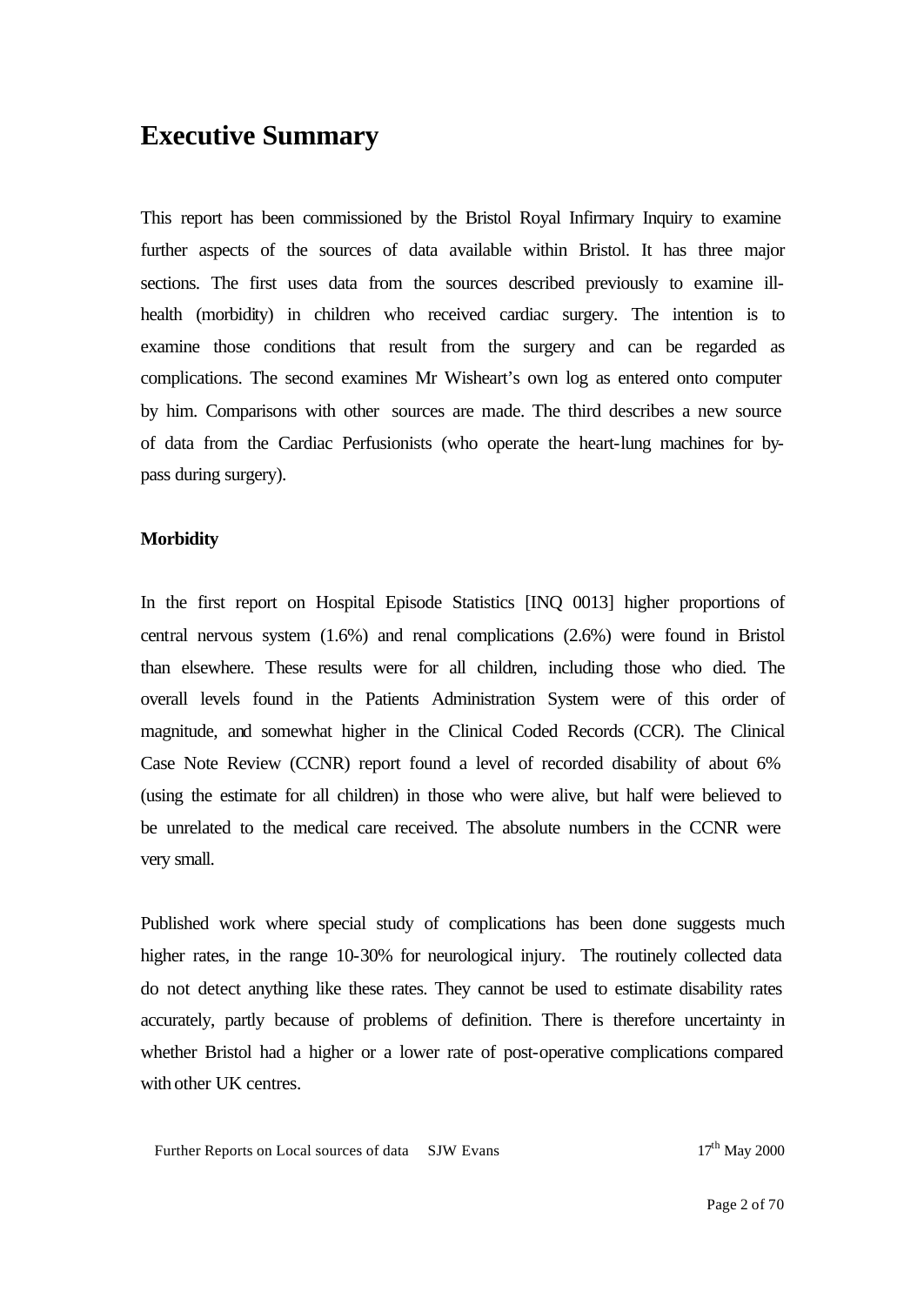#### **Mr Wisheart's log**

The Inquiry has coded both Mr Wisheart's and Mr Dhasmana's logs, and the results from these (SL) have been reported previously. Mr Wisheart has entered his own log onto computer, using his own words and abbreviations to describe the diagnoses and operations. There is good concordance in the total numbers and the death rates between the different sources. Comparisons within operation groups are more difficult, but there is a general consistency. The overall death rate in the "early" period was 15.5%, with a further 6.6% in those who survived the early period. Some groups of diagnoses have death rates over 40%. In children aged 0-3 months the death rate was just over 50%, and in children 4-12 months was 20% (overall 34% in those under one).

The overall results are consistent with those found in the other local sources of data. Exact comparisons on an individual or finely-grouped basis are difficult because of the variety of terms used by Mr Wisheart.

### **Cardiac Perfusionists' log**

This log (CPL) covers 1346 operations during the whole period of the Inquiry. It records basic information about each operation including age, surgeon, operation type and whether a child died on the operating table. It has two aspects where it adds to the information for the Inquiry. Firstly the deaths on the operating table are specifically recorded, and as all children in the log definitely had open heart surgery it provides a "gold standard" for classification.

Further Reports on Local sources of data SJW Evans 17<sup>th</sup> May 2000 The overall death rate on the operating table was just over 2%, but was about 20% for switches. The overall number of operations showed very close agreement with the numbers classified as open in the other local sources. The agreement with the other sources of data using the 13 groups of operation was close except for Atrial Ventricular Septal Defect (AVSD) and Aortic & pulmonary valve procedures where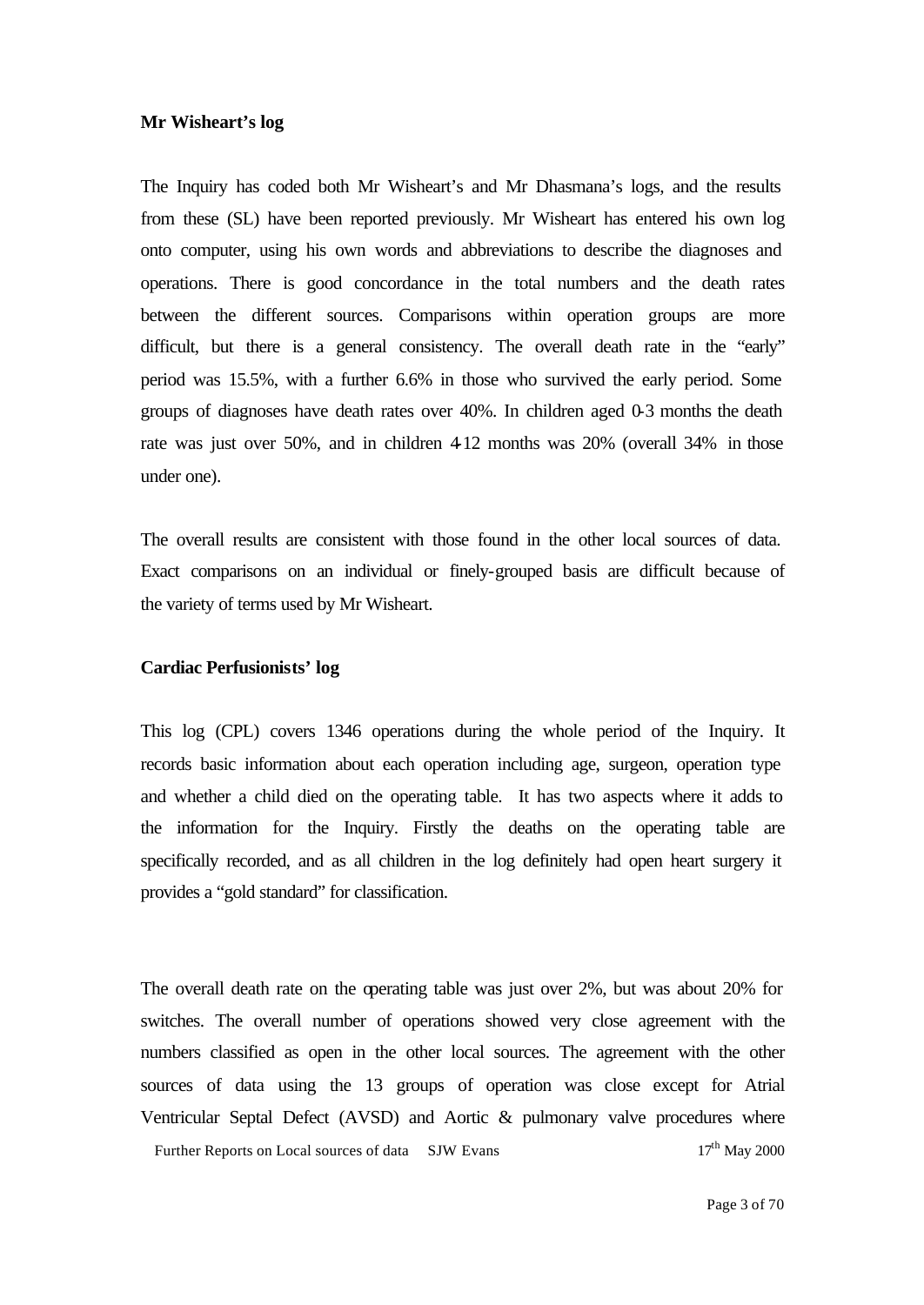the CPL coding had too few of the first group and too many of the second. In particular the agreement with the PAS was generally very close.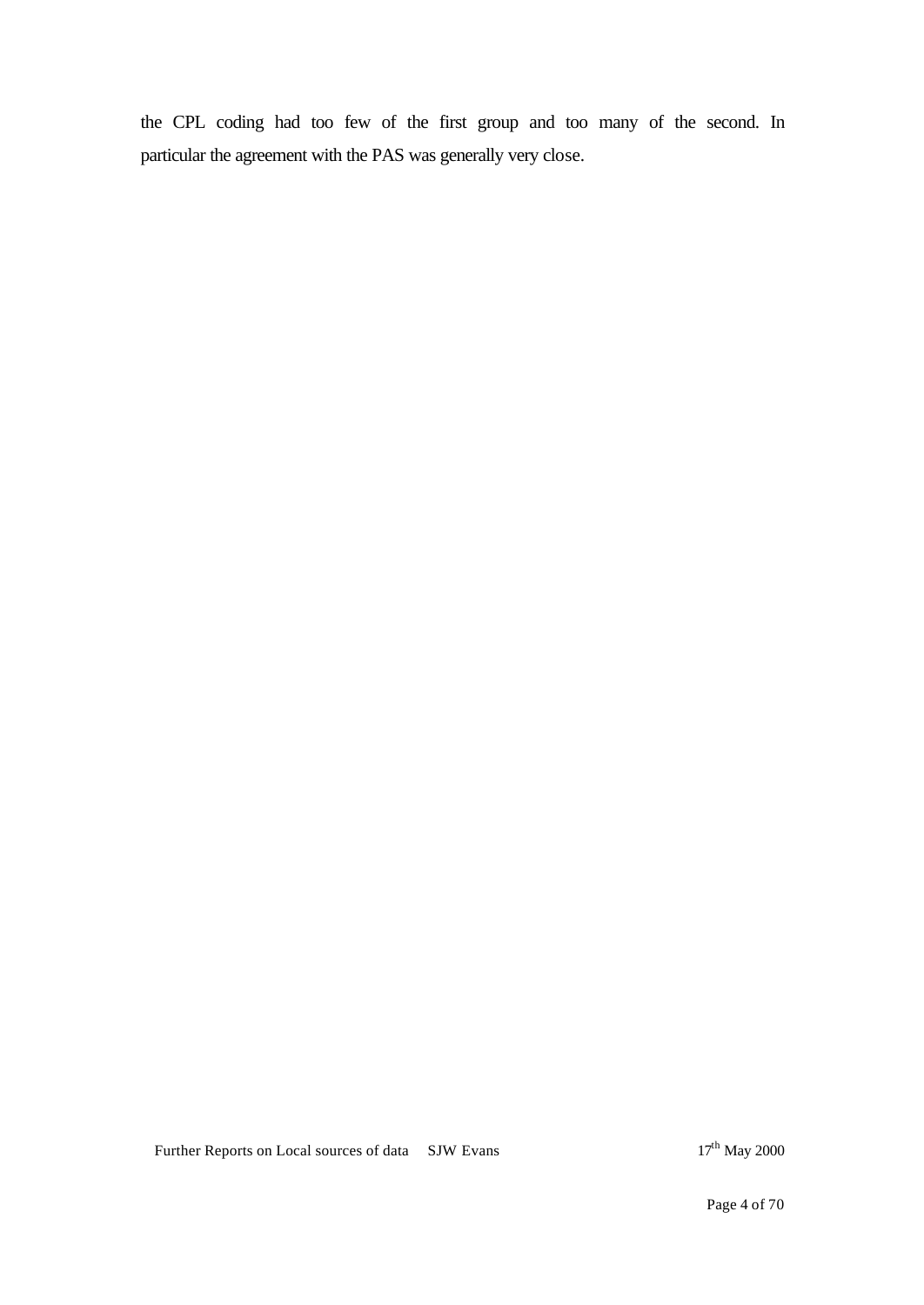# **Table of Contents**

|          | <b>Executive Summary</b>                                                     | $\boldsymbol{2}$ |
|----------|------------------------------------------------------------------------------|------------------|
|          | Morbidity                                                                    | $\overline{2}$   |
|          | Mr Wisheart's Log                                                            | $\overline{3}$   |
|          | Cardiac Perfusionists' Log                                                   | $\overline{3}$   |
|          | <b>Section One: Report on Morbidity</b>                                      | 6                |
| 1.       | Introduction                                                                 | 6                |
| 2.       | Results – Morbidity                                                          | 7                |
| 2.1      | Surgeon's Logs - Post-operative Complications                                | $\tau$           |
|          | Conclusions - SL Morbidity                                                   | 9                |
| 2.2      | $CCR - Post\text{-}operative complications$                                  | 10               |
|          | <b>CCR</b> Conclusion - Morbidity                                            | 12               |
| 2.3      | PAS – Post-operative complications                                           | 12               |
|          | PAS Conclusions - Morbidity                                                  | 13               |
| 3.       | Linkage of individual cases                                                  | 14               |
| 3.1      | PAS and CCR                                                                  | 14               |
| 3.2      | PAS, CCR and SL Linkage                                                      | 14               |
| 4.       | Comparison with the Clinical Case Note Review                                | 15               |
| 5.       | Overall Conclusions on Morbidity                                             | 16               |
|          | Section Two: Report on Mr Wisheart's database of his Surgeon's Log           | 18               |
| 1.       | <b>Overall Contents</b>                                                      | 18               |
| 2.       | <b>Diagnoses</b>                                                             | 18               |
| 3.       | Operations                                                                   | 19               |
| 4.       | Age                                                                          | 20               |
|          | Mr Wisheart's database individually matched with the Inquiry SL              | 20               |
| 5.<br>6. | Methods and matching of administrative data                                  | 20<br>22         |
| 7.       | <b>Operation Codes</b><br>Ages                                               | 23               |
| 8.       | Comparison with CCR                                                          | 24               |
| 9.       | Death                                                                        | 25               |
|          | Conclusions on Mr Wisheart's Log                                             | 26               |
|          |                                                                              |                  |
| 1.       | <b>Section Three: Report on Clinical Perfusionists' Logs</b><br>Introduction | 27<br>27         |
| 2.       | The Results from the CPL                                                     | 28               |
| 2.1      | Demography & Numbers of Operations                                           | 28               |
| 2.2      | <b>Surgeons</b>                                                              | 29               |
| 2.3      | Coding of operative procedures                                               | 30               |
| 2.4      | Totals of operations grouped in 13 groups and as open or closed              | 31               |
| 2.5      | Deaths                                                                       | 32               |
| 3.       | Comparison with other data sources                                           | 32               |
| 4.       | <b>Overall Conclusions</b>                                                   | 34               |
| 5.       | Acknowledgements                                                             | 35               |
| Tables   |                                                                              | 36               |
| Figures  |                                                                              | 49               |
|          | Appendices                                                                   | 50               |
|          |                                                                              |                  |

|  | Further Reports on Local sources of data SJW Evans |  |
|--|----------------------------------------------------|--|
|  |                                                    |  |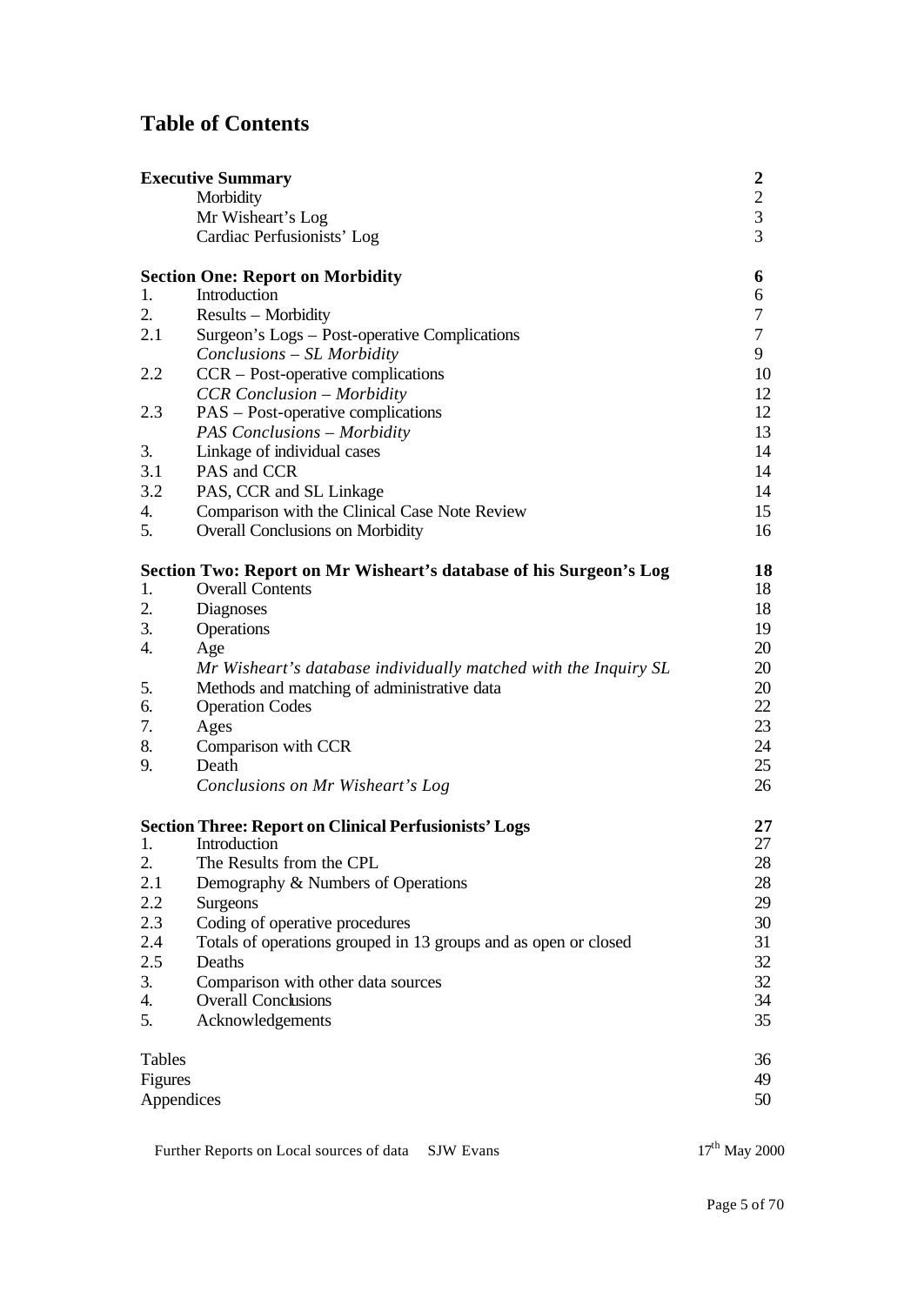# **Section One: Report on Morbidity**

#### **1. Introduction**

1. The previous report on the analysis of data from local sources concentrated on mortality. This is partly because mortality is recorded better than morbidity. Mr Langstaff in the evidence introducing day 75 of the Inquiry remarked on some of the problems. He stated -

"inevitably mortality is sadly easy to identify and morbidity may not be. There are problems of definition, problems of degree that arise, and thankfully the incidence is not as obvious nor as great, it appears, as is mortality"

- 2. The three main local sources of data [see INQ 0012] are the Patient Administration System (PAS), the computer files of the clinically coded (for the Inquiry) medical records (CCR) and the Inquiry's coding of the two Surgeons' logs (SL). Each of these has some clinically coded information relating to the post-operative medical condition. The information from PAS is the basis for the returns from Bristol to the national system of Hospital Episode Statistics (HES). The analysis of these data allowed for a comparison between centres in the coding of post-operative complications. Mr Langstaff at day 75 also said –
- 3. "it is apparent that there is a difference between Bristol, when compared with the rest of the country and other centres, on the basis of the hospital episode statistics as to the incidence of neurological problems and to an extent renal and respiratory problems following surgery. [INQ0013 0028, section 2.3.7] As we explained, it is difficult on the basis of those statistics alone to know whether those problems arose before, during or consequent upon the operation, or were indeed consequent upon the underlying condition"
- Further Reports on Local sources of data SJW Evans 17<sup>th</sup> May 2000 4. Possible problems in the efficiency of recording of deaths between different centres has been mentioned in the previous reports [e.g. INQ 0014 0010,section 3.11 & INQ 0014 0033, section 6.4 xxiii]. There are clearly even more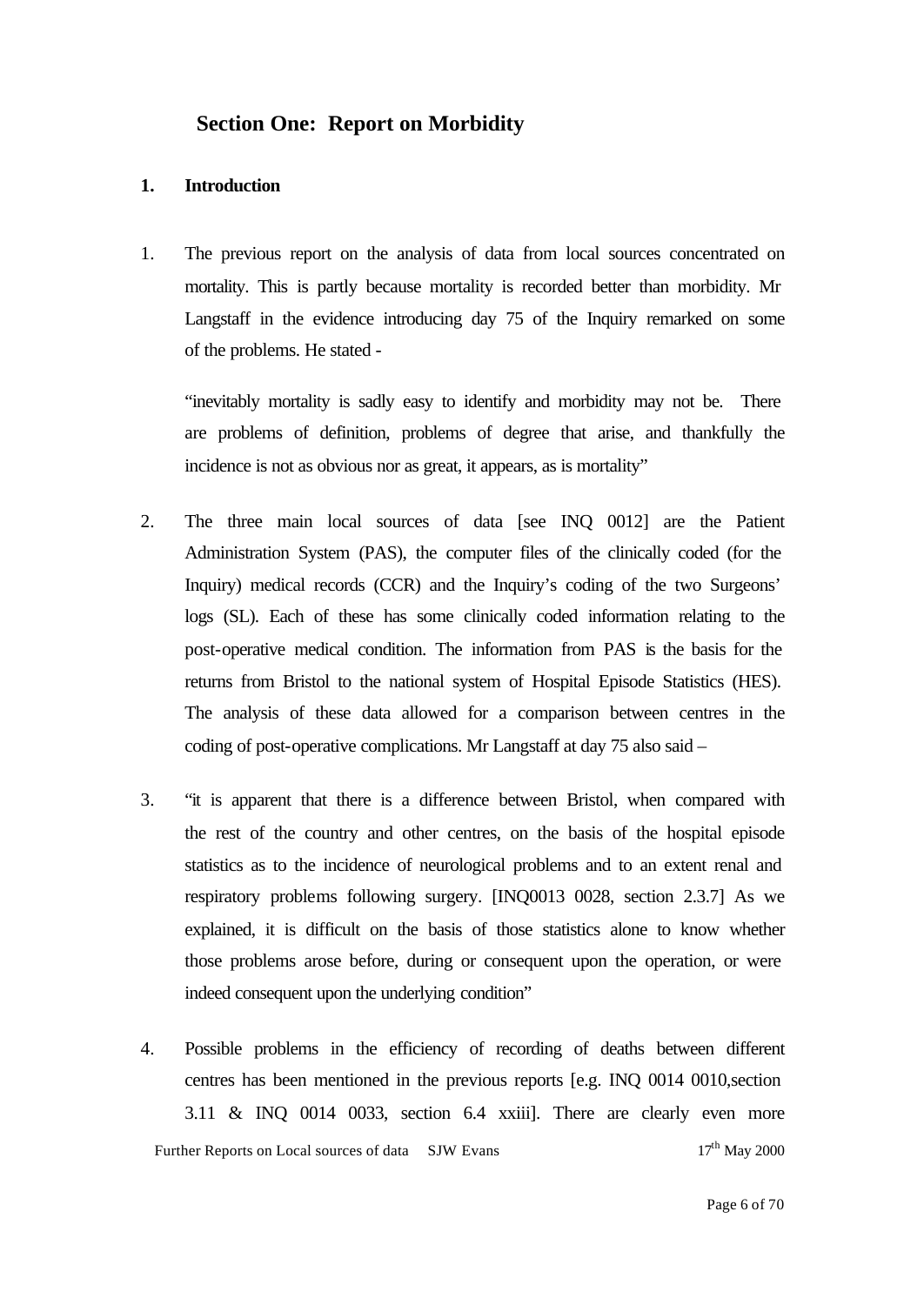problems in relation to the efficiency of recording of post-operative complications [INQ0013 0031, section 2.4.9].

- 5. In spite of the problems, it is important to examine the data in relation to morbidity as far as is possible. The SL was not used for long term follow-up though immediate problems were recorded. The PAS only has diagnoses that relate to the current admission/discharge. We have linked the different admissions so that we can track diagnoses that are recorded at a later date, but the PAS data only covers admissions for heart problems. The CCR was intended to cover the entire medical history from the complete medical records for each child so that post-operative complications should be recorded even if they were not noticed as such, at the time.
- 6. The local sources all used the International Classification of Disease version 9 (ICD9) for coding of diagnoses. In addition, the PAS used ICD10 for part of 1995. Complications are strictly defined as being those with the first three digits of the ICD code being 996-999. (Appendix B1 lists the meaning of these codes). In all cases the codes relating to complications have no more than four digits. The classification of post-operative complications does not allow for fine distinctions between, for example, different types of neurological complication. The codes that are of most interest are those that refer to neurological and renal complications; these are 997.0 and 997.5 respectively.
- 7. In the results, each source of data is described separately, with a final section examining the concordance between them in individual cases. The emphasis is on those children who did not die but had complications.

# **2. Results - Morbidity**

### **2.1 Surgeons' Logs – Post-Operative Complications**

8. The preliminary report on the surgeons' logs did not discuss details of postoperative factors other than death. The form for abstracting the data from the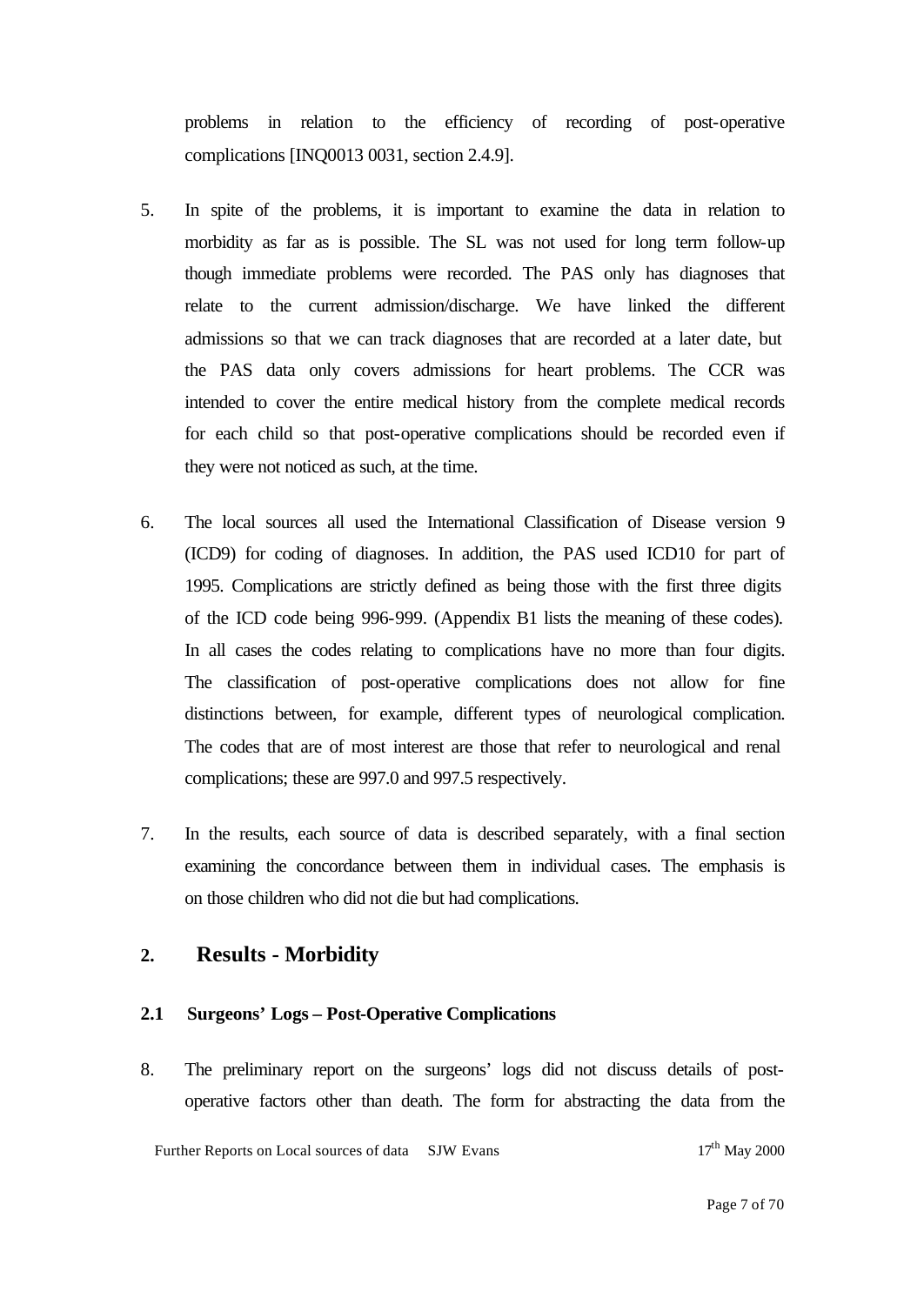original logs referred to "Post-operative Complication". However, the surgeons themselves made comments on the logs that covered more than just complications. The descriptions of the surgeons' own view of their logs, in particular the post-operative comments, are at WIT 0120 0256-0262, and WIT0084 0001-0005. Mr Wisheart stated that he recorded "Post-operative Complications", and Mr Dhasmana said that he entered "Any significant postoperative event".

- 9. There were 2246 procedures in 1244 children [INQ 0012 0027, section 4.31]. Of these, 182 children had at least one complication diagnosis recorded by the coders. The complications are related to a child rather than to a particular procedure or an admission. The rules for coding complications may require more than one code to be used to refer to a single complication. The "E" codes in particular are used to describe the procedure that led to the complication.
- 10. The numbers of complication codes per child are given in Table 1.1, but it must be realised that the number of codes may be greater than the number of complications.
- 11. Most (150) of the complications occurred in children who subsequently died. Among the children who lived, there were 12 with one complication code, 16 with two and five with three. There are therefore 33 children out of 1017 children who were recorded as alive in the SL (3.2%) with a complication code recorded.
- Further Reports on Local sources of data SJW Evans 17<sup>th</sup> May 2000 12. These complications have been coded using the ICD 9 coding system. This coding system, as noted above and explained in the previous report, [INQ 0012 0012, section 3.11], is a very general system for classifying diseases and is not optimised for describing paediatric cardiac surgery. Section B1 of the appendix lists all those codes that are described in the ICD manual as relating to operative complications. When the Surgeons' logs were coded describing the comments written in the logs, many of the coded values did not refer to the codes that are strictly complications, but described them using other ICD codes, such as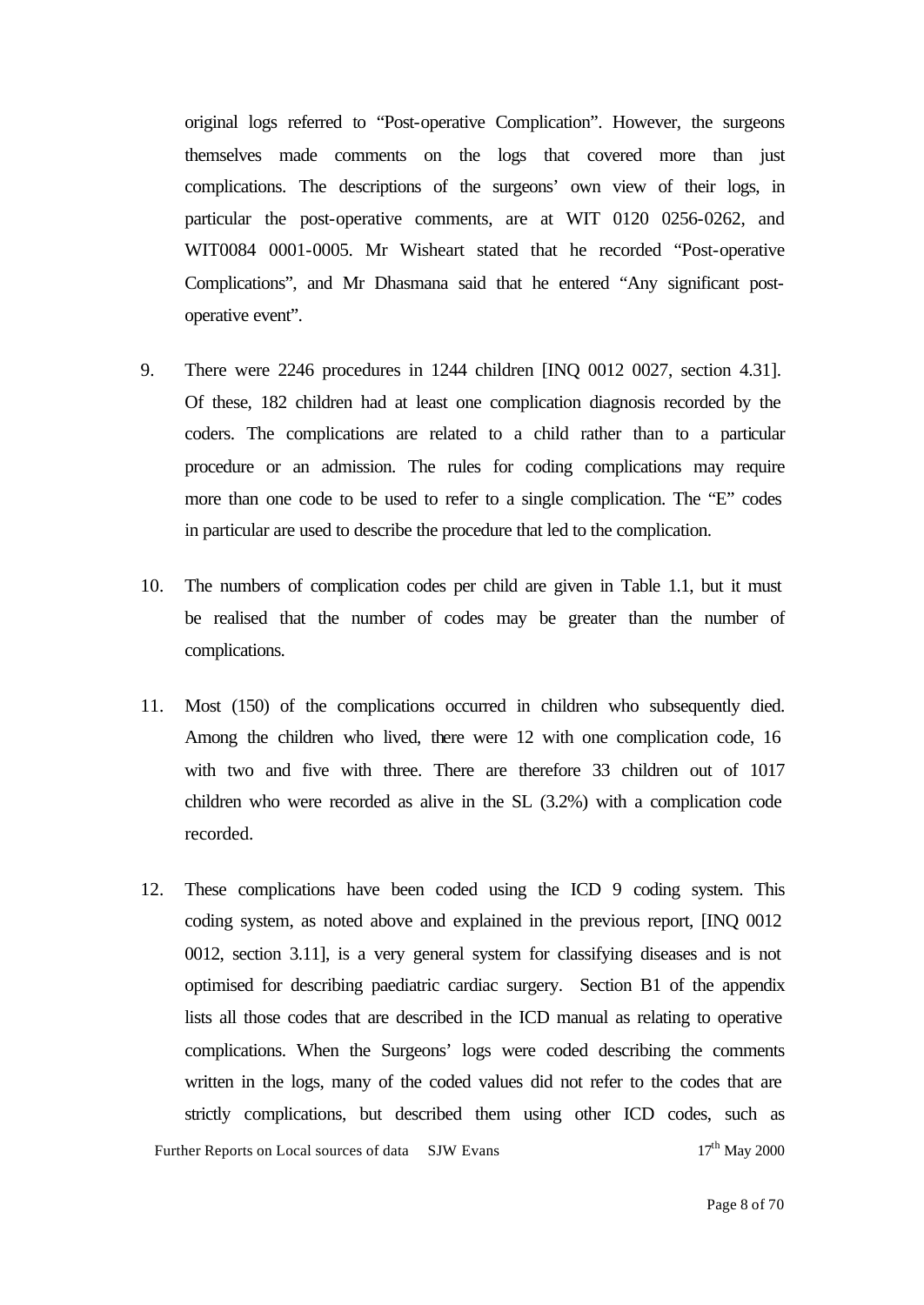"Convulsions". It can be seen from Table 1.2 that the coding does not list very many neurological problems  $(5 \text{ with } 997.0 = 0.5\%)$  or renal problems  $(1 \text{ with } 1000)$ 997.5) that were recorded in the surgeons' logs for those who survived. There were a total of 19 complications recorded with 997 codes for those who were alive, ten of which were cardiac. There are a further four with 996.\* and eight with 998.\* codes, most of them being infections. These 31 complications occurred in 28 children; three children had two complication codes in the range 996-999 recorded. Although other codes were used for descriptive purposes, it is clear that most of the children who were alive and had a diagnosis coded, did have at least one code in the range of the strict diagnosis of complication.

- 13. Table A1 (Appendix) lists all the complications that occurred to all children, with the outcome.
- 14. Table 1.2 is similar to table A1, but is restricted to those children who did not die. It can be seen that there are two diagnoses in the "300" series (which includes neurological terms), neither of which is a recognised outcome of surgery, and there is one diagnosis with a cerebral artery occlusion (this child also had a code of 996.7 recorded).

### **Conclusions – SL Morbidity**

- 15. The surgeons' logs record those complications that occur at the time of, or very shortly after, the operation. Many of these are associated with a fatal outcome. Longer-term problems that are not immediately obvious are not recorded in the logs.
- 16. The surgeons' logs, as might be expected, are not good sources of information on long term complications of paediatric cardiac surgery. The overall level of 3.2% of children with a recorded code, 2.2% with a recorded complication (codes 996-999), and only 0.5% with a neurological complication is very low, and is likely to reflect under-reporting in the original logs.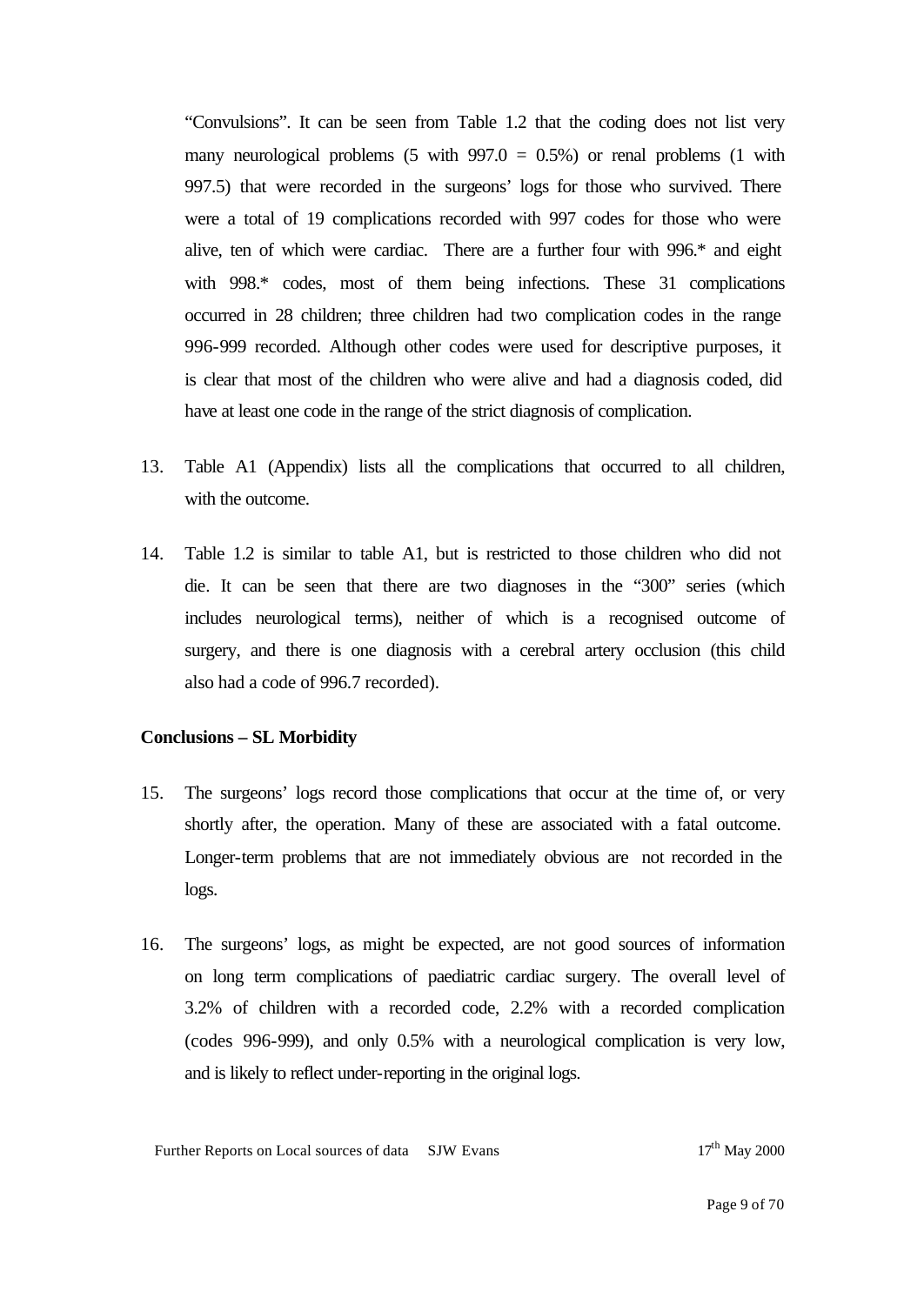#### **2.2 CCR – Post-operative complications**

- 17. The CCR was coded to include all post-operative diagnoses. This is a broader approach than that used in the SL, and covers the entire time span of the medical records available to the Inquiry team. The post-operative diagnosis may include a new diagnosis that only came to light as a result of the operation. It may also include a diagnosis associated with the underlying illness, as opposed to an adverse effect caused by the operation.
- 18. Among the 1875 children in the CCR within the terms of reference [see INQ 0012 0025, section 4.25] there are 714 children who have records of postoperative diagnoses. These are not necessarily all post-operative complications. Of those with diagnoses, 426 were recorded as alive and 288 as having died. Those who died had, on average 1.6 diagnoses recorded per child, one more than those who were alive (mean of 0.6). Table 1.3 shows the number of diagnoses recorded per child with a maximum of 11 diagnoses for a child who died and eight for one still alive. The most important complications are those coded with a 997 code. The number of these per child for the CCR is shown in table 1.4.
- 19. Among those who were alive, there were a total of 987 diagnoses recorded. Those diagnostic codes beginning with 997 are regarded as being true complications resulting from an operation. These are marked in bold in table 1.5, together with the other 99\* codes of relevance. There are a total of 27 "996" codes used there, with 16 being mechanical or infection complications, and 112 "998" codes. As was seen in the SL, most of these codes refer to infections or other complications that do not necessarily have long term sequelae. Table 1.4 gives the number of code "997" diagnoses per child, which can be regarded as true "complications" resulting from a cardiac operation. Again, those who died had more complications than those who are alive.
- Further Reports on Local sources of data SJW Evans 17<sup>th</sup> May 2000 20. Table 1.5 shows the ICD code and text description for the more frequently occurring diagnoses (those where the ICD code occurred at least 5 times). A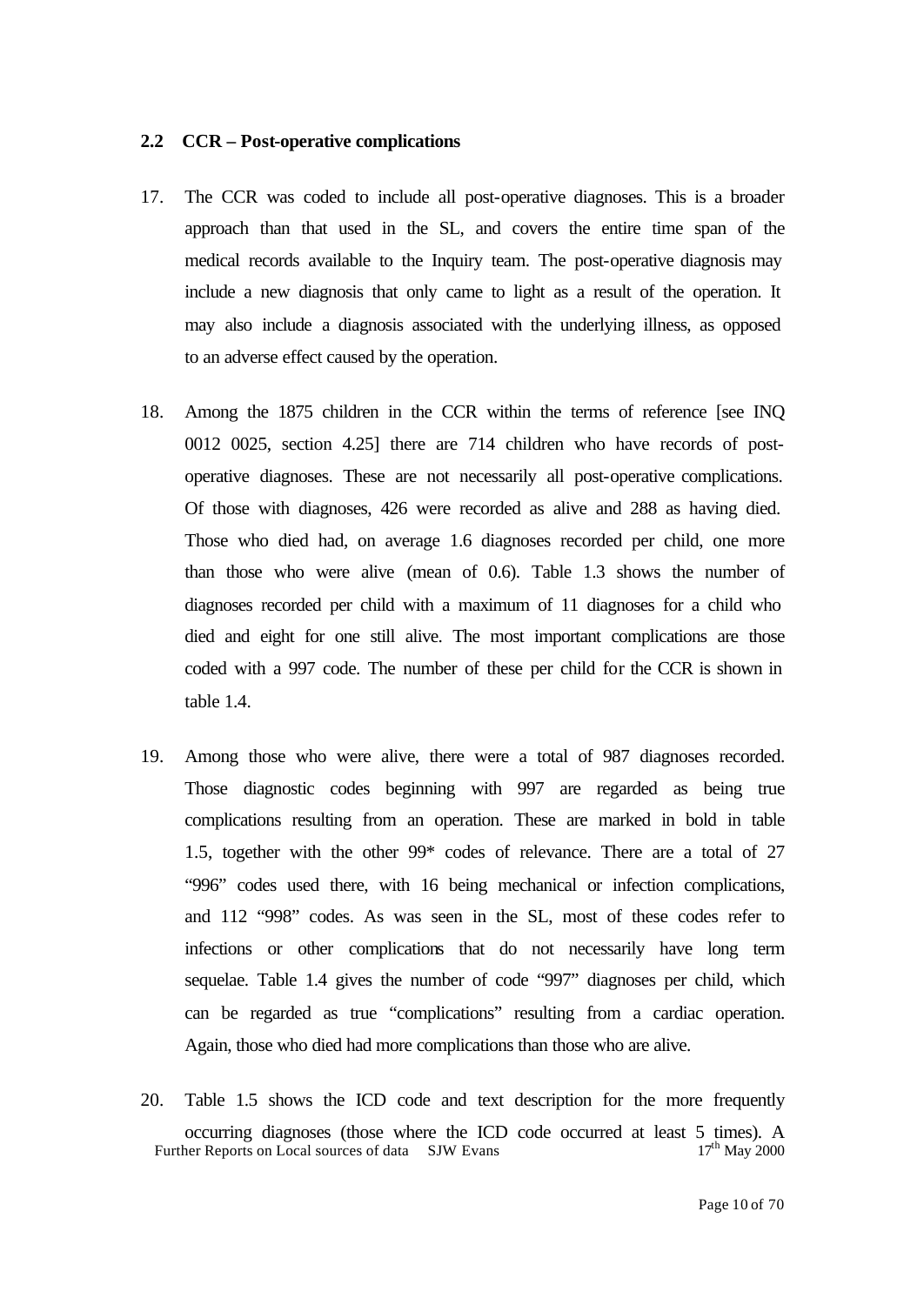small number (11) of the recorded diagnoses did not map to an exact ICD code, though none were in the area of most relevance to the Inquiry. They may be errors in data entry or in writing on the coding from. From table 1.5, it can be seen that there were 18 children still alive who had central nervous system complications, and 26 with urinary complications. No children had both of these. The severity or duration of the effects of these complications is unknown from the coding. In order to study these complications in any detail, a further exercise of examining those particular clinical medical records in detail would be required.

- 21. A number of the diagnoses are E or V codes, which are not extra diagnoses, but explanations of the non-E code recorded (as noted under section 2.1 above, for the SL). The E codes add information about the 997 codes to explain the type of operation that led to the complication. The V codes refer to a previous history rather than to the current operation. In the Appendix the complete table (A2) of diagnostic codes is shown for those who died and for those who were alive, based on the CCR.
- 22. There are some diagnostic codes that refer to neurological problems that are not necessarily recorded as complications, but there are a small number of these. ICD 9 codes in the range 315 to 359 in Appendix table A2 show a total of 13 codes with neurological problems. Eight of the diagnoses could be forms of stroke or other serious complications, while the others (encephalitis, mononeuritis etc) seem less likely to be neurological complications of the type associated with surgery. However, even including all 13 diagnoses, these are in 10 children, five of whom also have post-operative complications coded, two of which are recorded as neurological complications. Thus there are the 18 children recorded with neurological complications and a further eight who have a diagnosis with a neurological element recorded. This diagnosis may or may not be a result of the heart surgery. One of the children with a hemiplegia has this recorded as a pre-operative diagnosis as well as a post-operative one.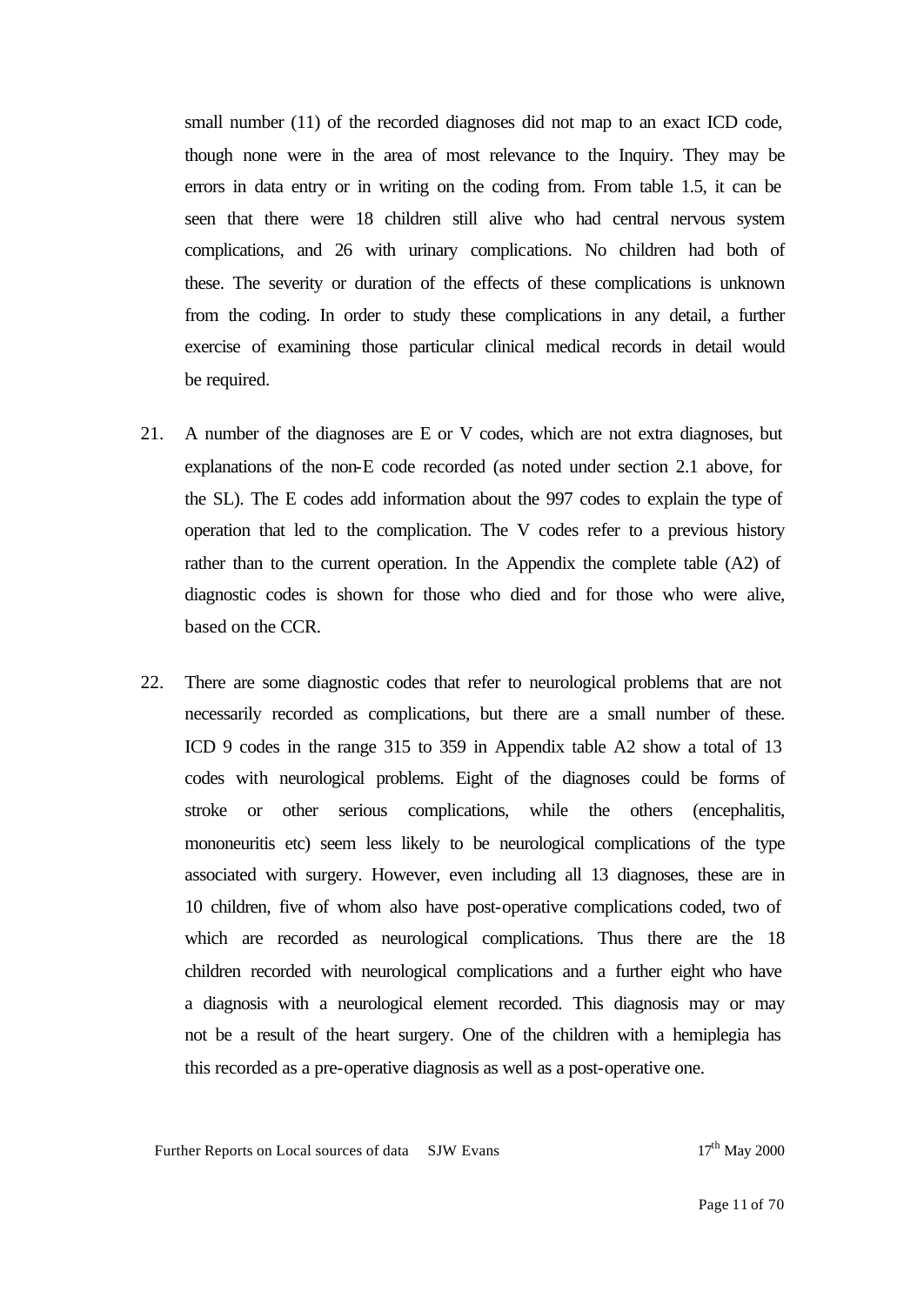23. Thus of 1520 children recorded as alive in the CCR there are at most 26 (1.7%) recorded with neurological complications. Some of these children had closed operations coded so that the rate in children with open operations who were still alive is 26/1388 (1.9%).

### **CCR Conclusion – Morbidity**

- 24. Although there were more complication diagnoses recorded in the CCR for those who were alive than in the surgeons' logs, the numbers of children with serious neurological or renal complications appears to be relatively small. The ICD-9 coding system does not lend itself to a distinction between long-term and short-term problems, nor does it readily distinguish the seriousness of the complications. ICD9 and earlier versions of the coding system were intended for analyses of mortality rather than morbidity. It is possible that ICD-10 will in the future be more suitable for analysis of morbidity; it has been in use since April 1995.
- 25. The Clinically Coded Records were coded with a view to include the postoperative complications, but it is possible that the key problems were not obvious from the medical records. However it is clear that the numbers of children with recorded complications who were still alive is very much less than the numbers of children who died.

### **2.3 PAS – Post-operative complications**

Further Reports on Local sources of data SJW Evans 17<sup>th</sup> May 2000 26. The PAS allows for a number of diagnostic codes to be recorded at the end of an episode of care. This is usually on discharge from hospital. The PAS data that have been provided to the Inquiry relate to episodes of care classified as cardiology or cardio-thoracic surgery [INQ0012 0012, sections 3.9 & 3.11: INQ0012 0019, sections 4.2, 4.3  $\&$  4.5]. It is possible that there were other admissions for these children that could relate to a complication, but there would need to be a new set of data obtained from UBHT to study these, and it is not a simple matter for these data to be extracted. Comment about the potential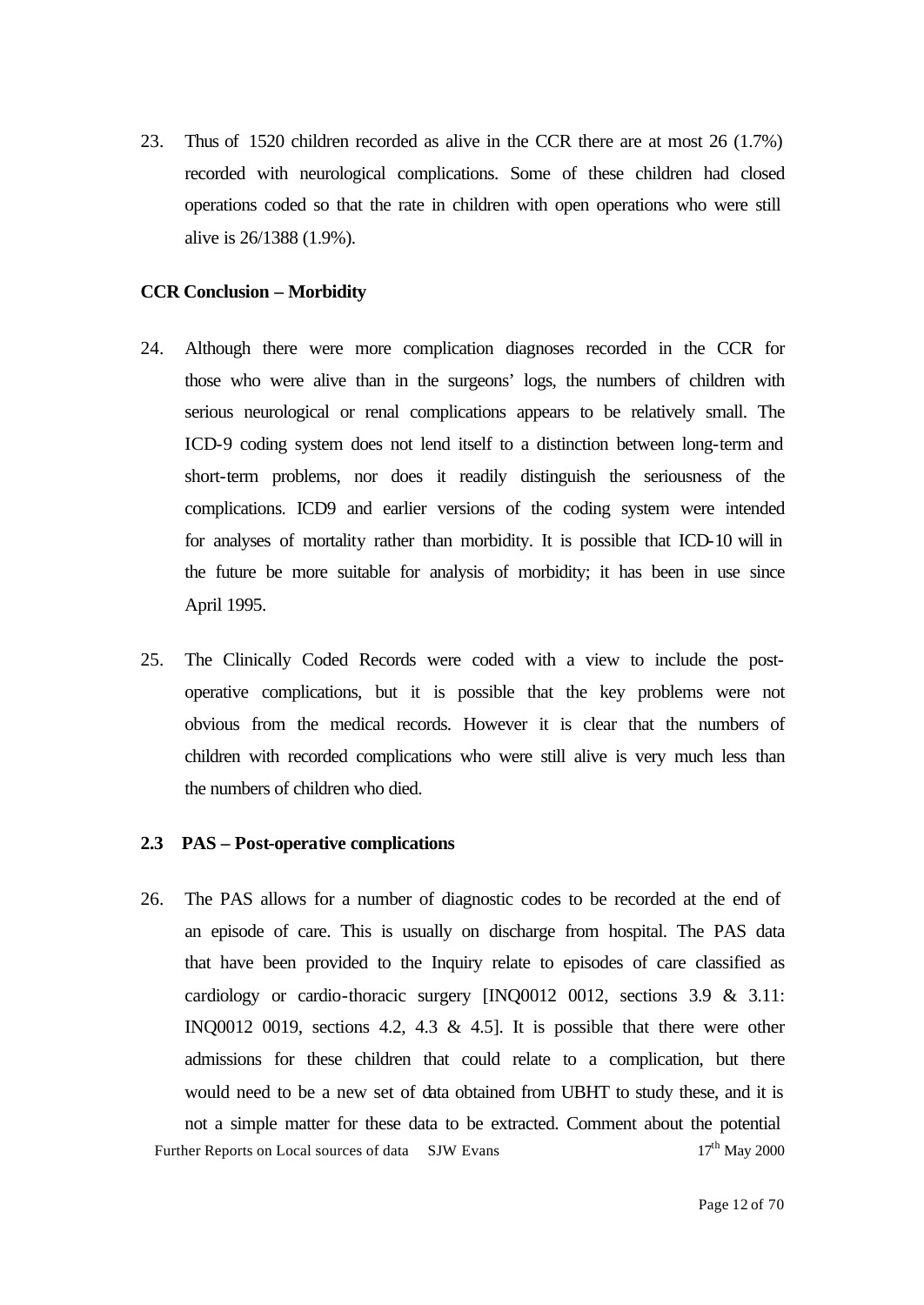utility of such an exercise is made in section 4.

- 27. The consequence is that it is only sensible to examine diagnoses that are coded as post-operative complications. These are, for ICD9 codes, those diagnoses that have "997" as part of the code. There are some ICD10 codes that have been used for the last year of relevance to the inquiry and the codes relating to these are somewhat different. These codes (N99, G97, J95, I97, K91) have been used in this analysis. The ICD9 codes in the PAS are prefixed with the letter A. There are a total of nearly 600 different ICD codes that have been used to describe discharge diagnoses in those children who were still alive. Nearly half are only used once but some codes (those that relate to congenital heart problems) are used a very large number of times. Table 1.6 lists those codes that have been classed as complications with their frequency.
- 28. The PAS data do not relate to the whole period of the Inquiry, but only from  $1<sup>st</sup>$ January 1988 onwards. It is likely that the full coding of all the medical information was not complete in the earlier years.
- 29. Complication codes occur in less than 9% of the admissions, but for 15% of the children they have a complication code recorded following at least one of their admissions. Of the admissions, less than 1% (29) had renal and less than one per cent (24) had neurological complications recorded. There were three admissions with both recorded. In terms of children, there were 28 with renal complications and 22 with neurological complications recorded after at least one of their admissions; there were three children with both recorded. About half of these children were recorded in the PAS as alive, so that of these there were 14 children with only renal complications, ten with neurological complications and one child with both.

### **PAS Conclusions – Morbidity**

30. Post-operative complications that are immediately obvious may be recorded on the PAS, and with linkage of subsequent admissions there is a possibility that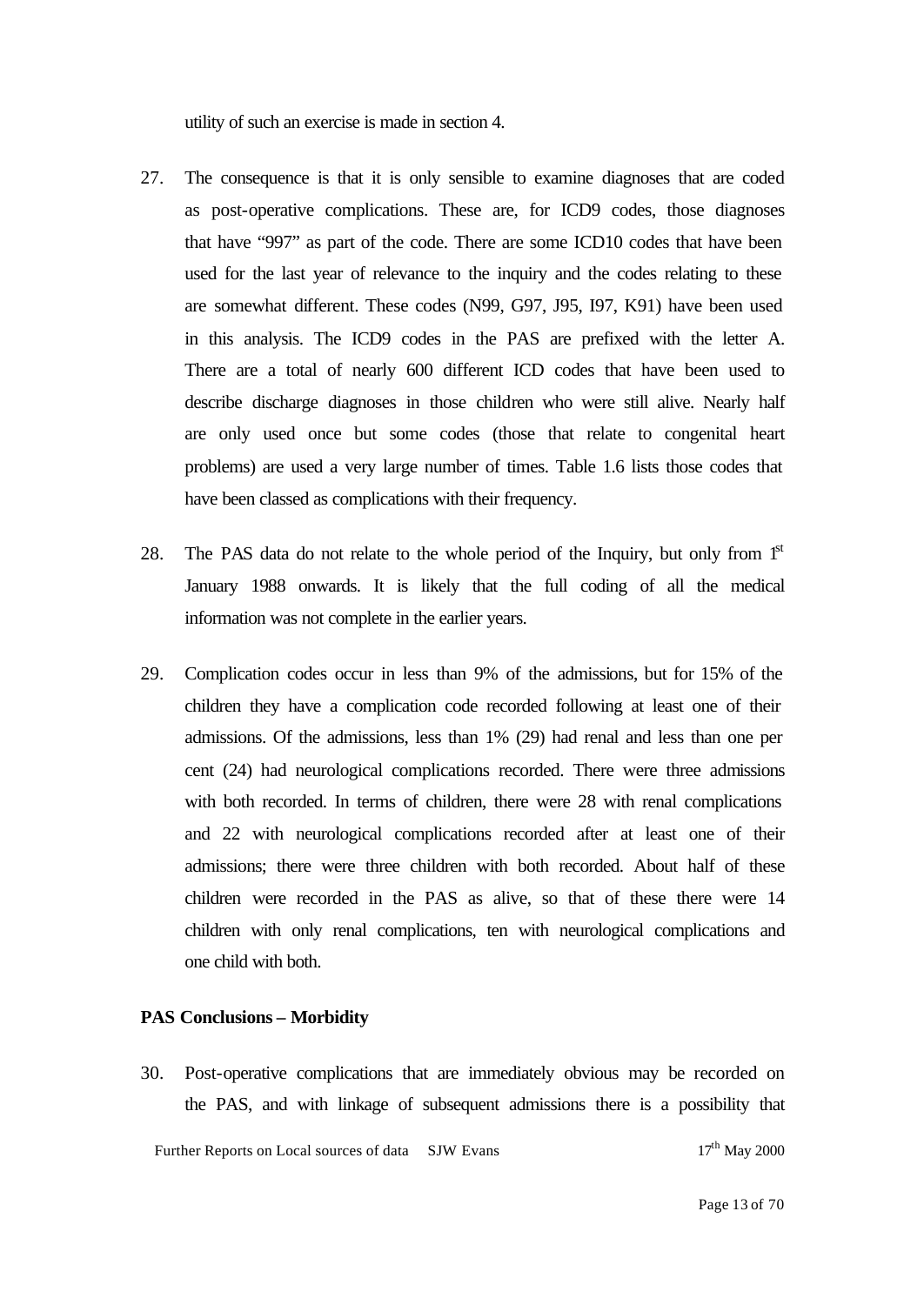complications only recognised as such at a later stage will be recorded. From the PAS data it is clear that the level of complications recorded in those children who survived was at a low level.

### **3. Linkage of individual cases**

### **3.1 PAS and CCR**

31. The linkage has used the ICD codes 997.0 and 997.5 for neurological or renal complications in those children recorded as alive in the relevant database. There were 25 children with one or both of these diagnoses recorded in the PAS and 36 children in the CCR for the period after 1st January 1988. The overlap between CCR & PAS is that about 14 children are recorded as having at least one of these complications in both, though there is disagreement between them in nine instances over exactly which complications are present. One of these children has a different surname in the two databases, but is clearly the same child (same BRI and BCH numbers and first name). There are 11 children recorded in the PAS as having one of those complications, but not so recorded in the CCR.

### **3.2 PAS, CCR and SL Linkage**

- 32. There is little overlap with the SL since there are only five cases recorded there with renal or neurological complications who were still alive, and whose operations were after  $1<sup>st</sup>$  January 1988. One was in both PAS and the CCR, two in CCR not in PAS, one in PAS not CCR and one in neither.
- Further Reports on Local sources of data SJW Evans 17<sup>th</sup> May 2000 33. Figure 1 (a Venn Diagram) illustrates the overlap between the total of 48 children identified in the three sources as having one of these complications. A circle represents each of the three sources. The top circle refers to the SL, the lower left refers to the CCR and the lower right to the PAS. The numbers within the boundary of the circle shows the total number recorded for that source. Where the circles overlap it shows that the same cases are recorded in each of the relevant sources. For example, there are two cases in the SL and in the CCR,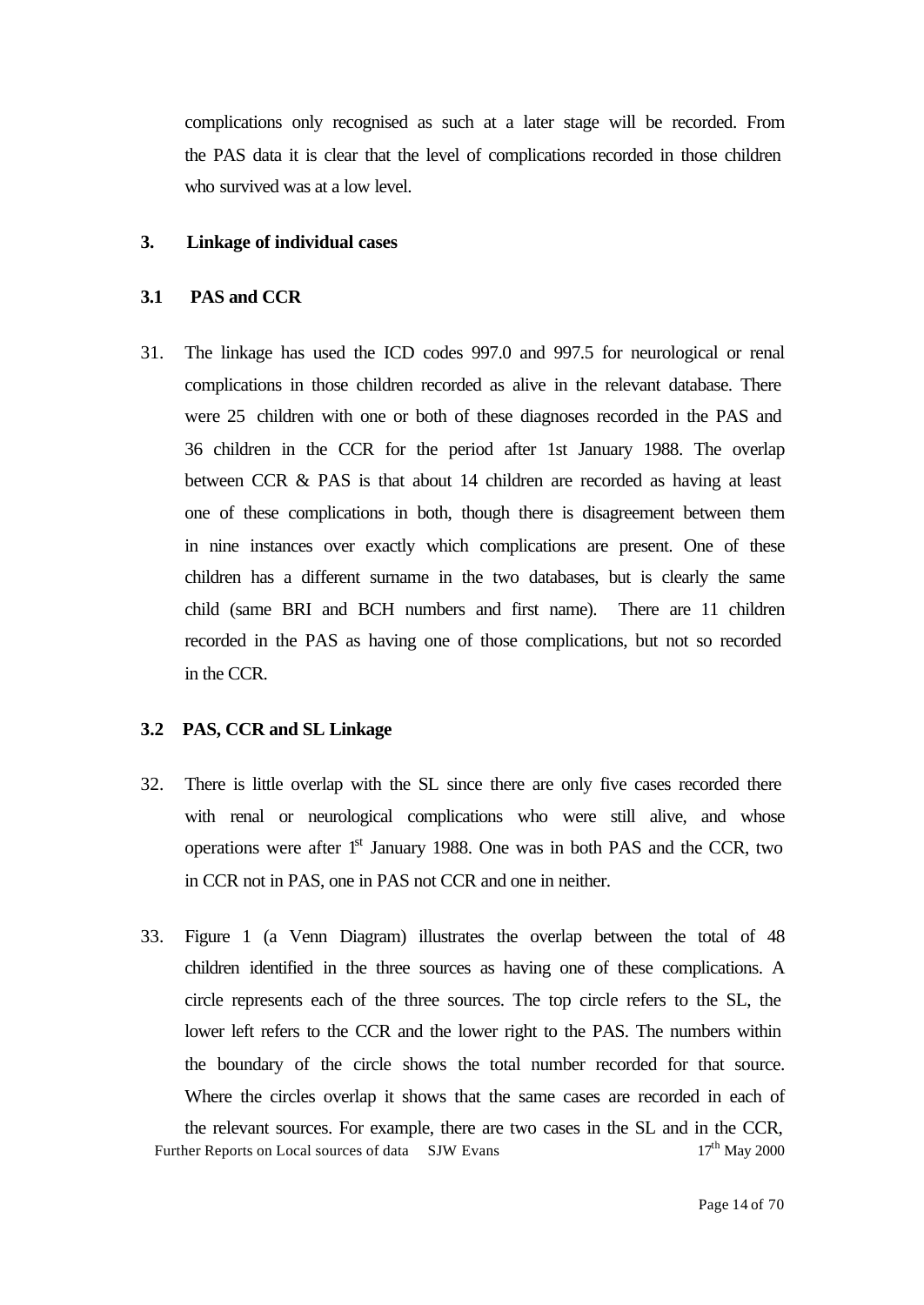but not in the PAS, and a single case only in all three sources. It is clear that there is a level of disagreement in the three sources. The SL is expected to be poor, but the detailed agreement between the CCR and PAS is also poor. The individual children do appear in most instances in the different databases, but there are a few who only appear in one or two of the sets of data. In some instances they appear with different names or record numbers.

# **Figure 1 Overlap of cases with neurological or renal complications in the PAS, CCR and SL**

Children with either renal or neurological complications



#### **4. Comparison with the Clinical Case Note Review**

34. The Clinical Case Note Review (CCNR) examined 80 cases very carefully. Forty were alive 30 days after surgery, and among these there were four cases where disability was noted by the review team. All four were classed as "moderate" disability (as opposed to "mild" or "severe"-the other options). Two of them were probably unrelated to surgery, including one child with Down syndrome. Two of them did have disability probably associated with their medical care.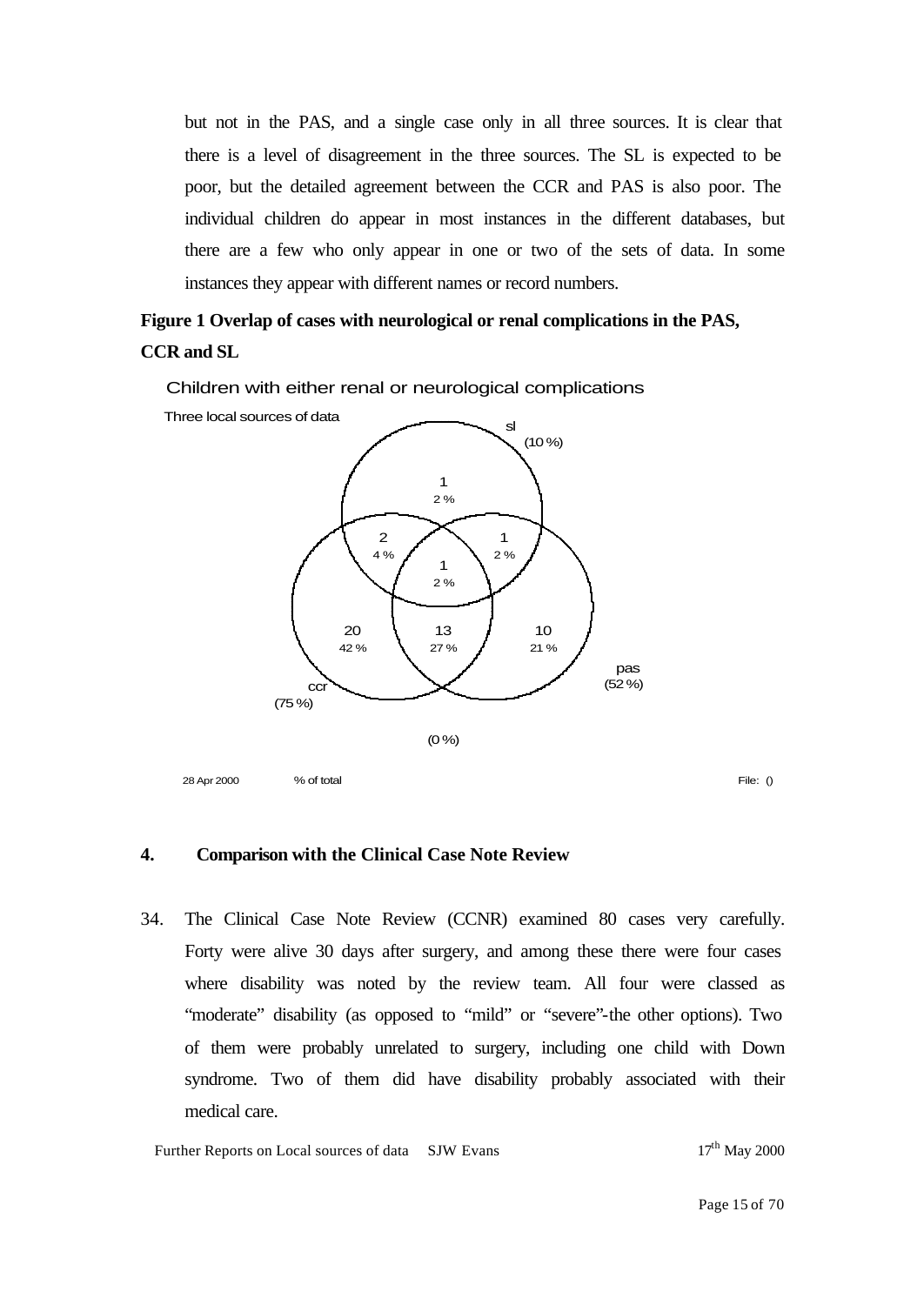35. Although 4/40 is 10%, because the CCNR was weighted towards younger, highrisk operations the reweighted estimate is 89/1473 (estimated number with disability in whole sample/estimated number who were alive at 30 days), an overall rate of 6%. However, all the children with recorded disability were aged under one year at the time of operation and had open heart surgery. In this group the rate is estimated to be 89/348 a rate of 20%. This includes all the children, with disability, not just those whose disability may be related to their medical care. Of the four noted in the CCNR to have disability, two had a post-operative complication recorded in the CCR and one had one in the PAS (one of the four was not in the PAS since their operation was before 1988 when the PAS came into use).

# **5. Overall Conclusions on Morbidity**

- 36. In the first HES report where complications are discussed [INQ 0013, pages 0028, 0031 & 0058], the proportions with neurological (central nervous system) complications with open procedures was 1.6% and 2.6% for renal (urinary) complications. These have not distinguished those who were alive and those who died. The overall level of complications found in the PAS and CCR are of this order of magnitude. The CCR has recorded more of the complications than the PAS, but it is possible that diagnoses that are a result of surgery may not be recorded in the PAS if they are not noticed immediately.
- 37. It seems likely from published work that there is severe under-recording of complications in HES in centres other than Bristol. Recording there is at a high level when compared with other centres, but probably under-estimates the rate of neurological complication. Jonas et al "Brain Injury and Pediatric Cardiac Surgery" 1995, following a 1993 conference at the Children's hospital, Boston, suggest that neurological injury after cardiac surgery is 10-30%. A paper from the UK Institute of Child Health by Fallon et al described a survey where about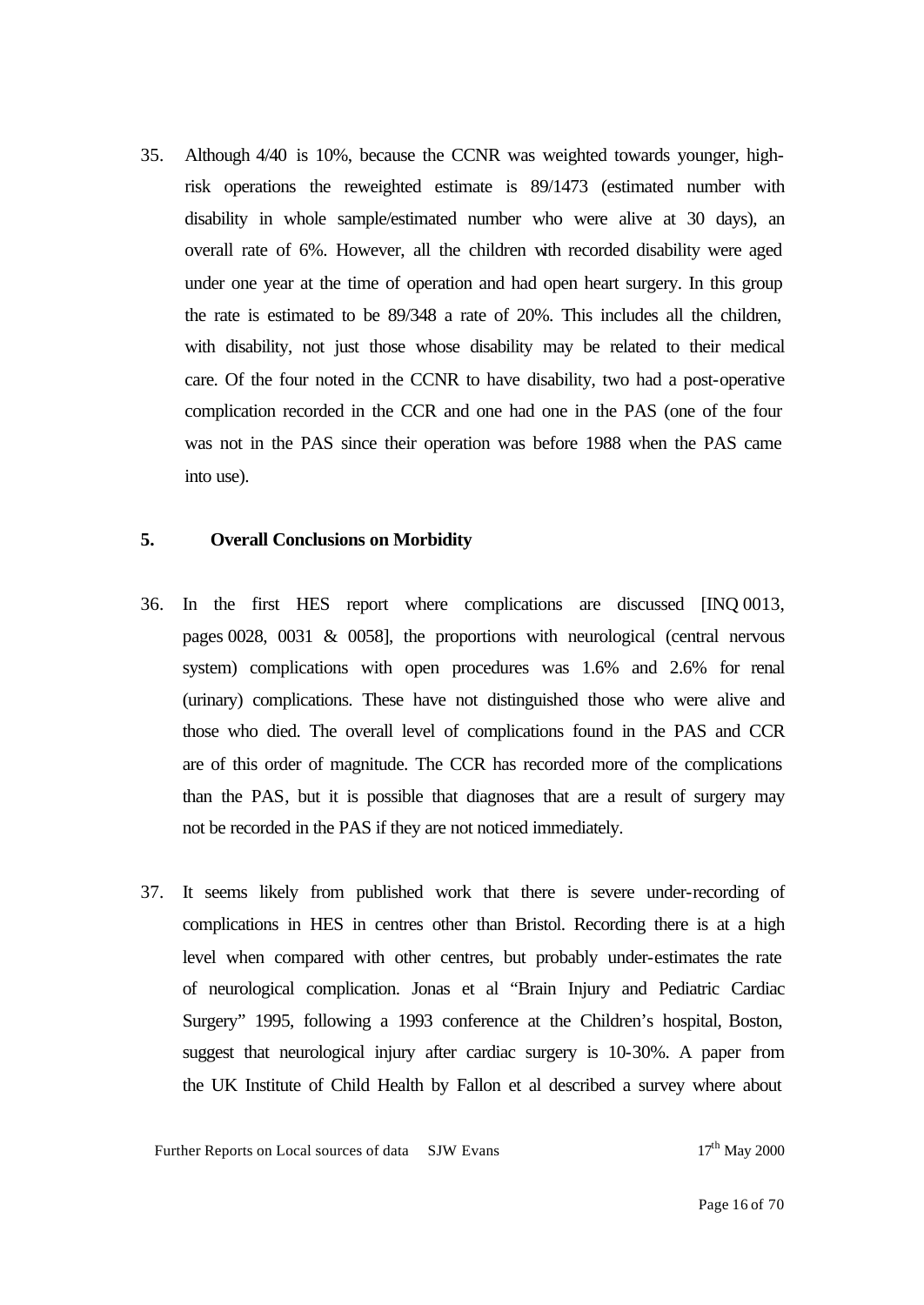6% of children had some adverse neurological event. Not all of these were survivors.

- 38. The CCNR had rates of disability in children under one that are of the same order of magnitude as other studies, but only half in the CCNR were believed to be related to the medical care. It is also likely that very mild forms of disability have not been recorded. Agreement about disability is poor in the absence of a defined protocol that enquires about specific disability. The studies that use a careful protocol are likely to obtain higher rates, and more consistent results.
- 39. A recent paper from the Brompton Hospital by Menezes AM and Shinebourne EA (Heart 1998;80:286-91) suggests that the consequences for families of brain injury are very severe and there was evidence that families had not felt prepared for the possibility, and "did not receive information, support and practical assistance as early as they needed it".
- 40. It seems that the use of routine data to make between centre comparisons of post-operative complications is fraught with difficulty. It is possible to link noncardiac admissions to cardiac surgery admissions and hence to pick up other diagnoses through routine data. It seems that this will not be helpful in the particular instance of Bristol, since the CCR has the potential to link non-cardiac admission data, but did not find many more cases. It is even less likely to be worthwhile for comparative purposes.
- 41. The evidence from local sources suggests that Bristol routine data collection gives a more reasonable estimate of complications following surgery, rather than that it is genuinely at a higher rate there.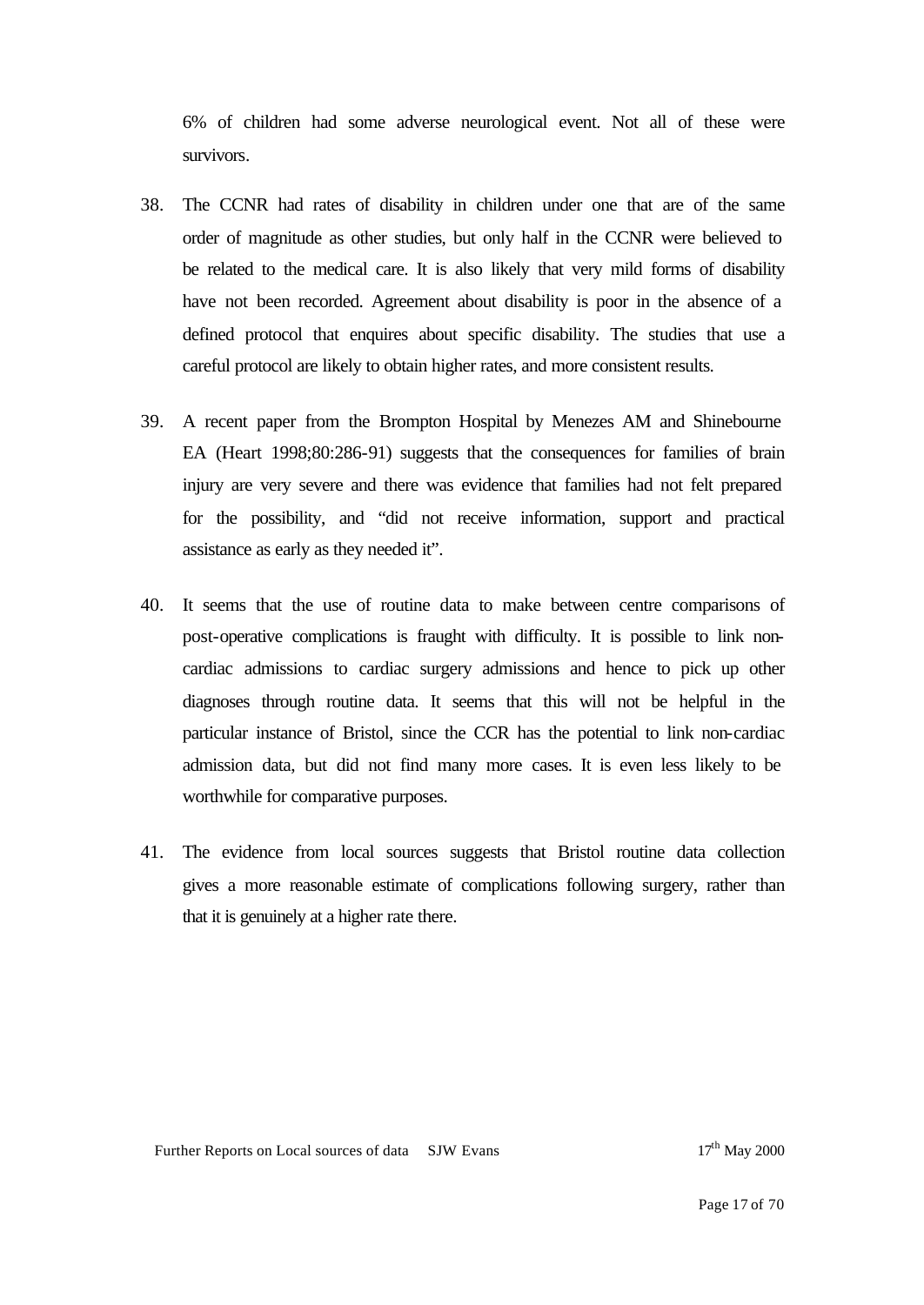# **Section Two: Report on Mr Wisheart's database of his Surgeon's Log**

#### **1. Overall Contents**

- 42. Full descriptions of the original surgeons' logs have been given by Mr Wisheart [WIT 0120 0256-0262] and in a previous report by Prof. Evans [INQ 0012]. The Inquiry produced a computer database of the logs (referred to as SL), coding the diagnoses and operations using national and international codes. Mr. Wisheart supplied the Inquiry with his own computer version of his own log (WL). This was supplied as an Access database, but with a very simple structure, with a single table of records, one per operation. There are 722 records of operations for children less than 16 years old. There are a further 97 records for adults and children 16 and over. The earliest operation is on  $5<sup>th</sup>$  January 1984, and the latest is  $22<sup>nd</sup>$  August 1996.
- 43. This analysis of the database has been restricted to the 722 records of children. The database has the variables shown in Table 2.1. Most of the labels are obvious. The majority of the fields are simply text.
- 44. The definitions of early and late outcomes have not been given, but are simply alive or died. Further comment on the definitions appears later when comparison of WL with other sources on an individual record basis is made. The early deaths appear to be mainly up to 30 days after operation, but there are some with up to 90 day delays. It is likely that a 30 day cut-off was the intention, but perhaps Mr Wisheart intended to make sure that all deaths were included and some later deaths were classified as early. There are 112 early deaths (16%), and a further 40 late deaths (5.6%), with one case where the outcome is unknown.

### **2. Diagnoses**

Further Reports on Local sources of data SJW Evans 17<sup>th</sup> May 2000 45. The diagnoses are classified relatively simply. Table 2.2 lists all of the 22 terms used with the number of deaths and the death rate. There are 493 children with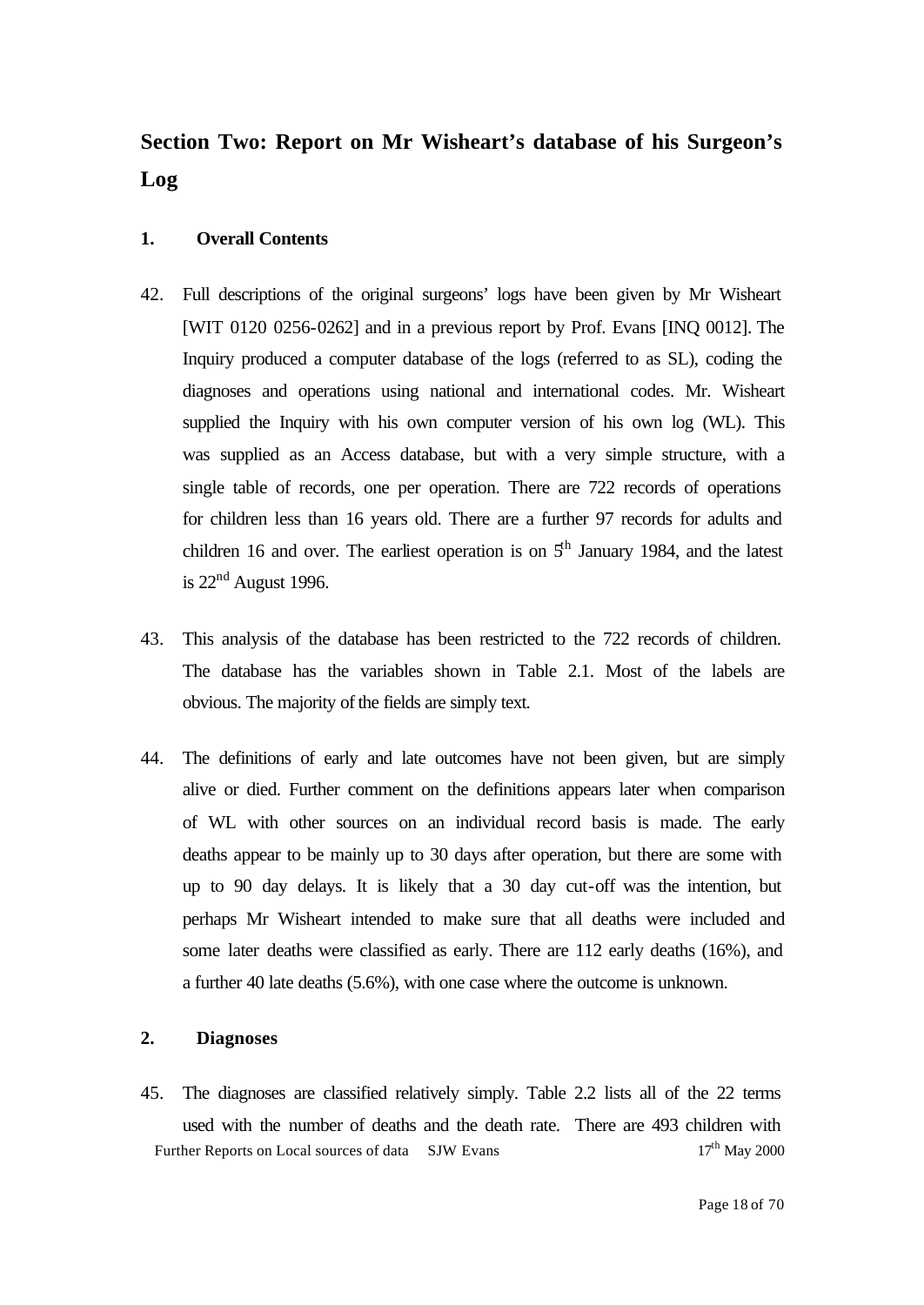additional diagnoses recorded, and there are 410 different terms used. There are 15 children with "Downs" as the only extra term, but there are a further 19 children with a mention of "Downs" in the additional diagnosis. There are 11 with "PDA" as the only additional term, and 38 with a mention of PDA. No other single term occurs more than 7 times on its own. The spelling of terms and the punctuation between diagnoses is inconsistent.

46. The death rates are notably high (over 40%) among those described as C-AVSD, PTA and TAPVD. It may be noted that the Bristol rates in groups 4 and 5 of the Inquiry's grouping (corresponding to TAPVD & C-AVSD respectively) are much higher both under and over one year of age. Tables 18 & 19 of Professor Murray's report on the UKCSR [INQ 0014 0055-0056] show this very clearly. The rates reported by Bristol to the UKCSR seem slightly lower than these, nevertheless the difference over the whole period of time from 1984 to 1995 would show this clearly, had the UKCSR been examined in this way. It may be noted that a category "MISC", presumably miscellaneous, with 88 children has a death rate of 33%. All but one of these has an additional diagnosis. Eleven of the 34 children with a mention of "Downs", died in the early period (32%) and two (8.7%) of the 23 survivors died later.

# **3. Operations**

- 47. There were a very large number of different descriptions of the operations, but some of these were spelling mistakes or punctuation that was inserted incorrectly. A considerable amount of time has been spent on editing the data on operations in order to be able to provide useful data. After editing, there were 245 different descriptions (originally there were 274, 233 of them only occurring once).
- 48. After editing (which is incomplete), there are 196 operations which occur once, and 24 which occur twice. Those operations that occur more than twice are listed in Table 2.3, with the number of early deaths and the death rate as a percentage. There is one case where the early outcome is labelled "N/A".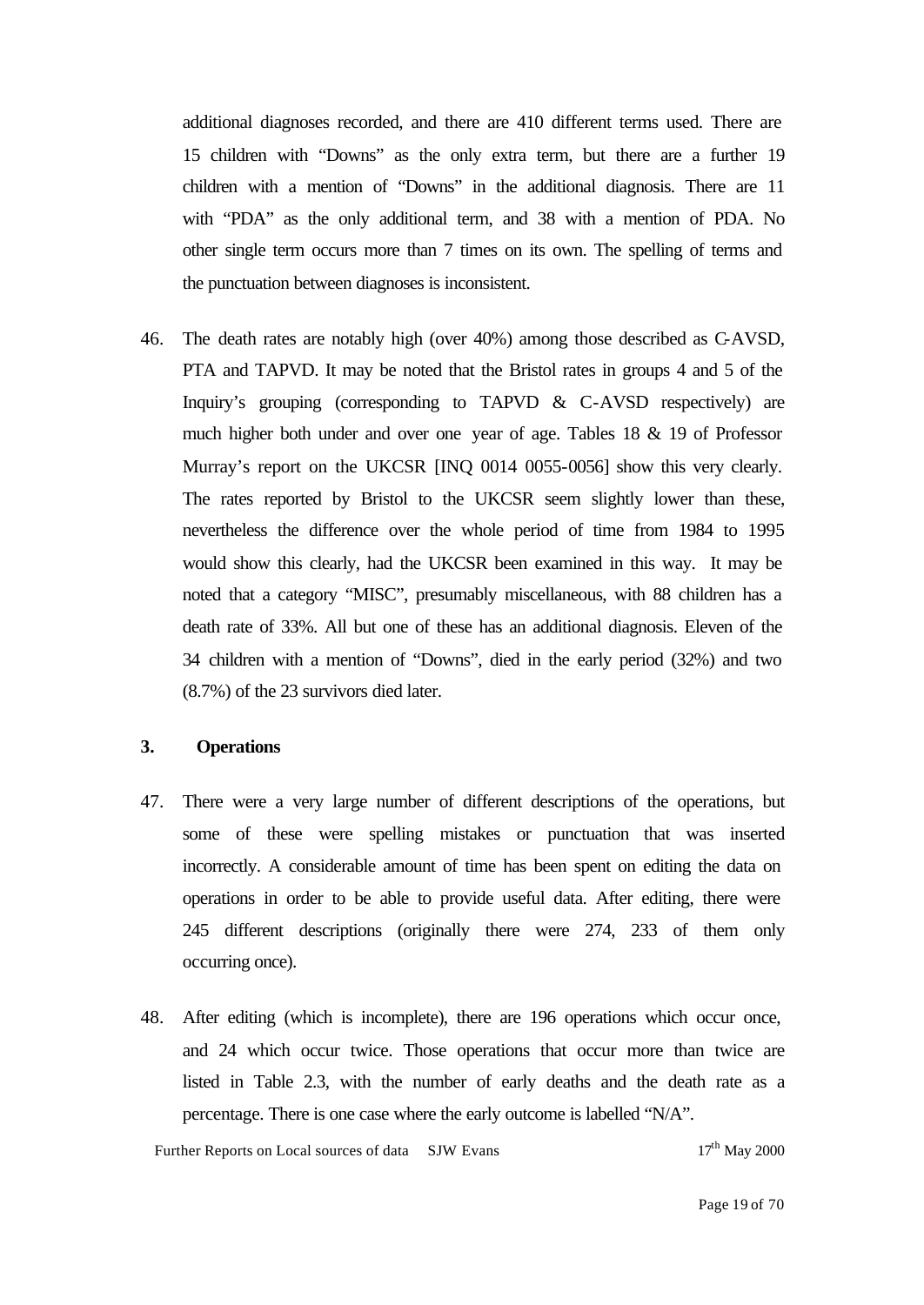- 49. Those operations that occur once or twice have been grouped (though of course, they represent very different risks of operation and the grouping is merely for the sake of completeness rather than analysis). The rates of overall death are given in Table 2.4 for the less frequent operations.
- 50. The previous report [INQ 0012] did not provide a full analysis of the surgeons' logs by individual surgeon. The only table (5.4 of INQ0012 on page 0041) related to those operations classified in the 13 groups. For these the overall 30 day mortality was 13% in 606 operations. This is lower than that of the early rate based on Mr Wisheart's own data.

### **4. Age**

- 51. The pattern of total mortality by age is similar to that seen in the surgeons' logs. Table 2.5 gives the data by age in completed years. With the infants, (those aged under one year) the pattern of mortality is as seen previously.
- 52. Using approximately the same grouping of age as in Table 4.11 of the first report on the Surgeons' logs – SL- report [INQ 0012 0039], the results for early deaths are as shown in Table 2.6. The table in INQ0012 refers to both surgeons, while this table refers to Mr Wisheart's cases alone. The mortality is somewhat higher in Mr Wisheart's own computerised version of his log (WL) than in the SL at all ages as well as overall.

### *Mr Wisheart's database individually matched with the Inquiry SL*

### **5. Methods and matching of administrative data**

- 53. The 722 records from Mr Wisheart's database (WL) have been matched with the 729 records from the surgeons' logs (SL) recorded as being from Mr Wisheart, as coded by the Inquiry team.
- Further Reports on Local sources of data SJW Evans 17<sup>th</sup> May 2000 54. The first matching was done by BRI number and date of operation. This resulted in 666 matches. One of these matches was from what is essentially a duplicate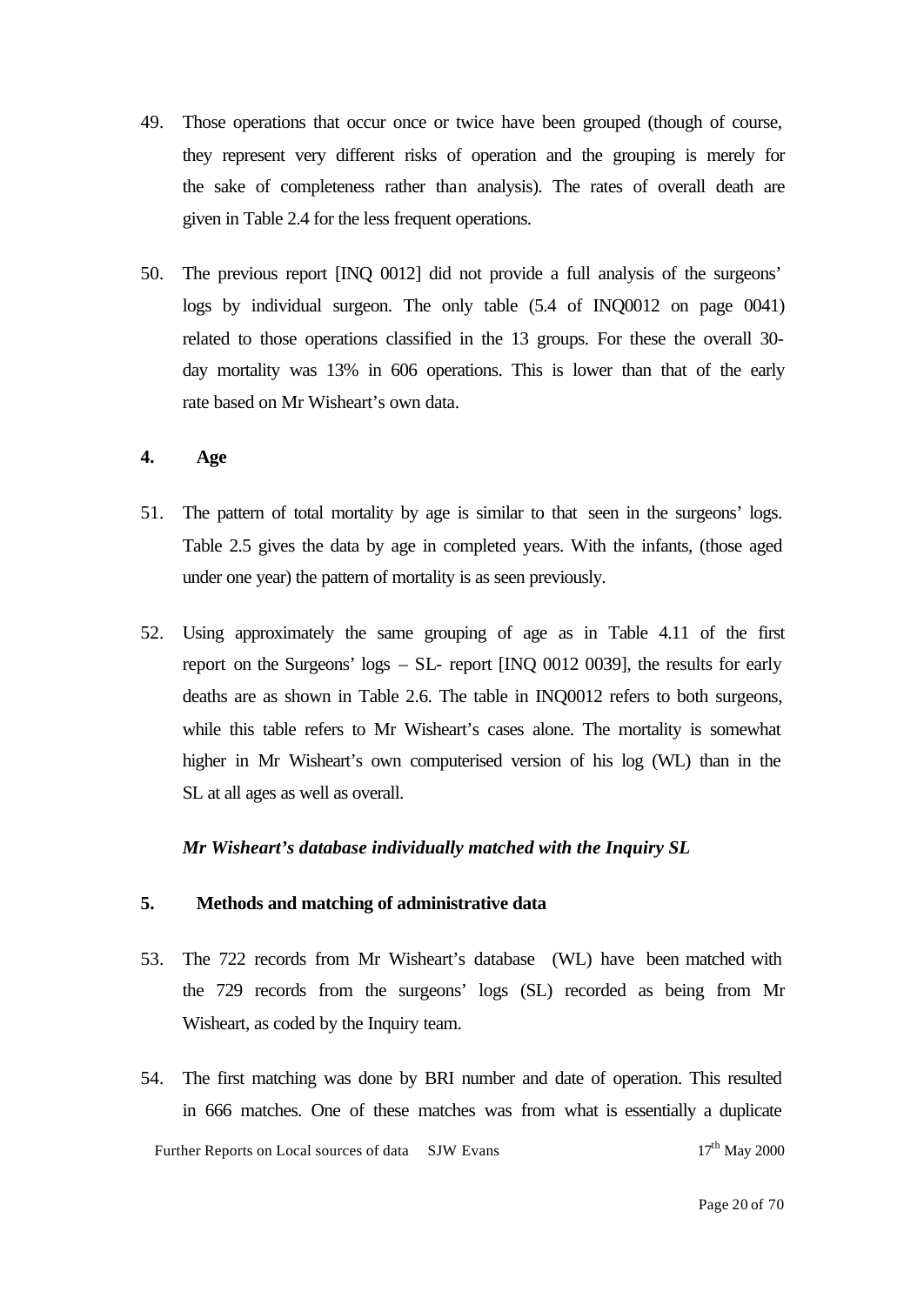record in the WL database. One child appears twice in WL with identical records, except that the age is given as 36 or 42 months and the spelling of the first name differs.

- 55. A second matching was done using surname and date of operation. This gave a further 21 matches, which were checked to see if the forenames matched. This results in 687 records definitely relating to the same children and dates of operation.
- 56. From the WL and SL, 35 and 43 records, respectively, were not matched. Inspecting these by hand, there were 20 that matched on name (though the spelling could be different), but the dates of operations differed. There were at least a further three children where the SL had more dates of operations for a child than the WL. They agreed on at least one of the dates for those children. Hence it is likely that about 710, of the 722 records in the WL, are matched by similar records in the SL.
- 57. Where there were discrepancies in dates, it was not always possible to determine which was correct from the original log, and other independent sources of operation date (e.g. PAS or CCR) have proved useful for checking on dates. Where the name & date agreed with either SL or WL, then this was assumed correct.
- 58. In 11 of the 20 records which match on names (and BRI number) but not on dates the date is correct in WL and not in SL. In some instances, there were two dates on the original SL. The choice of date seems to have been made correctly for WL but not necessarily for SL. The dates are correct in the SL in nine cases.
- 59. Of the 15 records in WL but not in SL, there are at least 13 that are in other sources (not all with the same dates). Two were not found in other sources. Of the 23 in the SL but not in WL; 17 are in other sources, though two were noted to be under other surgeons. Most of the dates in the SL for these were not confirmed as correct.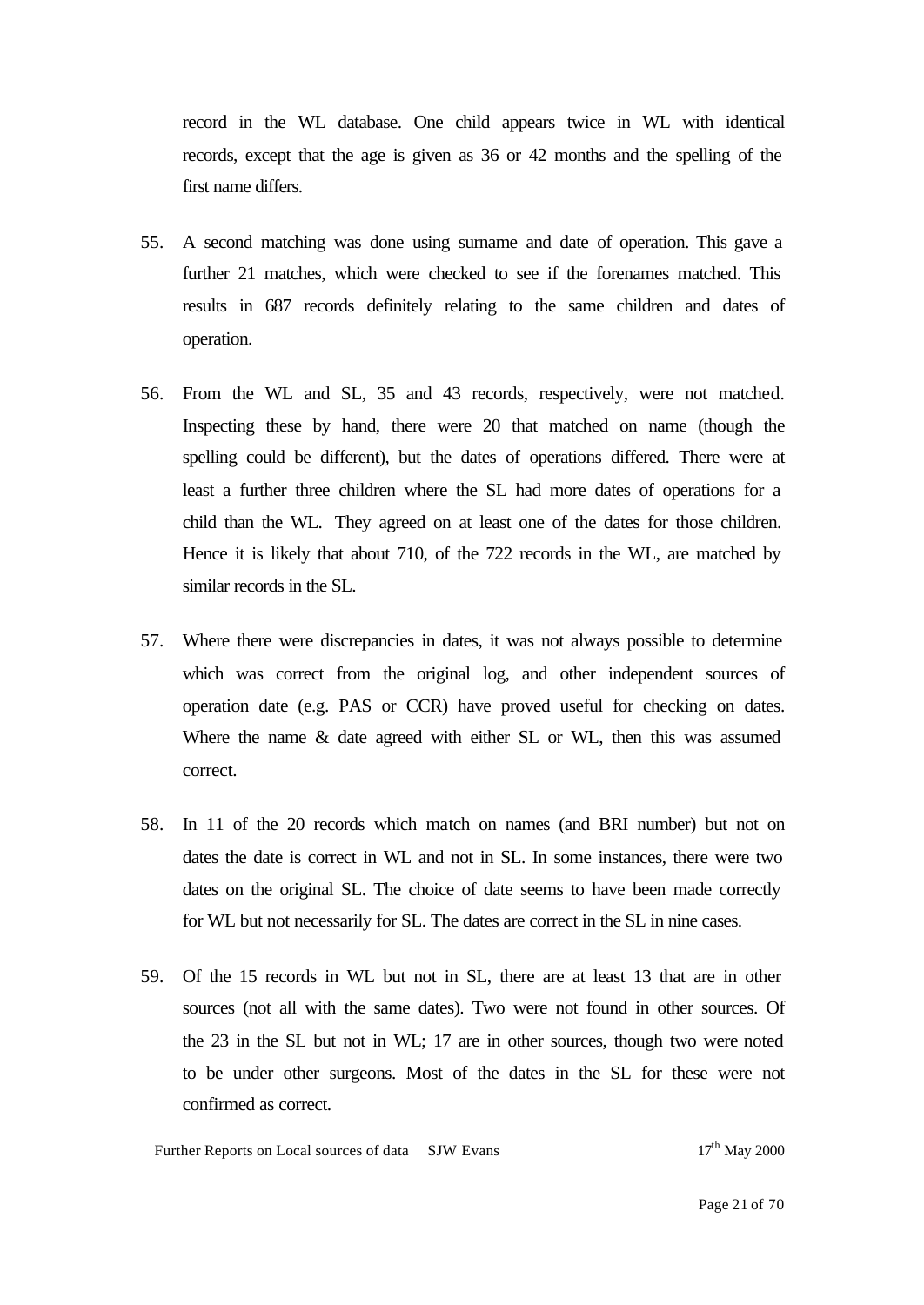- 60. Most of the errors in the SL appear to be in the abstraction of data from the records rather than in data entry to the database. A few errors are clearly in the typed version of the SL (e.g. one operation said to have occurred on  $13<sup>th</sup>$  Aug with death noted as being on the  $12<sup>th</sup>$  Aug).
- 61. Where checking with the original of the SL was possible, there were errors in both the WL and the SL in abstracting the data from the written record or in the entry onto the computer database.

### **6. Operation codes**

- 62. Mr Wisheart has described the operations done using textual phrases and abbreviations. The SL has used OPCS 4 codes to describe the operations. As noted above (paragraph 47), there are a few types of operation with terms that are used frequently in the WL. Using the 687 records that have been merged unambiguously and the most frequently occurring terms in the WL, the OPCS codes from these have been compared with the verbal descriptions. The results are set out in Table 2.7 below. It must be emphasised that this table is restricted to those operations that occur frequently in WL.
- 63. This process is not expected to be perfect, since a single SL record of the operation was selected for the comparison. (The first procedure recorded in the SL for an operation was selected. It needs to be noted that the structure of the SL has procedures rather than operation as the basic record – see Annex 1 of INQ 0012, 0047-0049).
- 64. Ideally, it would be best to create an SL record for each operation for this process. This has not been able to be done in the time available. For the analysis by operation in INQ0012, a single procedure was selected on an hierarchical basis. This would not help in the matching process since Mr Wisheart has not applied a hierarchy in his descriptions. In fact the results are remarkable in their consistency at least. Of the 59 operations classed as "Closure" 57 are coded as K<sub>10</sub>. This is defined in the OPCS manual as-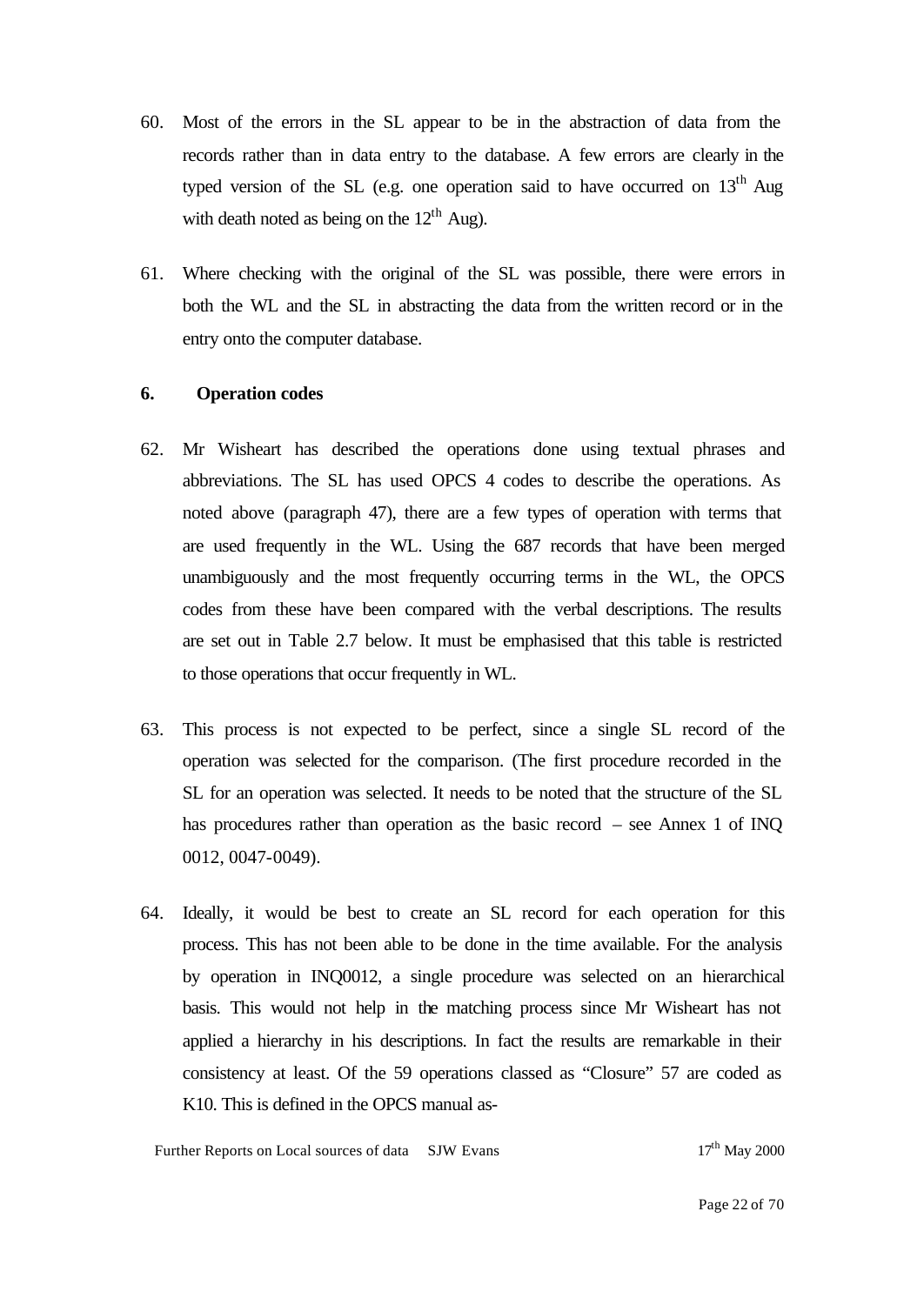K10 Closure of defect of interatrial septum

- 65. Of the 43 "Corrections", 31 are classed as K09, defined in the OPCS manual as-K09 Closure of defect of atrioventricular septum
- 66. Of the 48 "Senning", 44 are classed as K05, which is:- K05 Atrial inversion operations for transposition of great vessels
- 67. The 113 "total corrections" have been classified less consistently, with 69 as K04 and 27 as K07, which are: -
	- K04 Correction of tetralogy of fallot
	- K07 Correction of total anomalous pulmonary venous connection
- 68. Mr Wisheart has three operations coded as "Switch" and two as "Arterial Switch" in WL. All five of these of these have "K06" as one of their operation codes in SL and there are no other children in the SL with this code. In this sense, the agreement on arterial switch operations appears to be perfect.

# **7. Ages**

- 69. The age in the SL is recorded in years, months, weeks and days; in WL, it is in months only. Converting the ages in SL to completed months comparison is possible.
- 70. Figure 2 shows the relationship between them, with a line of identity also drawn. A slight "jitter" has been put on the points so that points that overlay one another can be seen.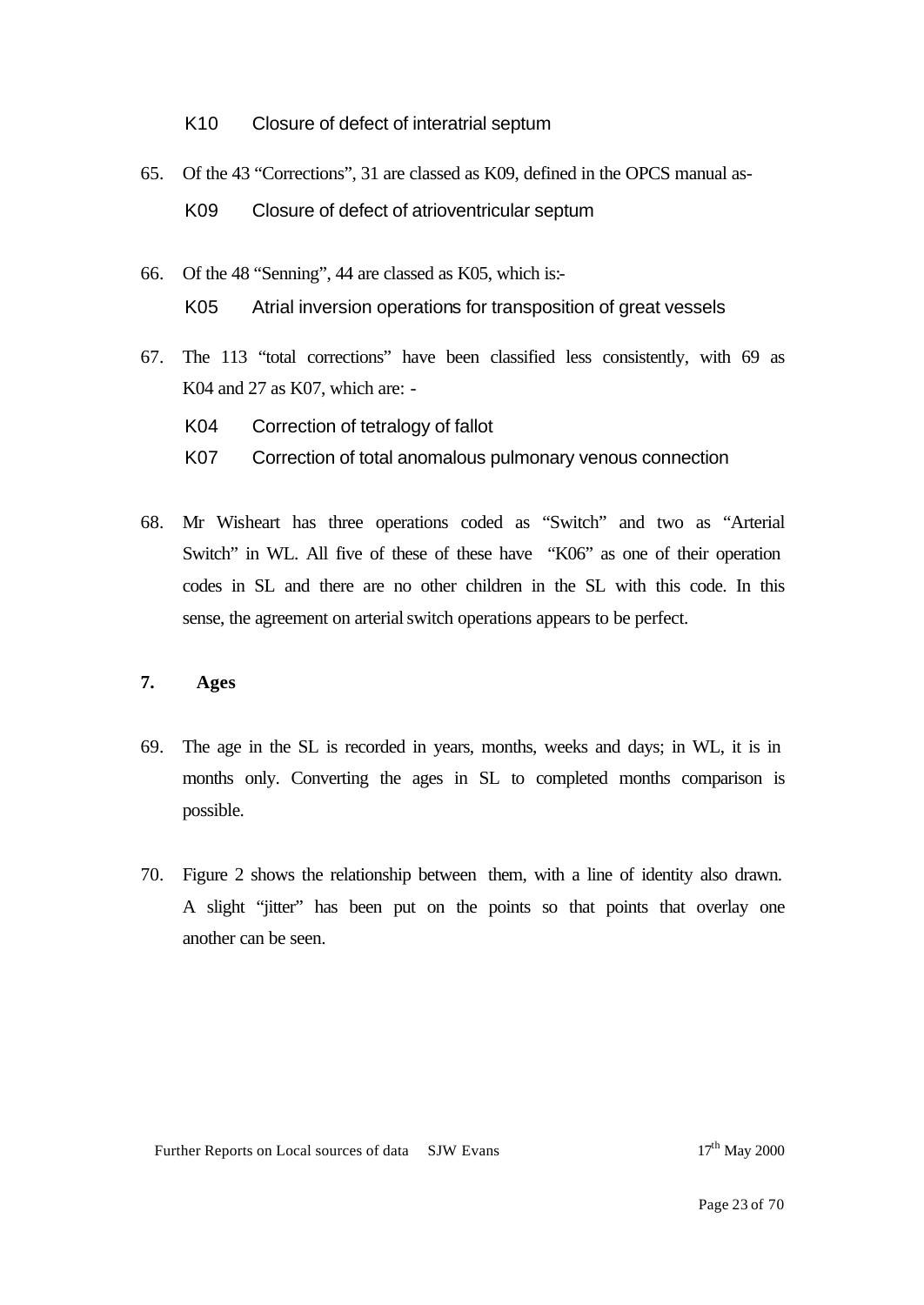**Figure 2: Age from the two sources of data**



71. It is clear that the agreement is close to perfect for most children, but there are a few points that are in error. A number of children have age recorded as zero months in the SL that have higher ages in the WL, and a few for whom the reverse is true.

### **7. Comparison with CCR**

- 72. An individual case by case merge of WL has been done with the CCR. Of the 721 records (excluding the duplicate record referred to at 5.13 above) 604 match exactly using BRI number and date of operation, using only those cases in the CCR that are classified within the 13 groups. Of these 604, 20 are classified as closed surgery in the CCR.
- Further Reports on Local sources of data SJW Evans 17<sup>th</sup> May 2000 73. Among the matches, there are 38 with a diagnosis in the WL using the term "Fontan". In the WL itself, 17 of these have an operation where Fontan is mentioned and 21 have TCPC mentioned. Of these 38, 29 are classified in group 9 (Fontan) using the Inquiry's analysts' grouping in the CCR. There are four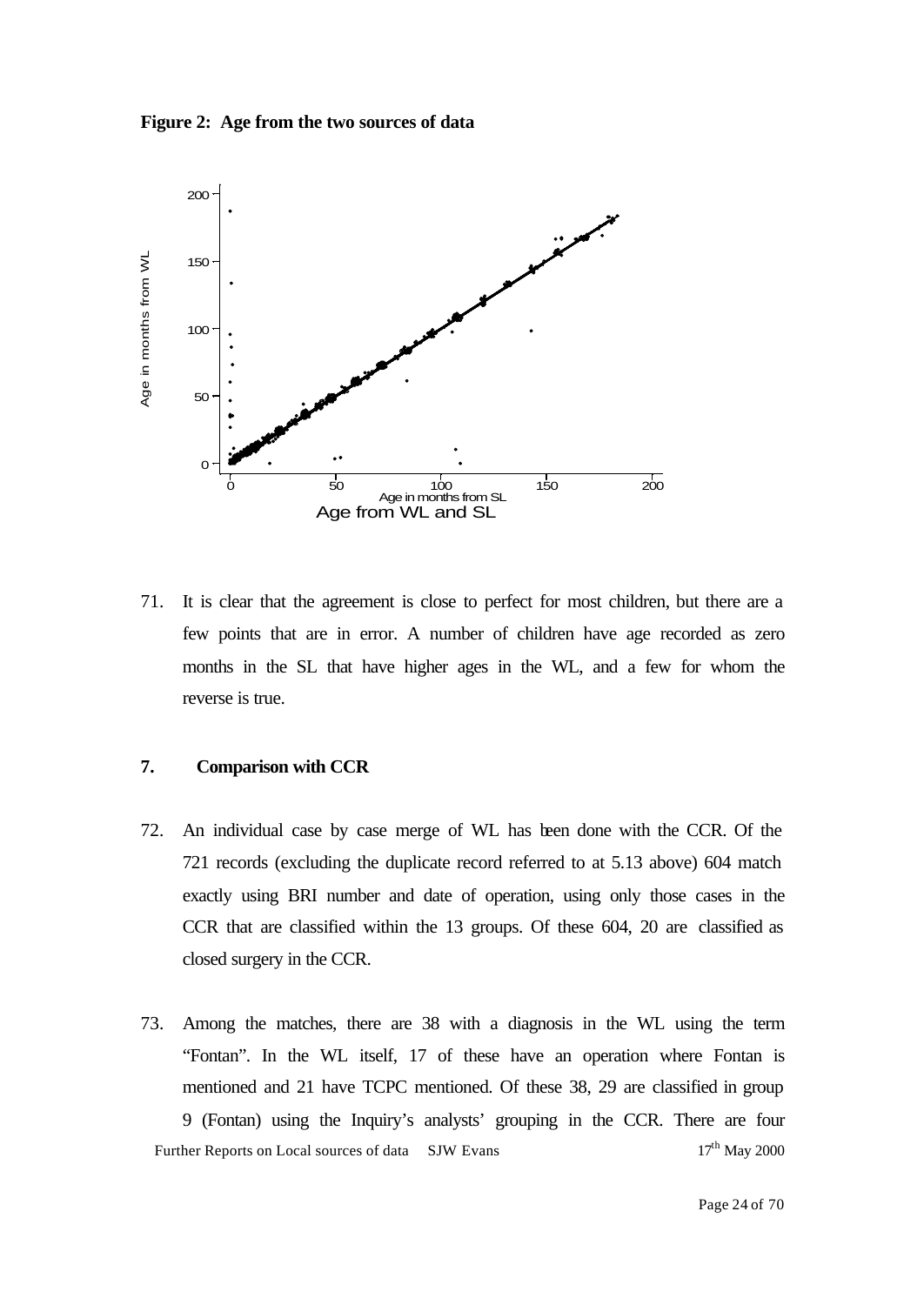each in groups 6 and 12 (Closure of ASD & Closed shunts, respectively). One is classed in group 1 (Tetralogy of Fallot).

- 74. There are 79 operations with a mention of "Senning" in WL. Most (66%) of these are classed in group 2, with 16% in group 6(closure of secundum and sinus venosus ASDS) and 9% in group 7 (Closure of VSD). In the WL, most of the mentions of Senning (67%) are of Senning alone, while the remainder have additional text.
- 75. The correspondence between the WL and the CCR at an individual record level is reasonably good, but is by no means perfect.

### **8. Death**

- 76. Using the overall deaths from each of the sources, the results for the 687 records are shown in Table 2.8. There was one record with unknown vital status from WL. It was presumed that all those who were not recorded as dying were alive for the SL.
- 77. Mr Wisheart has also noted that he has updated his database with additional data beyond those that he retrieved from the original logs. This means that there are a number of records where WL has a death recorded but the SL does not have.
- 78. In 665 cases there is agreement. The one unknown in the WL is recorded as dying in the SL. There is one case that is recorded as alive in WL but dying in the SL, and 20 for whom the reverse is true. The one case does not have a date of death recorded and seems to be an error in the SL. The child is recorded as alive in the CCR and PAS.
- 79. The child with unknown status in WL has a date of death 5 days after the operation in both the SL and the CCR. The PAS has the date of death recorded as one day later, but this was only entered onto the PAS nearly two years later.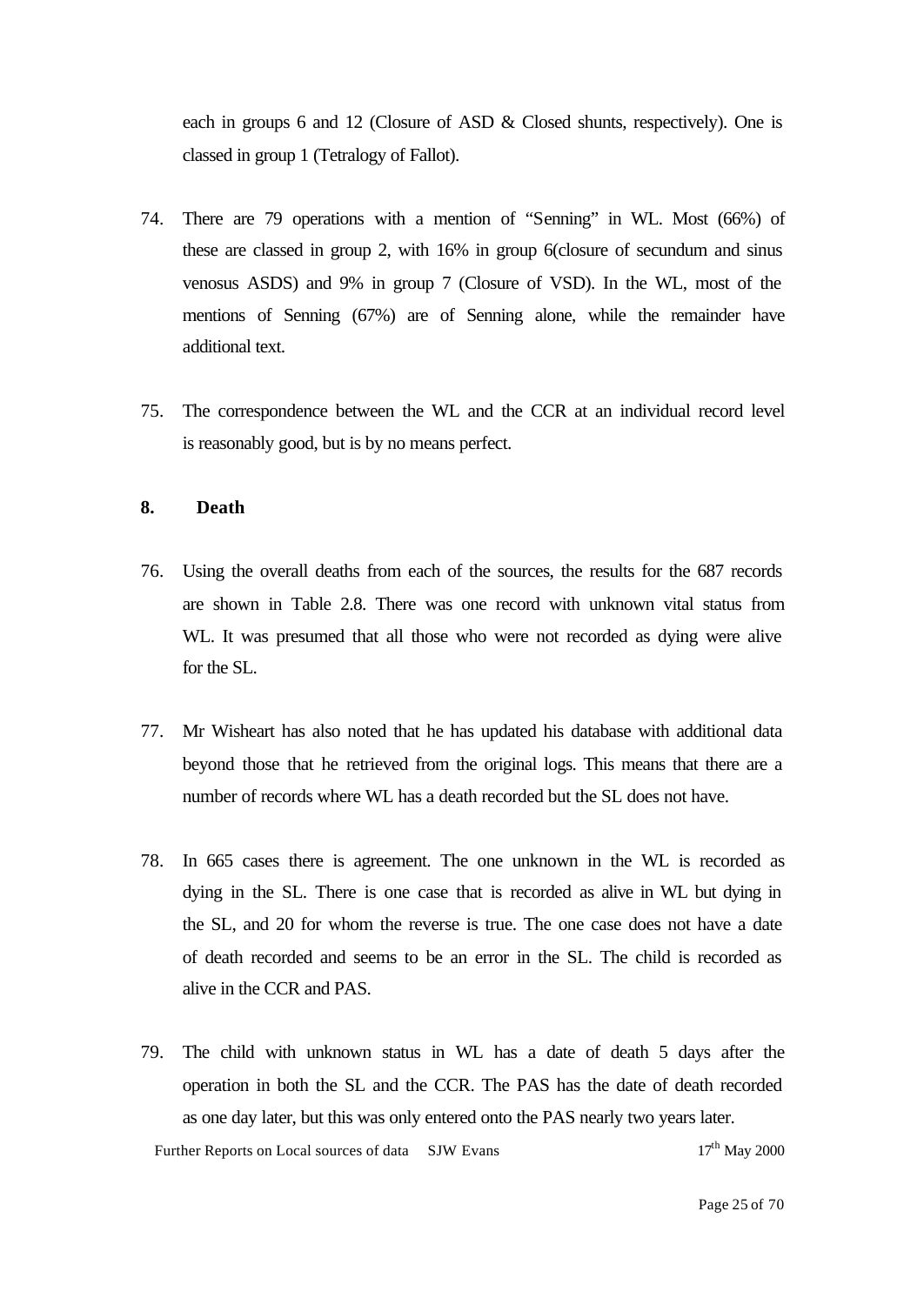- 80. For early mortality in WL (for which the definition is not certain), there is agreement with the SL in 578 cases that the children were alive, and in 88 cases that they had died. The WL has an additional 20 cases recorded as early deaths, of which 17 were recorded in the SL as having died. Of these 17, 10 had an unknown date of death and the others survived between 32 and 102 days according to the SL It seems possible that Mr Wisheart was using a definition of "early" death as being nearer 90 days than 30 days.
- 81. Mortality comparison with the CCR shows the same pattern. There are (in the 604 matched cases), agreement about early death in 83. There are three cases in the CCR that record a death that is not a WL (one where the outcome is missing as noted above). There are 9 cases where the WL has a death ut the CCR does not.

#### *Conclusions on Mr Wisheart's log*

- 82. It is clear that the data from Mr Wisheart's database (WL for short) reflect the previous analysis of the surgeons' logs very closely. Exact comparison is impossible given the different ways of classifying operations.
- 83. It is very clear that mortality in the SL has not been exaggerated, and if anything is rather less than that in WL, though this may be because of different definitions.
- 84. Though there are minor differences in the demographic data, some of which seem to be errors in Mr Wisheart's database, the overall pattern is very similar. It is also likely that the different descriptions of the operations are consistent in many cases. The agreement on mortality is very high, but the survival times show some minor disagreement.
- 85. The SL and WL, as is to be expected, have very similar results indeed. The Correspondence with the CCR is also good.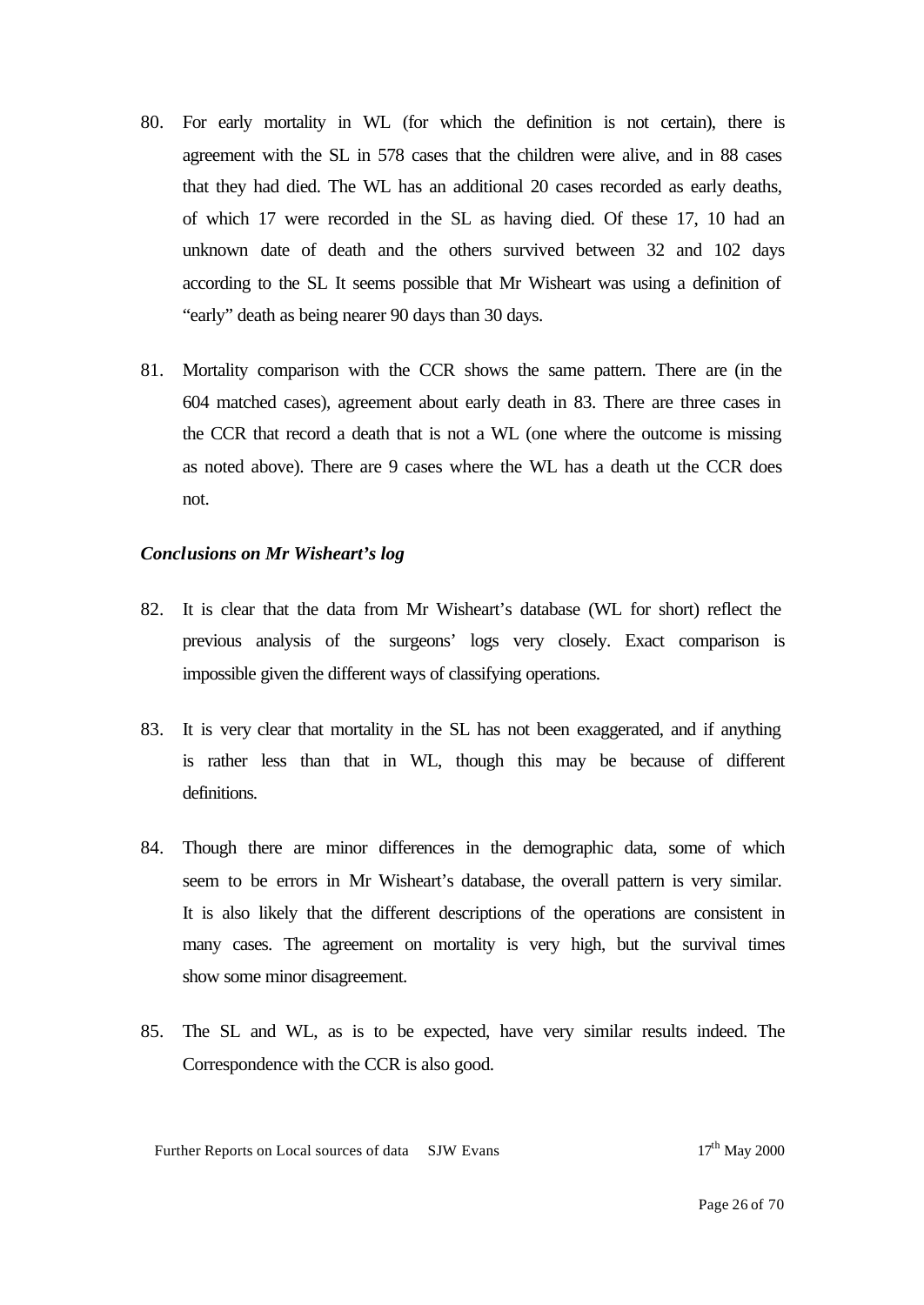# **Section Three: Report on Clinical Perfusionists' Logs**

### **1. Introduction**

- 86. Clinical perfusionists are responsible for providing the artificial circulation of the blood (cardiopulmonary bypass) while the surgeon operates on the heart, when it has been stopped. This artificial replacement for the pumping function of the heart and the oxygenation of the blood carried out in the lungs is complex, particularly so for children, and those who prepare, operate and monitor the perfusion system (heart-lung machine) require considerable skill.
- 87. The Clinical Perfusionists' Logs (CPL) have been described in witness statements [WIT 0169 0001-0031 and WIT 0143 0001-0016 & 0040-0042]. The purpose of the log was to provide a list of the type and number of open-heart surgery cases the perfusionists had carried out. It is also noted in those witness statements that a set of records was also created in addition to the bgs [WIT 0169 009 section 48]. The log does not seem to have been used for recording medical outcomes in general though it is stated [WIT 0143 0026 section 7], that Dr Bolsin used the perfusionists' records as the starting point for an audit. The records covered patients of all ages and the whole period when open-heart surgery was carried out.
- 88. The Inquiry team has transcribed the data from these logs, for those children who had operations within the terms of reference of the Inquiry, on to an Excel spreadsheet. The data consist of one line per operation and they record surgeon, child demographic data and description of the operation. Death on the operating table and whether the operation was an emergency or a repeat has also been recorded. The OPCS4 operation code has been coded by one of the senior coders from the Inquiry team. Detailed comments on each of the fields in the spreadsheet are at Appendix C.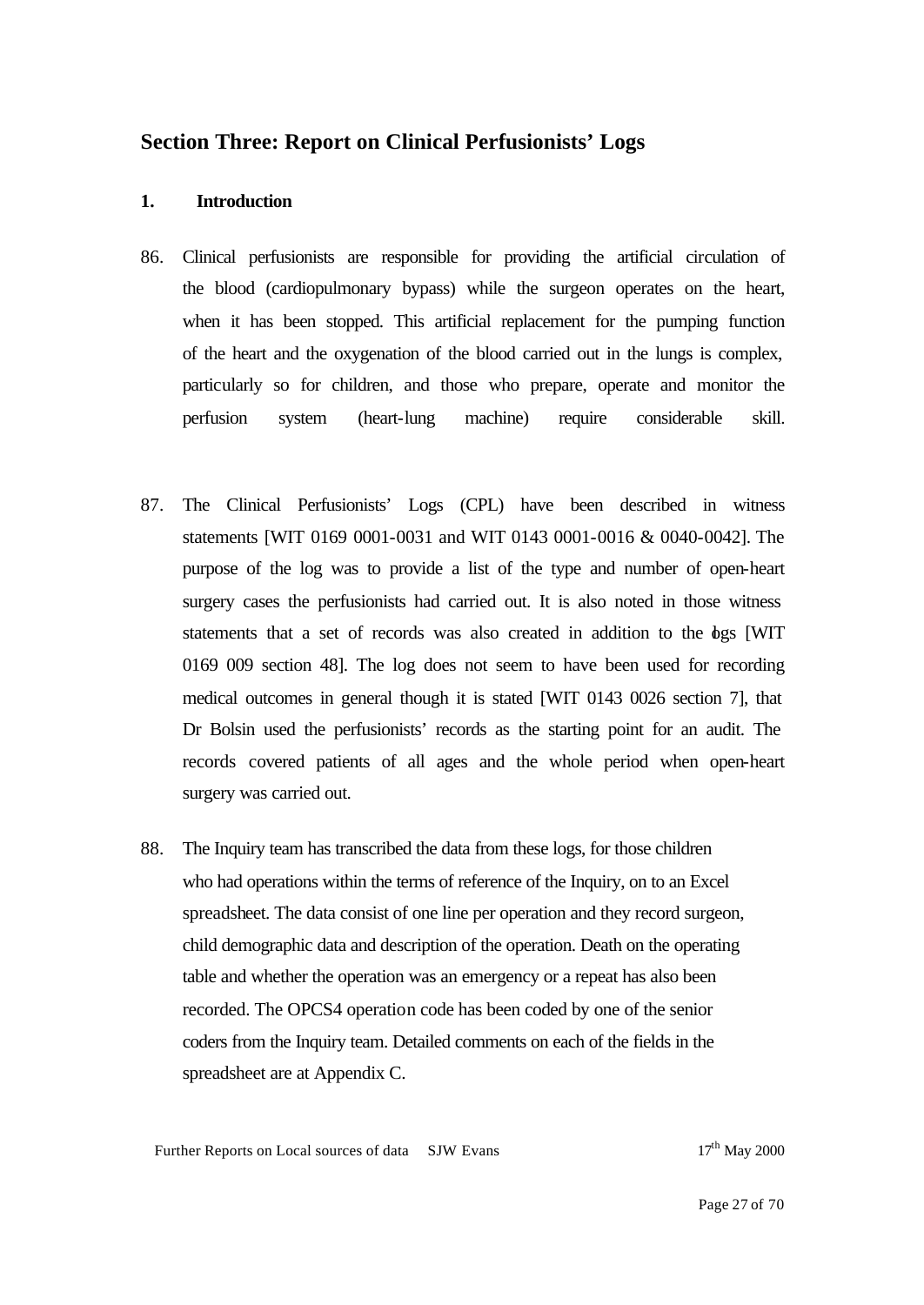- 89. A further exercise to combine the information from the Operating Theatre logs (OTL) with the CPL has been carried out, and this includes some extra children and also some extra information on times of entry to the anaesthetic room, the start and end of the operation. There is no entry on the spreadsheets for time spent on by-pass. The data from the combined OTL and CPL will be described in a later section of this report.
- 90. This report will cover the description of the data, including the groupings as applied in the other statistical reports. It should be noted that the CPL was not available to the Inquiry's analysts at the stage when these groupings were being decided. A section will cover a comparison of the Inquiry's coding of the Surgeons' logs with the CPL, and of Mr Wisheart's own log.

#### **2. The Results from the CPL**

#### **2.1 Demography & Numbers of Operations**

91. There are 1346 records in the CPL, that cover the period from 1<sup>st</sup> January 1984 to  $31<sup>st</sup>$  December 1995. Each of the 1346 records refers to a single operation done on a child. There are some children who have multiple operations, so that the total number of children is 1280. The distribution of the number of operations each child received is shown in Table 3.1. Over 95% have a single operation. Some of the operations are not described in terms that can classify the operation using the coding system, and a few have no entry for the description of the operation. There are ten children, one with two operations, for whom an operation code could not be assigned. Some had a diagnostic description instead of an operation description, which did not unequivocally identify an operation. Females comprised 547 (43%), males 658 (51%) and unknown or no entry for 75 (6%); of those of known sex, 46.5% were female and 53.5% male.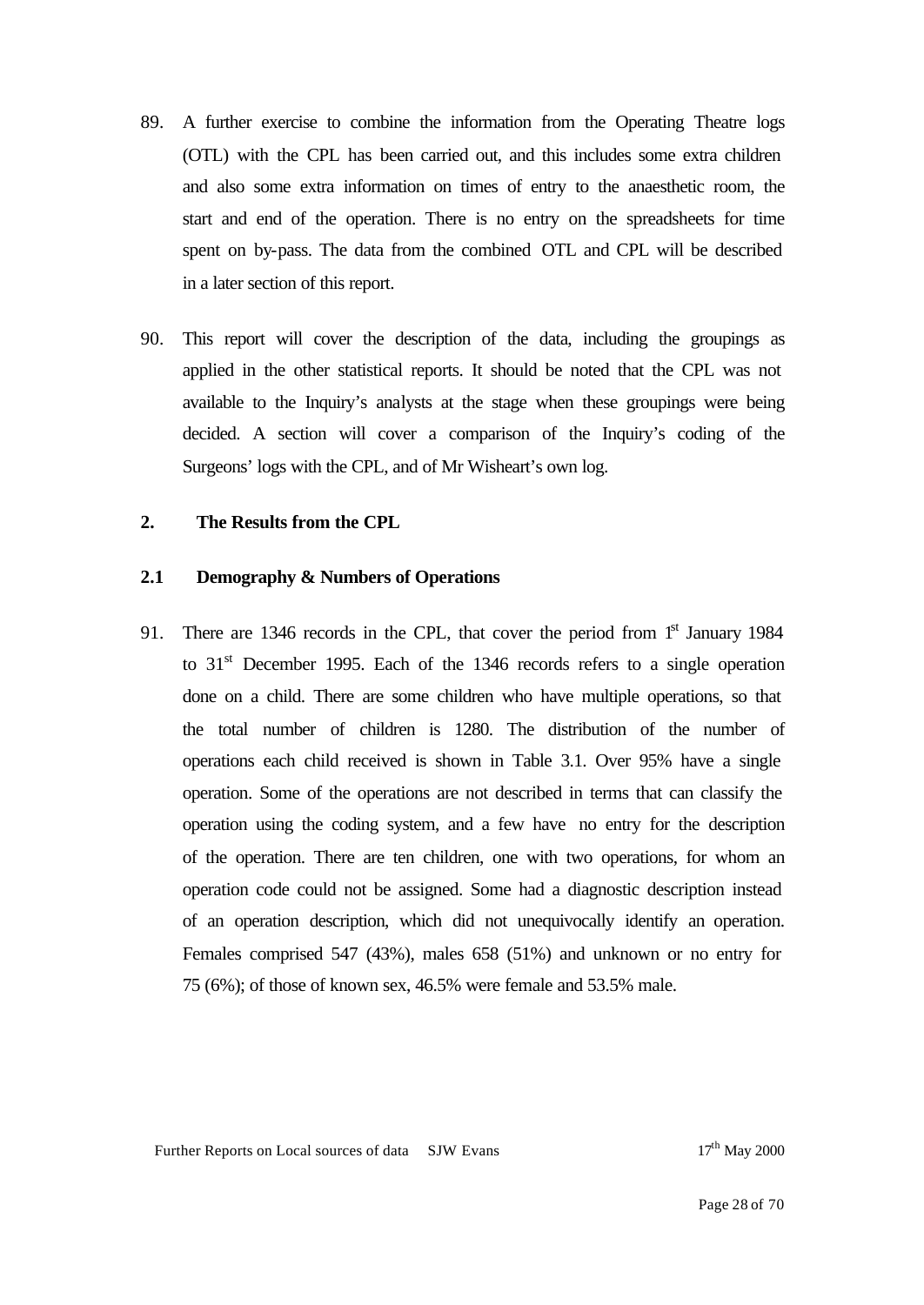- 92. Up to 24 October 1991, age as years plus days or weeks or months was recorded. Subsequently date of birth is recorded, though there are two children with no entry for either age or date of birth. For the purpose of keeping these data as complete as possible, the dates of birth of these children have been changed from being missing to the correct value, based on the data from two other local sources that agreed. One child has an entry for a date of birth three months after the date of the operation. The date has been corrected to the date of birth that appears consistently in the PAS and CCR. The distribution of age in years for the complete database is shown in figure 3, and the age in months for those less than three years is shown in figure 4. (these figures appear after Table 3.8 and before the Appendix). The sharp fall immediately beyond one year of age has been noted in the other sets of data, but as age is not precisely estimated in these data, the pattern should not be relied on.
- 93. There are 33 children who died on the operating table. The distribution of these by year of operation is given in Table 3.2. The numbers are small are strong conclusions about year to year variation should not be drawn.

### **2.2 Surgeons**

94. There are 49 different sets of initials for the surgeons. Some of these refer to the same surgeon. For example W (with 43 entries) JW (47) and JDW (514) presumably all refer to Mr Wisheart (604). JD (62), JDD (2) and JPD (455) presumably all refer to Mr Dhasmana (519). There are 24 instances of "No entry" recorded in the database for surgeon; one of these has "Martin" entered as consultant, the others are blank. There are 11 named surgeons (other than JDW & JPD) who are recorded as having done at least five operations. Mr Pawade is recorded as having done 45 operations. There are 28 operations where the surgeon is JDW or JPD but another consultant (one of six) is listed as responsible for the patient. Eight of these operations are where JPD is the surgeon but JDW is the consultant, and one the converse. JDW is involved in 677 operations, JPD in 580 operations, both of them in a further nine and neither is listed in 80 operations.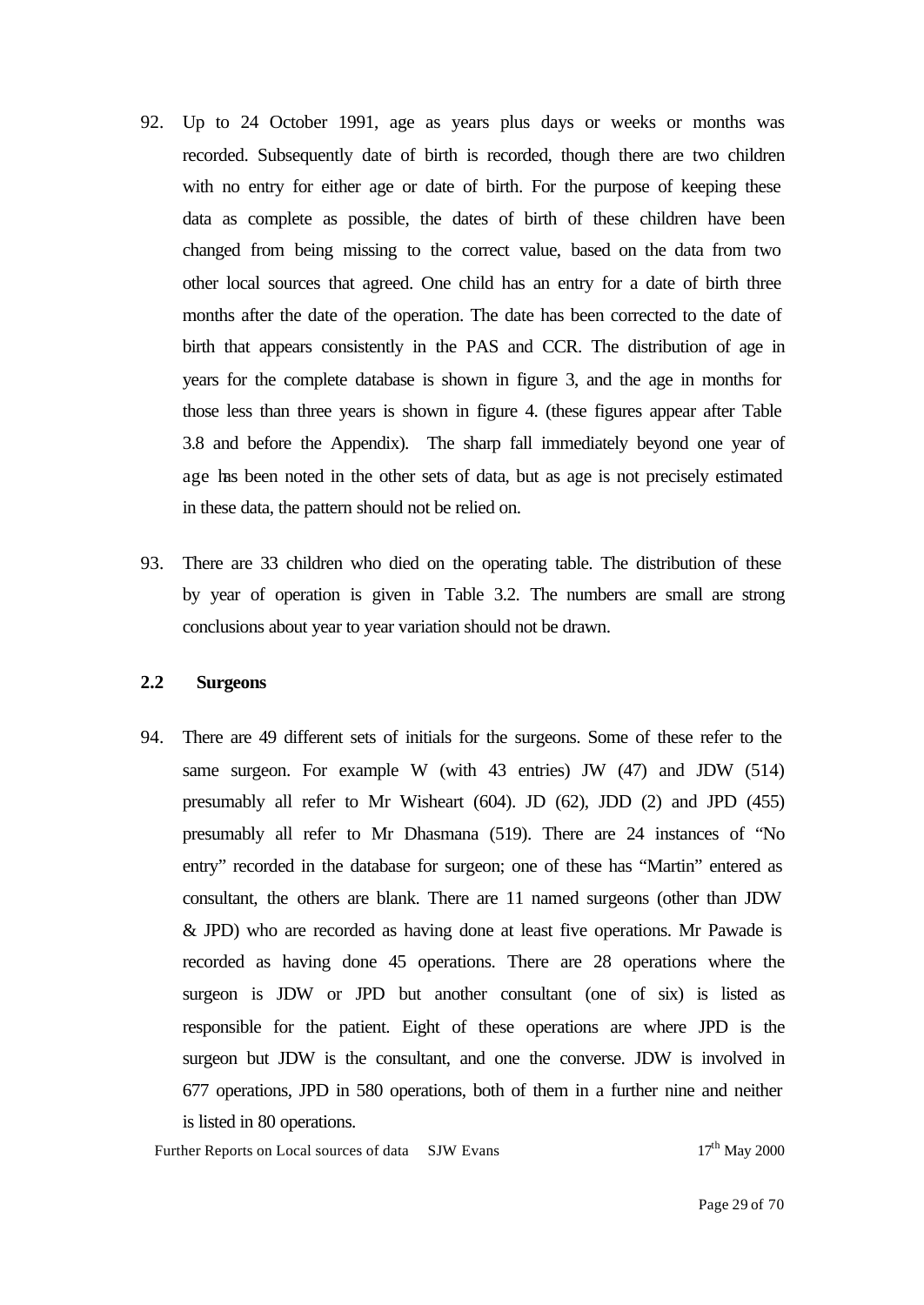- 95. Mr Wisheart's own log (WL) recorded 721 children aged less than 16 years old as having been operated on by him (+ 1 duplicate record). (There were 729 records from the Surgeons' Logs (SL) coded by the Inquiry team as being on Mr Wisheart's log). Using the CPL, it has been possible to match 621 (86%) of these records using full name or surname and date of operation. Failure to match seems largely because of minor misspellings of names. BRI record numbers are not recorded consistently enough in the CPL to allow for matching on hospital number. Of the 621 that are matched, 591 (95%) have Mr Wisheart recorded as either surgeon or consultant in the CPL. Eleven have "no entry", 16 have "JD" or "JPD", while there are single entries of "JH", "JWD" and "Mulay". It is clear that there is considerable agreement between the CPL and WL in the children included, but it is interesting to see that the CPL does not have Mr Wisheart as the surgeon or consultant for 100% of the operations.
- 96. In the 621 operations, there were 11 deaths on the operating table recorded in the CPL, all of these are recorded as early deaths in WL.

#### **2.3 Coding of operative procedures**

Further Reports on Local sources of data SJW Evans 17<sup>th</sup> May 2000 97. There are up to five procedure codes per operation recorded in the database. The distribution of the number of procedures per operation is given in Table 3.3. It is clear that all of these operations are in fact open-heart operations in that there was a by-pass requiring perfusion. However, the limitations of the OPCS-4 coding system and our interpretation of it in terms of type of operation do not result in all the operations being classified as open. In addition, the written description of the operations in the logs may not enable clear coding to be carried out. In the 1346 operations, 1887 operative procedures were coded of which 1631 procedures were K or L codes (K is the OPCS-4 code letter used for heart operations and L is for Arteries and Veins). Quite a number of operations had more than one K or L procedure coded. For each operation a single highest ranked procedure was chosen to describe the operation, as was done for the previous reports [see INQ 0013 0024-0025, sections 2.2.2 to 2.2.4]. There were 1332 operations that had a K or L code; one child had two operations each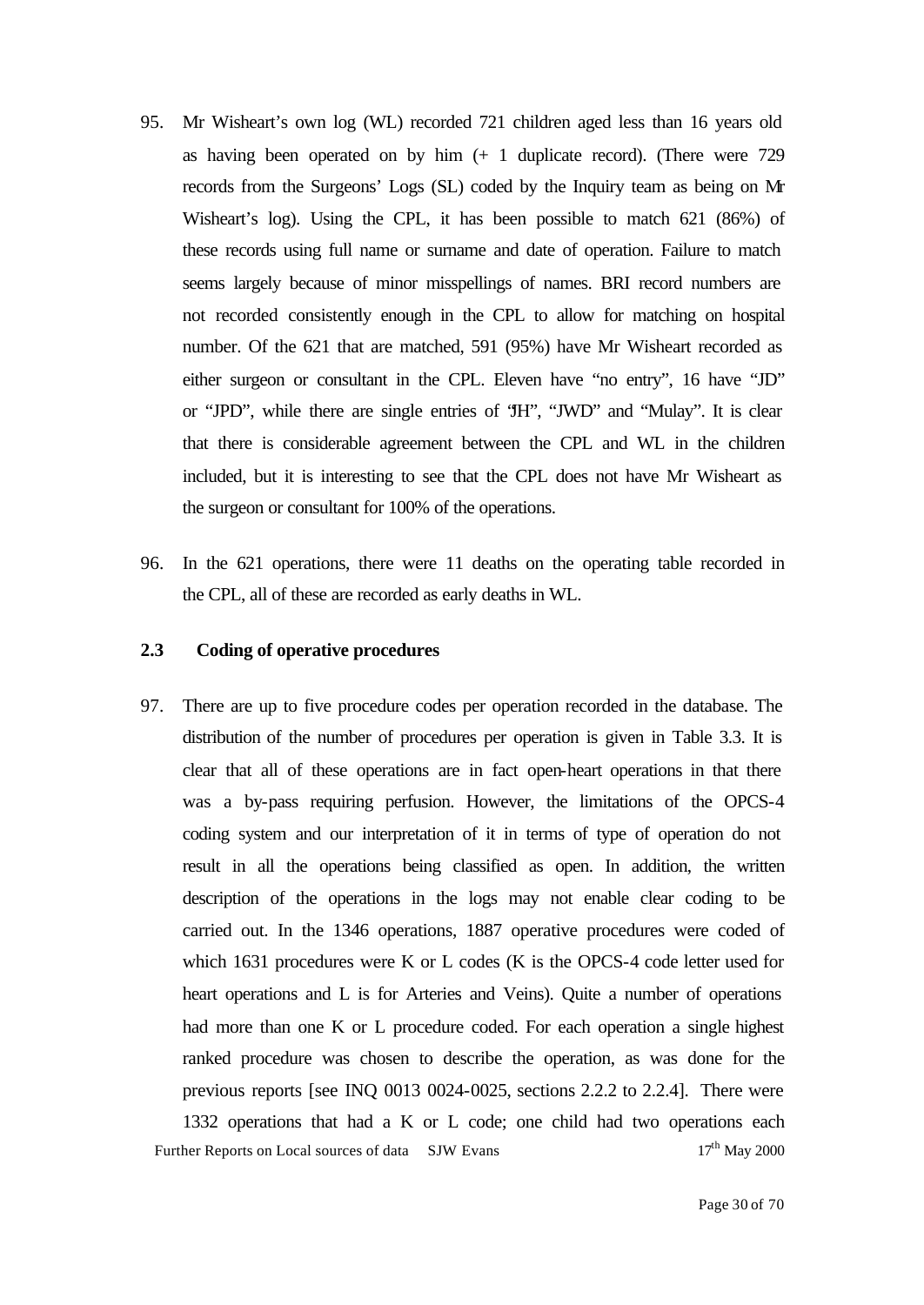recorded as a separate line in the CPL, both with K codes, on the same day. One child had two entries for operations that could not be coded. For purposes of analysis these were counted as a single operation, since the other sources of data would not be able to distinguish them. This gives a total of 1331 operations used for analysis. Two of the operations were done on children for whom no age was recorded. The 14 operations that did not have a K or L code have their descriptions listed in Appendix C2.

### **2.4 Totals of operations grouped in 13 groups and as open or closed**

- 98. The numbers of the operations classified into the thirteen groups is given in Table 3.4. There are 80 operations that are not put into any of the 13 groups, in addition to the  $14$  that were not coded with a K  $\alpha$  L code. There are a total of 10 operations, in groups 12 and 13, that are not classed as "open" operations in the groupings used by the Inquiry reports. Thus, using the Inquiry's methods of coding, 1241 operations out of 1346 are correctly classified as open operations using groups 1 to 11. This is a correct classification rate of 92%.
- 99. Table 3.5 gives the number of operations grouped as "open" or "closed" using the two group classification used by the Inquiry team [see INQ 0013 0025, sections 2.2.5 to 22.7 and INQ0013 0082]. Some codes did not appear in the list used by the experts and others were excluded since they could not be unequivocally classified as open or closed. In the CPL, there were 23 procedures with codes (12 different codes) that did not map to the codes used in open/closed grouping, and a further 27 procedures that were in the "Excluded list" as described at INQ 0013 0082. These are listed in Appendix C3, Tables C3.1 and C3.2. In terms of the "open/closed" classification, of the 1346 entries (1344 operations on different days) in the CPL there are 1297 classified as "open". This is a correct classification rate of over 96%.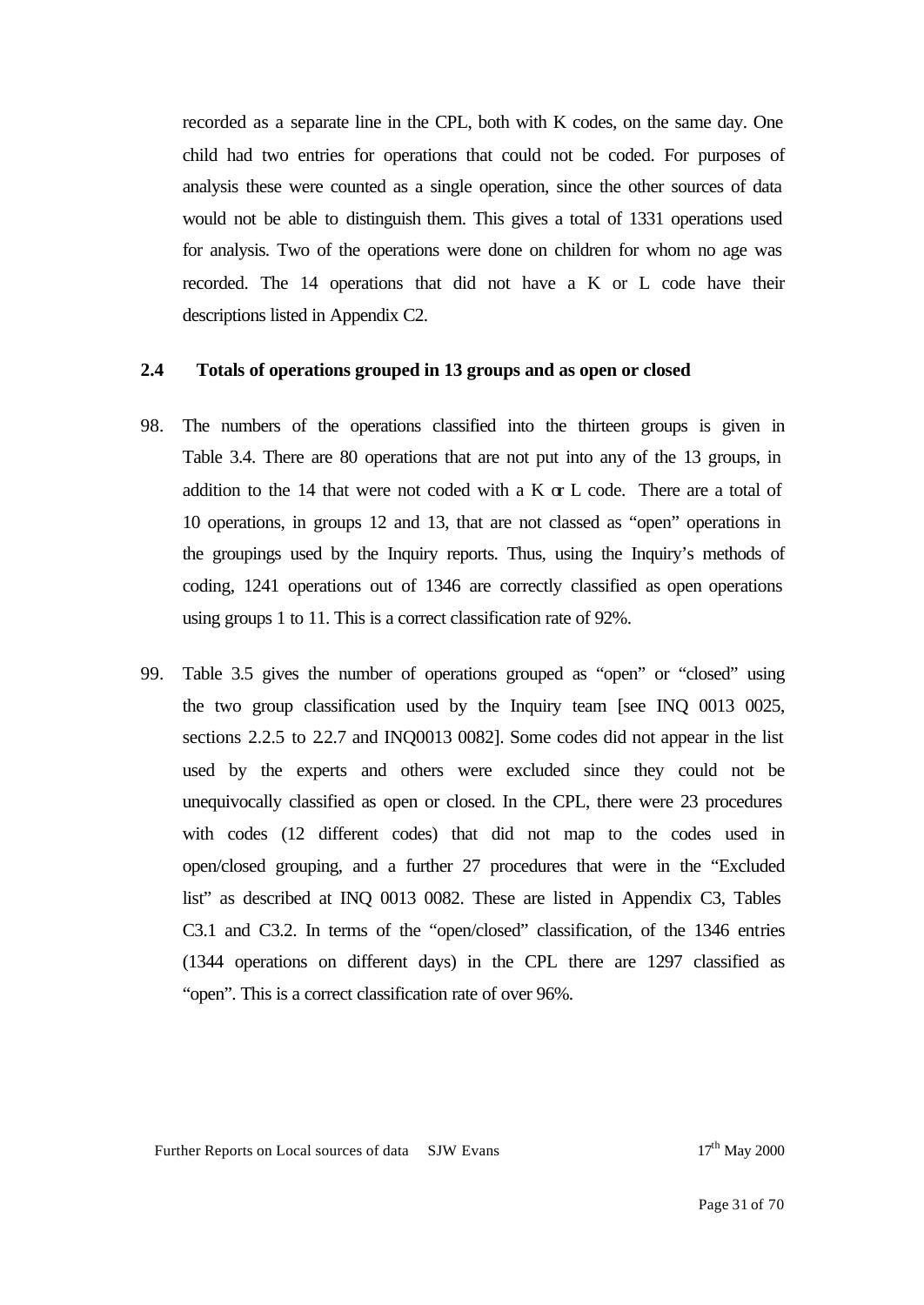#### **2.5 Deaths**

- 100. Table 3.6 shows the number of deaths by the "open/closed" classification. It may be noted that there are 5 deaths (12%) among the 41 operations that are not classified using the open/closed classification.
- 101. Table 3.7 gives the numbers of deaths that occurred on the operating table, with the death rates. It can be seen that though the overall death rate was just over 2%, it was 22% for "Other TGA's (switch) and 19% for AVSDs. No other sources of data have whether a death occurred on the operating table. The local sources (except WL) have the date of death, so that deaths that occur on the day of operation can be reported. The national HES could also be used for this purpose, but the data have not been reported. In the SL, 27% of those who die, do so on the day of the operation. The overall mortality on the day of operation was 27% for group 3 (switches), and for groups 8 and 11 (Truncus & Mitral valve procedures) it was about 35 or 30%. There are rather more unknown dates of death in the PAS, so comparison here is less robust. In the CCR over 30% of those who die, do so on the day of an operation. Groups 3 and 8 again have the highest rates.

### **3. Comparison with other data sources**

- 102. It is easiest to compare the different sources using equivalent periods of time, and the succeeding tables are produced using epoch 2 and 3 only. These cover the period from  $1<sup>st</sup>$  January 1988 (when the PAS came into operation) to  $31<sup>st</sup>$ March 1995 (close to when Mr Pawade started and also when the data for some of the non-local sources had a natural break point).
- 103. Table 3.8 shows equivalent data for each of the four local sources. These have been updated to include corrections for the way that Fontan operations were coded, and multiple procedures within an operation were coded. It gives the corrections to the table at INQ 0012 0051 (it may be noted that every correction leads to data that are more consistent across the different data sources).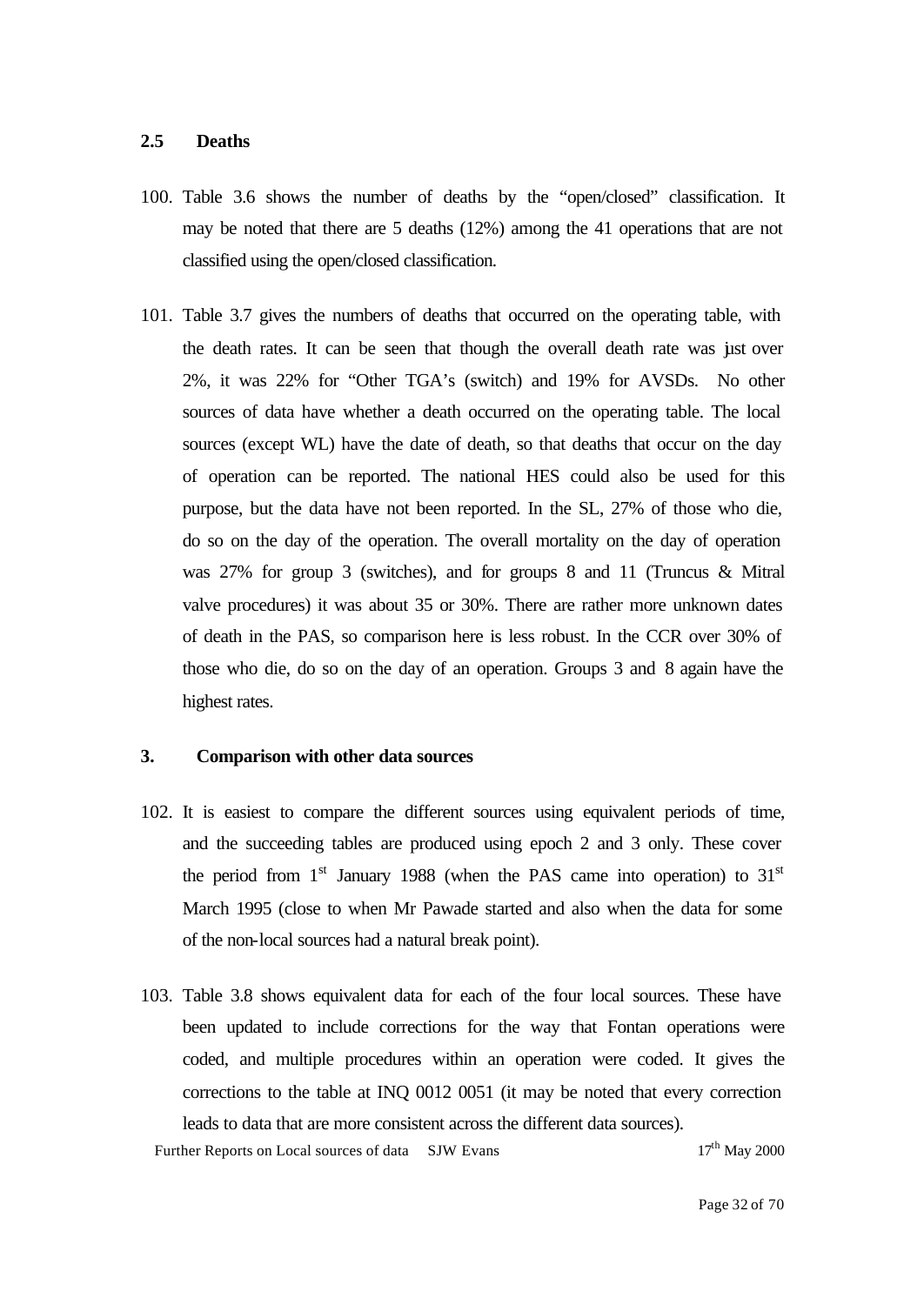- 104. The CPL has much lower numbers of deaths and typically about one third to one half of the death rate of the other sources. This is because the CPL only records those deaths that occurred on the operating table.
- 105. The overall numbers in this time period for open operations range from 820 (for the SL) to 865 for the CCR. The numbers of operations are very similar for most of the 11 open groups. AVSDs are much lower in the CPL but similar in the other three. There are more "Aortic, pulmonary valve procedures" in the CPL, with the other sources being similar, though the SL has slightly lower numbers. There are a total of 45 operations coded as K37.8 and 18 with a code of K37.1 that have a comment in the CPL database that states that they could also be coded with a K09 code. K37 procedures fall into the "Aortic, pulmonary valve procedures" group in the coding system, so that explains the apparent discrepancy. Both the SL and the CPL have lower numbers of mitral valve procedures than the other two sources.
- 106. Merging the CPL with the PAS records and comparing the coding finds that of 499 records with exact matches on names and dates there were only 9 operations classified in the PAS as closed operations. There were 461 classified as open operations, and 29 were not put into one of the groups. This is a strong indication that the coding of truly open operations is of a high standard in the PAS. There are also operations that are classed as open in PAS that are not matched in the CPL. There are three possible reasons for this failure. Firstly the matching has failed (many of the names are inconsistent, there is no consistent record number in the CPL so matching is inevitably imperfect). Secondly the coding of an open operation in PAS is mistaken; thirdly the coding system based on OPCS may have errors in the way that the grouping is allocated. From a merge exercise of the complete 2283 records in PAS, there are 1785 that do not match. Most of these (1642) are ungrouped or dassified as closed operations. A maximum of 143 are in error. This is only 6% of the original number, and there could be further detailed matching that could be done by hand. It is clear that the quality of the coding of "open" operations in the PAS is high.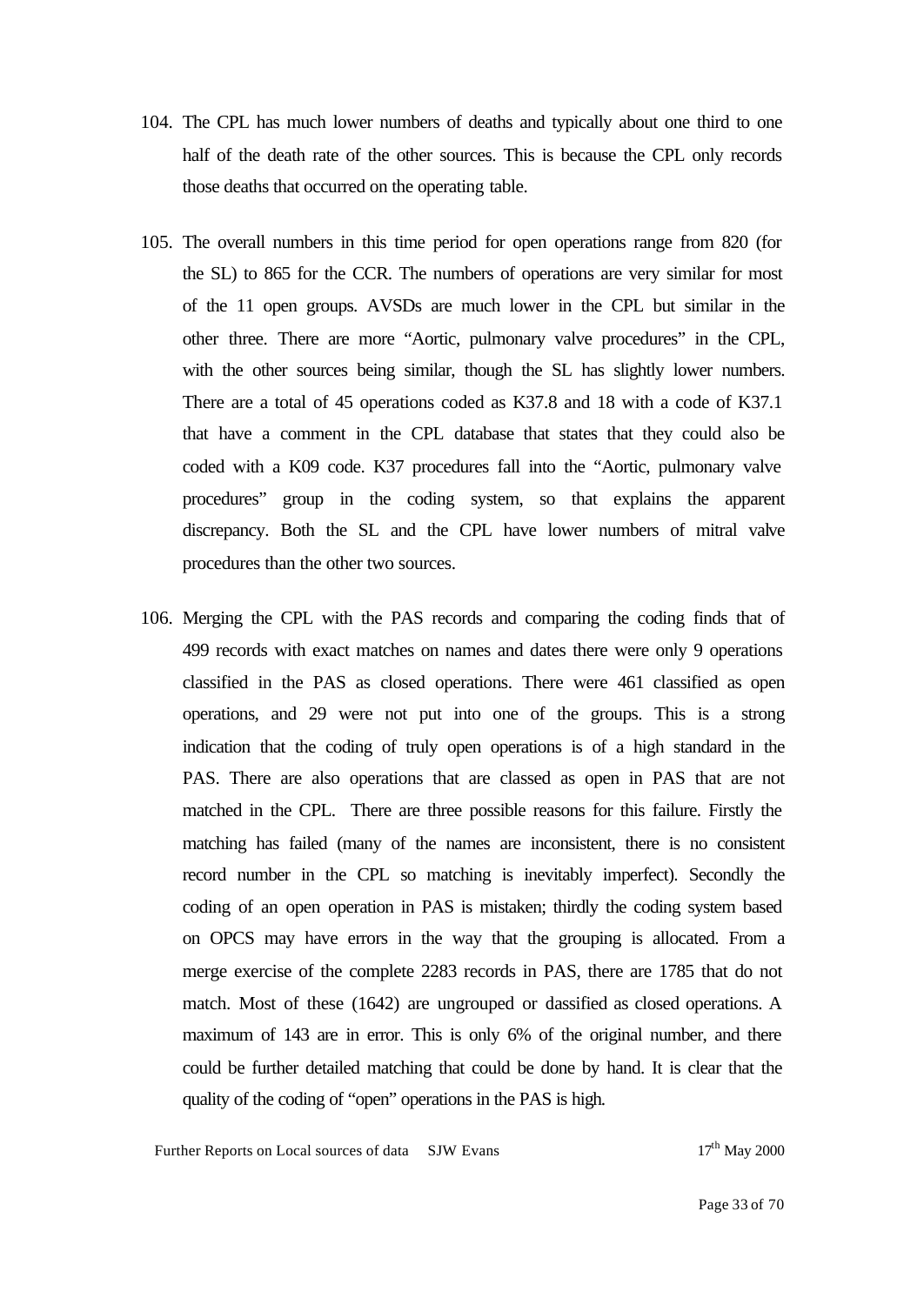#### **4. Overall conclusions**

- 107. It is clear that the vast majority of those operations that were definitely open, requiring by-pass, are classified as such using the coding methods of the Inquiry.
- 108. The total numbers of open operations are very similar across each of the local data sources. It is clear that some operations are misclassified, both those that were truly open being left out or a very few classified as closed, and also some of those that are truly closed, being classed as open operations. The net effect is that the totals are rather similar. If some closed operations, which have a very low mortality rate, are classed as open, then this will lead to the overall estimate of mortality in the open group being reduced from its "true" value. Similarly with truly open operations classed as closed, the effect is that the observed mortality rate in the closed group will be increased. Misclassification tends to lead to a levelling out of mortality rates.
- 109. The CPL is most useful as a "gold standard" for defining the open operations. It seems to be largely complete in terms of the open operations that were carried out. It is inevitably limited in the mortality information included. The detail of exactly what operation was done also has some limitations. The codes used would not necessarily all be exclusive to open operations carried out elsewhere. The CPL could have been helpful in defining those codes that should be grouped as open or closed operations, but it is clear that a reasonable accuracy has been obtained with the existing groupings.
- 110. The extra information included in the log does not add any great value in itself to the Inquiry. It does not include the time spent cross-clamped, and the logs do not include time spent on by-pass until December 1995. While this information is of importance, in oral evidence to the Inquiry on Day 71, Dr Macrae stated that this was not as good an indicator of adequacy as may be thought. He said – [transcript day 71 , section 92] -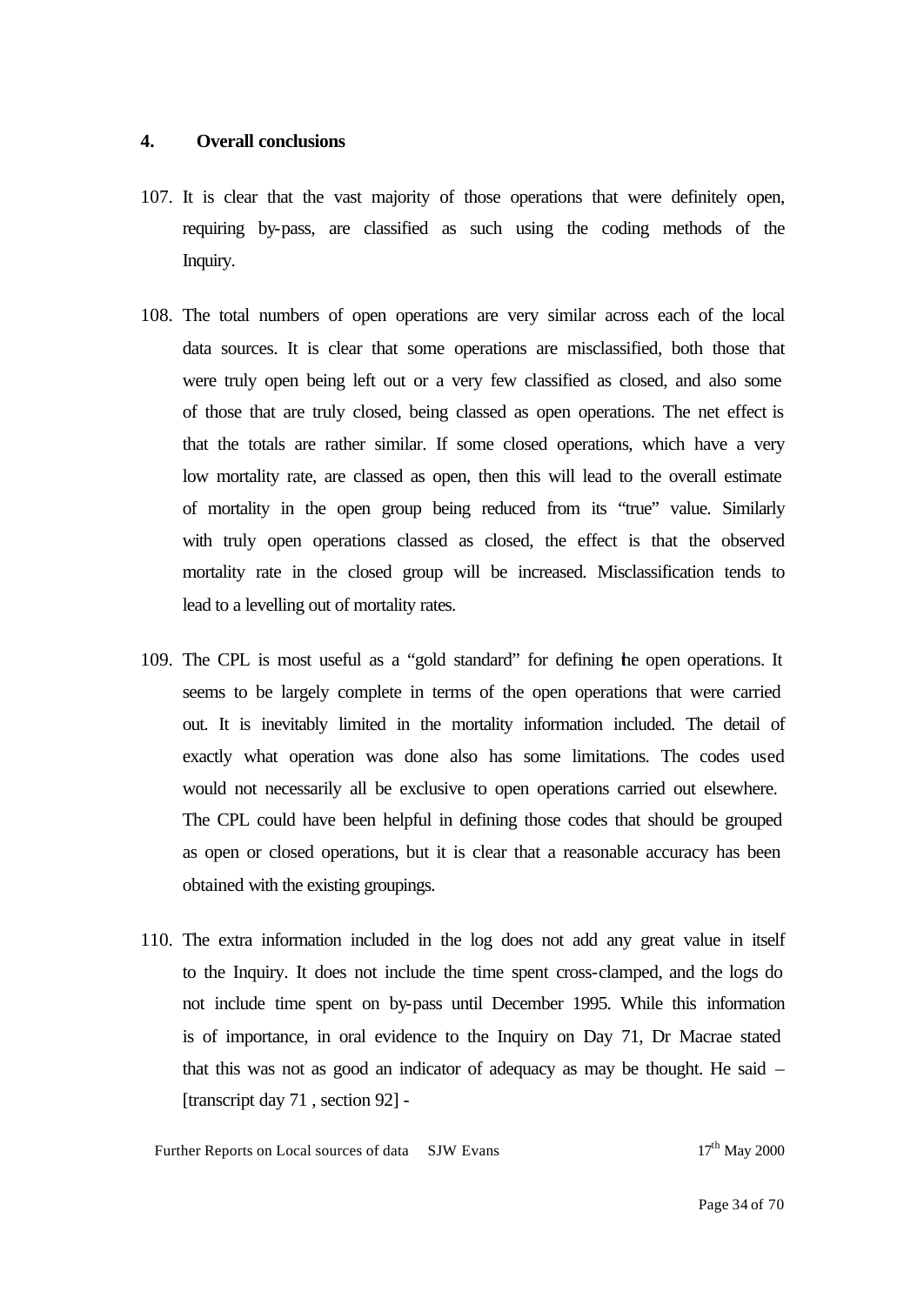111. *"….. you cannot just take a cross-clamp time as a statistic, meaning short is good and long is bad, because I think a lot depends on what a surgeon is doing during the crossclamped period. For instance, a slow surgeon may well be handling the heart far more gently and being far more effective in doing a procedure than perhaps a fast surgeon who gets in there, puts in lots of stitches and gets out quickly: the heart may have been stretched and pulled and damaged in other ways. So I think it is not possible to say that a slow surgeon is necessarily a bad surgeon; however, a surgeon who does some work and then stops for two or three minutes, thinking about what to do next, is wasting time and is not being efficient. So from the other side of what we sometimes called the blood/brain barrier, the other side of the anaesthetic screen, I like to see a surgeon who does not stop and waste time, but I am not too worried about someone who just works slowly and methodically."* 

### **5. Acknowledgements**

The work of Pat Annesley in assembling the data is gratefully acknowledged, and the continual supportive help and comments from Ruth Chadwick have been invaluable.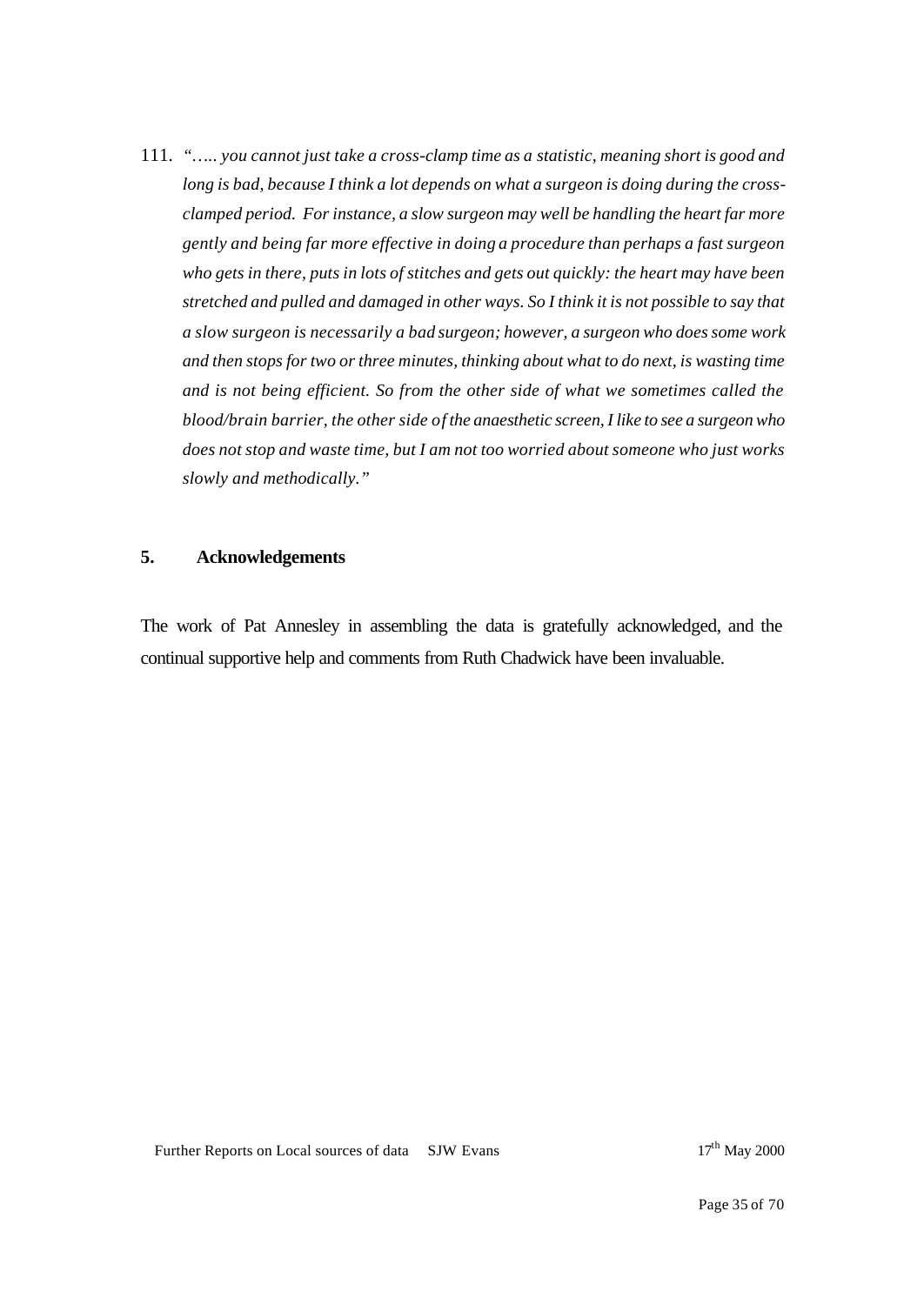# **Tables**

# **1 Tables for section on Morbidity**

**Table 1.1 SL - Number of complication codes per child**

| No. of         | Freq.          | %   |
|----------------|----------------|-----|
| codes          |                |     |
|                |                |     |
| 1              | 56             | 31  |
| $\overline{2}$ | 77             | 42  |
| 3              | 31             | 17  |
| 4              | 12             | 6.6 |
| 5              | 4              | 2.2 |
| 6              | $\overline{2}$ | 1.1 |
| Total          | 182            | 100 |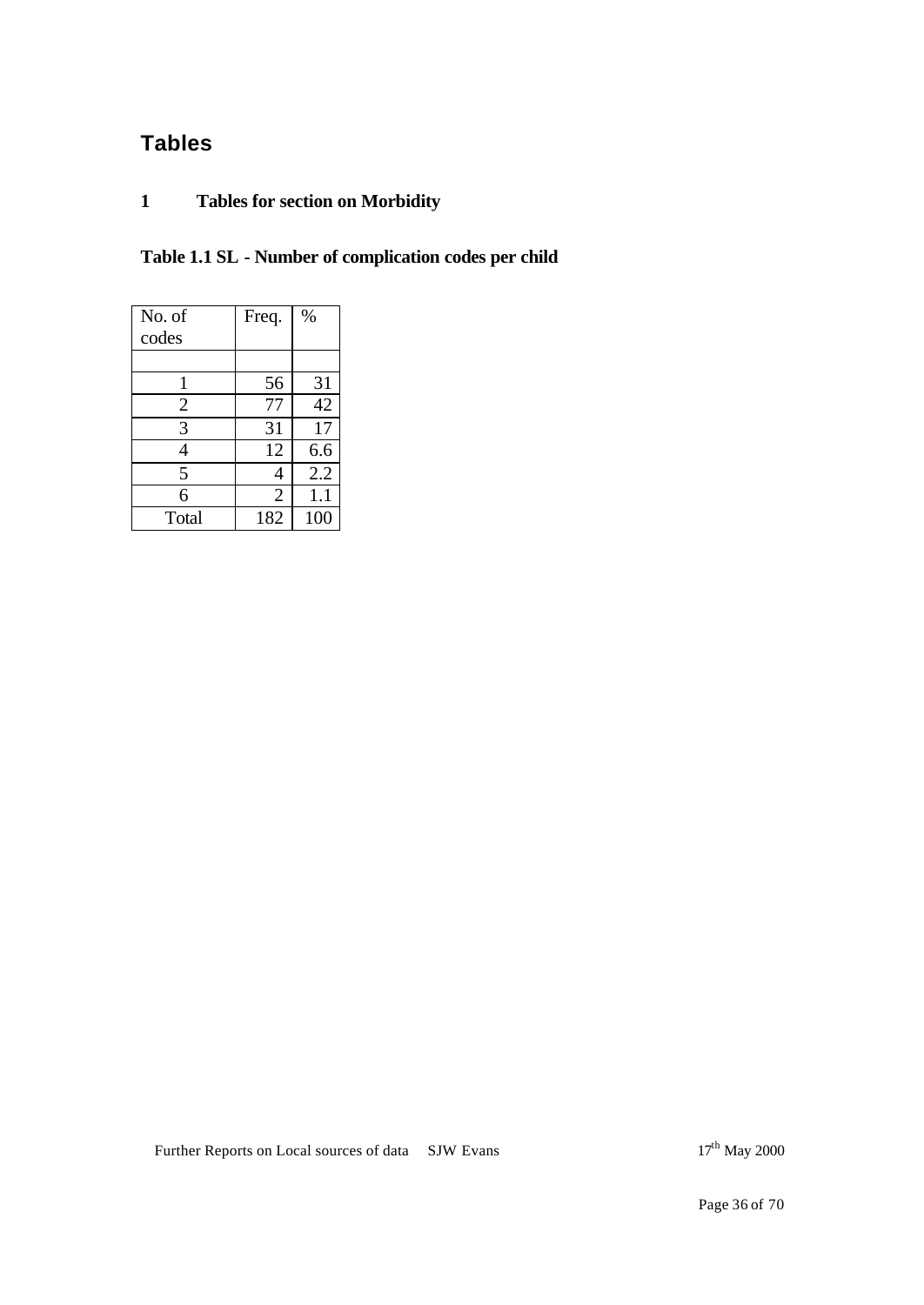|  | Table 1.2 SL – ICD9 codes and text for the complications for children still alive |
|--|-----------------------------------------------------------------------------------|
|  |                                                                                   |

| Number of       | <b>ICD</b> | <b>Text for ICD Code</b>                                     |
|-----------------|------------|--------------------------------------------------------------|
| children        | code       |                                                              |
| 1               | 312.8      | DISTURBANCE OF CONDUCT NOT ELSEWHERE CLASSIFIED, OTHER       |
| $\overline{1}$  | 358.9      | MYONEURAL DISORDERS, UNSPECIFIED                             |
| $\overline{2}$  | 416.0      | PRIMARY PULMONARY HYPERTENSION                               |
| $\overline{2}$  | 420.9      | OTHER AND UNSPECIFIED ACUTE PERICARDITIS                     |
| $\overline{1}$  | 423.9      | OTHER DISEASES OF PERICARDIUM, UNSPECIFIED                   |
| $\overline{1}$  | 426.9      | HEART CONDUCTION DISORDER, UNSPECIFIED                       |
| $\overline{1}$  | 434.9      | OCCLUSION OF CEREBRAL ARTERIES, UNSPECIFIED                  |
| 1               | 457.8      | OTHER NONINFECTIVE DISORDERS OF LYMPHATIC CHANNELS           |
| $\overline{2}$  | 518.4      | ACUTE OEDEMA OF LUNG, UNSPECIFIED                            |
| $\overline{2}$  | 518.5      | PULMONARY INSUFFICIENCY FOLLOWING TRAUMA AND SURGERY         |
| $\overline{2}$  | 780.3      | CONVULSIONS                                                  |
| T               | 996.6      | INFECTION DUE TO INTERN. PROSTHETIC DEVICE, IMPLANT OR GRAFT |
| $\overline{3}$  | 996.7      | OTHER COMPL OF INTERNAL PROSTHETIC DEVICE, IMPLANT AND GRAFT |
| $\overline{1}$  | 997.       | COMPLICATION AFFECTING SPECIFIED BODY SYSTEMS, NOT ELSEWH SP |
| $\overline{5}$  | 997.0      | <b>CENTRAL NERVOUS SYSTEM COMPLICATIONS</b>                  |
| $\overline{10}$ | 997.1      | <b>CARDIAC COMPLICATIONS</b>                                 |
| $\overline{1}$  | 997.2      | PERIPHERAL VASCULAR COMPLICATIONS                            |
| $\overline{1}$  | 997.3      | <b>RESPIRATORY COMPLICATIONS</b>                             |
| $\overline{1}$  | 997.5      | <b>URINARY COMPLICATIONS</b>                                 |
| $\overline{2}$  | 998.1      | HAEMORRHAGE OR HAEMATOMA COMPLICATING A PROCEDURE            |
| T               | 998.2      | ACCIDENTAL PUNCTURE OR LACERATION DURING A PROCEDURE         |
| 4               | 998.5      | <b>POSTOPERATIVE INFECTION</b>                               |
| T               | 998.8      | OTHR SPEC COMPLICATIONS OF PROCEDURES, NOT ELSEWHERE CLASS   |
| $\overline{1}$  | E870.0     | ACCIDENT CUT/PUNCTURE/PERFORAT/HAEM DUR SURGICAL OPERATION   |
| 11              | E878.2     | SURGICAL OPERATION WITH ANASTOMOSIS, BYPASS OR GRAFT         |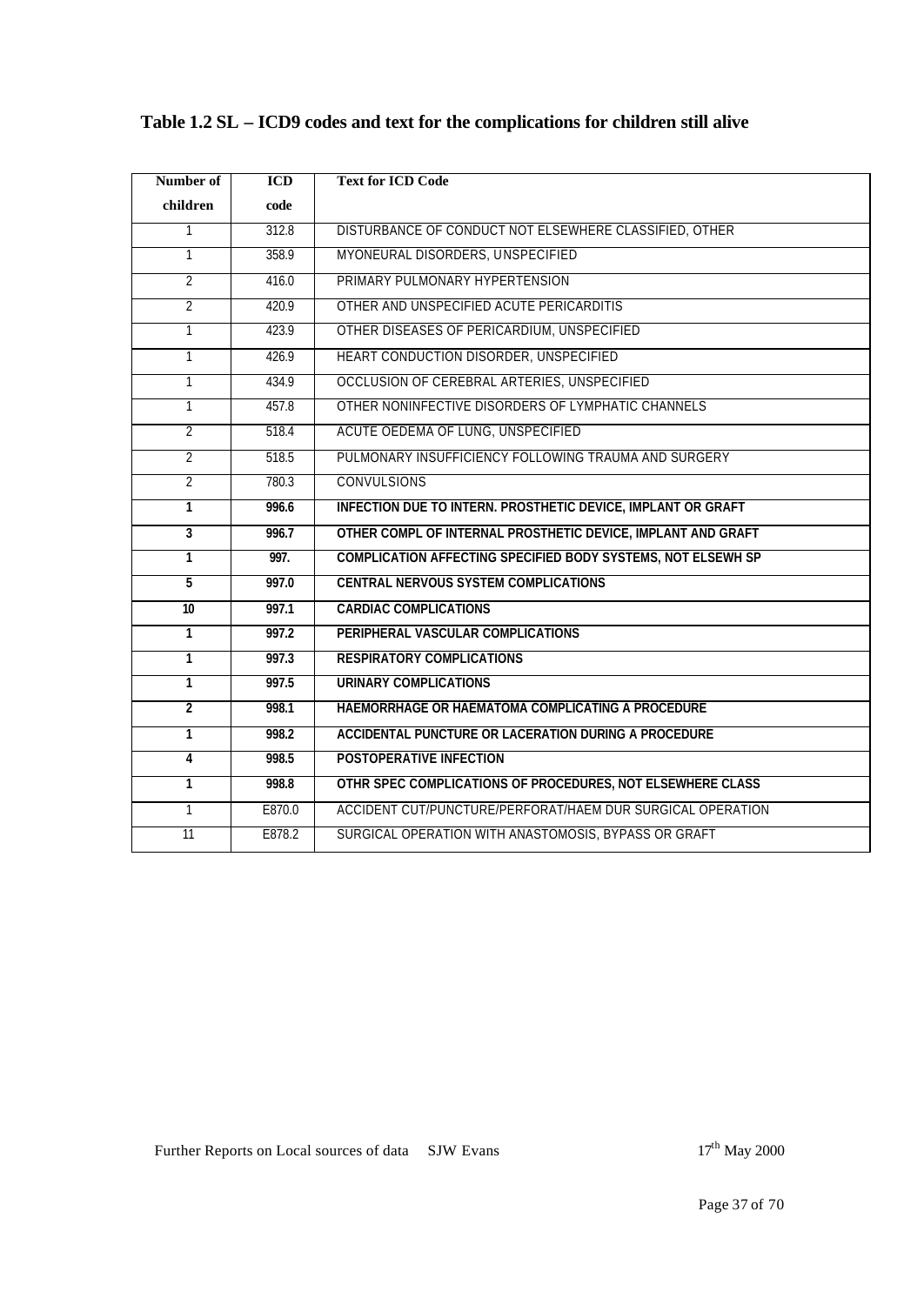| Number of<br>diagnoses | <b>Died</b> | <b>Alive</b>    | <b>Total</b> |
|------------------------|-------------|-----------------|--------------|
|                        |             |                 |              |
|                        |             |                 |              |
| (0)                    | (67)        | (1094)          | (1161)       |
| 1                      | 64          | 138             | 202          |
| $\overline{c}$         | 78          | 140             | 218          |
| $\overline{3}$         | 53          | $\overline{7}6$ | 129          |
| 4                      | 40          | 40              | 80           |
| 5                      | 22          | 19              | 41           |
| 6                      | 16          | 7               | 23           |
| 7                      | 5           | 4               | 9            |
| 8                      | 7           | $\overline{c}$  | 9            |
| 9                      | 2           | 0               | 2            |
| 11                     | 1           | 0               | 1            |
|                        |             |                 |              |
| Sub-total*             | 288         | 426             | 714          |
| Total                  | 355         | 1520            | 1875         |

**\***The Sub-total is for those with post-operative diagnoses recorded.

# **Table 1.4 CCR- Complications (ICD9 code 997.\*) per child**

| Number of<br>Complications | <b>Died</b> | <b>Alive</b> | <b>Total</b> |
|----------------------------|-------------|--------------|--------------|
|                            |             |              |              |
|                            | 149         | 156          | 305          |
| 2                          | 73          | 43           | 116          |
| 3                          | 17          | Q            | 26           |
|                            | 3           |              | 3            |
| 5                          |             |              |              |
|                            |             |              |              |
| 1.1.1.1<br><b>Total</b>    | 243         | 208          | 451          |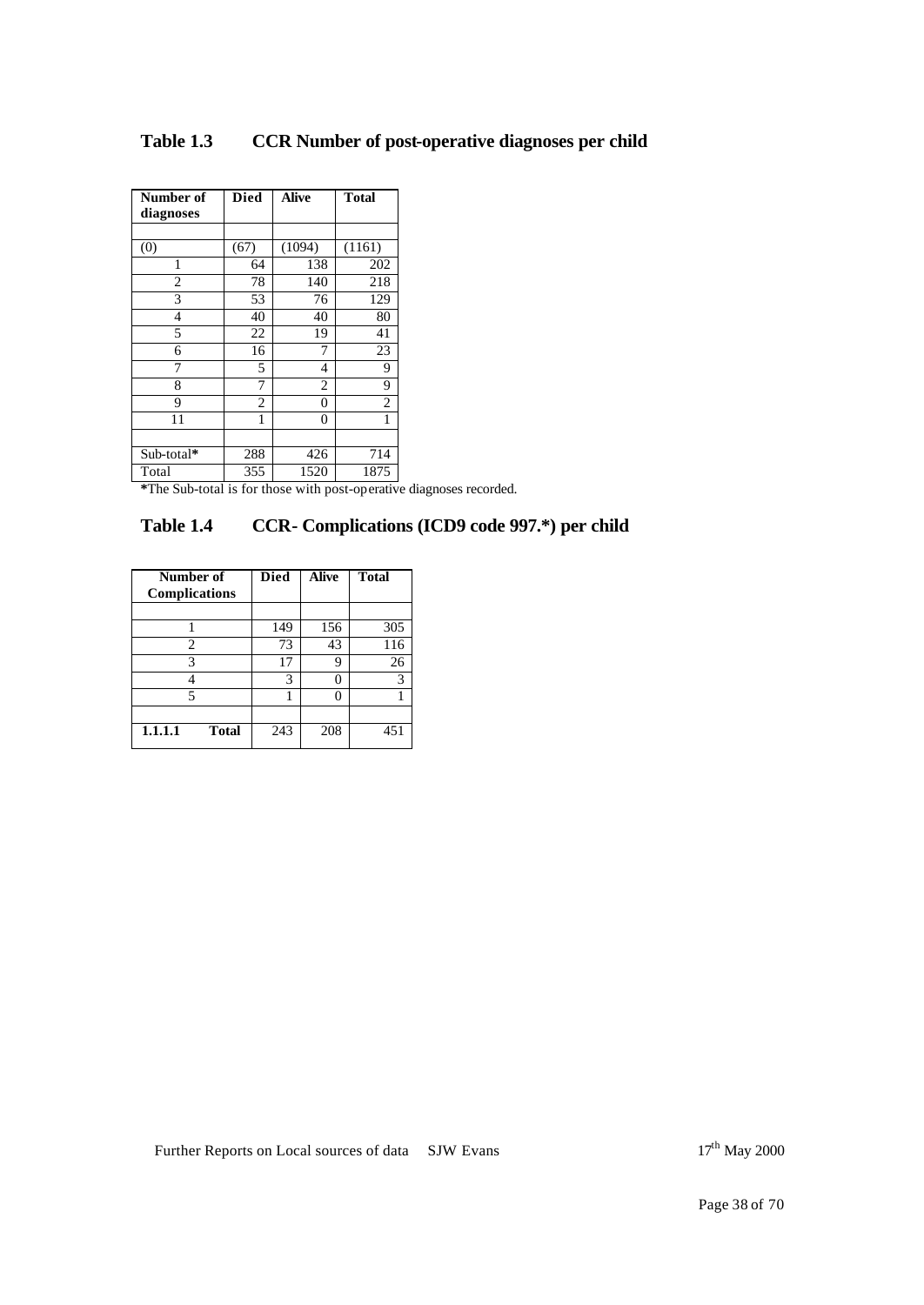| <b>ICD9</b> code | <b>Text for ICD Code</b>                                     | Freq.           |
|------------------|--------------------------------------------------------------|-----------------|
| 008.6            | <b>ENTERITIS DUE SPECIFIED VIRUS</b>                         | 6               |
| 041.0            | STREPTOCOCCUS, BACTERIAL INFECTION                           | 6               |
| 041.1            | STAPHYLOCOCCUS, BACTERIAL INFECTION                          | 22              |
| 041.5            | HAEMOPHILUS INFLUENZAE, BACTERIAL INFECTION                  | 5               |
| 041.7            | PSEUDOMONAS, BACTERIAL INFECTION                             | 12              |
| 041.8            | <b>BACTERIAL INFECTION, OTHER</b>                            | 6               |
| 401.9            | ESSENTIAL HYPERTENSION, UNSPECIFIED                          | 9               |
| 428.0            | <b>CONGESTIVE HEART FAILURE</b>                              | 6               |
| 429.3            | <b>CARDIOMEGALY</b>                                          | 5               |
| 429.4            | FUNCTIONAL DISTURBANCES FOLLOWING CARDIAC SURGERY            | $\overline{22}$ |
| 457.8            | OTHER NONINFECTIVE DISORDERS OF LYMPHATIC CHANNELS           | $\overline{7}$  |
| 458.9            | HYPOTENSION, UNSPECIFIED                                     | $\overline{7}$  |
| 481.             | PNEUMOCOCCAL PNEUMONIA                                       | 5               |
| 511.9            | PLEURISY WITH EFFUSION WITHOUT MENTION OF CAUSE              | 39              |
| 518.0            | PULMONARY COLLAPSE                                           | 6               |
| 518.8            | OTHER DISEASES OF LUNG, OTHER                                | $\overline{7}$  |
| 558.             | NON-INFECT GASTRO-ENTERITIS&COLITIS, NO ULCER                | $6\,$           |
| 780.3            | <b>CONVULSIONS</b>                                           | $\overline{7}$  |
| 780.6            | PYREXIA OF UNKNOWN ORIGIN                                    | 16              |
| 996.0            | MECHANICAL COMPLICATION OF CARDIAC DEVICE, IMPLANT & GRAFT   | 6               |
| 996.6            | INFECTION DUE TO INTERN. PROSTHETIC DEVICE, IMPLANT OR GRAFT | 10              |
| 996.7            | OTHER COMP OF INTERNAL PROSTHETIC DEVICE, IMPLANT & GRAFT    | 11              |
| 997.0            | CENTRAL NERVOUS SYSTEM COMPLICATIONS                         | 18              |
| 997.1            | <b>CARDIAC COMPLICATIONS</b>                                 | 94              |
| 997.2            | PERIPHERAL VASCULAR COMPLICATIONS                            | 6               |
| 997.3            | <b>RESPIRATORY COMPLICATIONS</b>                             | 119             |
| 997.4            | <b>GASTROINTESTINAL COMPLICATIONS</b>                        | 5               |
| 997.5            | <b>URINARY COMPLICATIONS</b>                                 | 26              |
| 998.1            | HAEMORRHAGE OR HAEMATOMA COMPLICATING A PROCEDURE            | 21              |
| 998.2            | ACCIDENTAL PUNCTURE OR LACERATION DURING A PROCEDURE         | 11              |
| 998.3            | DISRUPTION OF OPERATION WOUND                                | 10              |
| 998.4            | FOREIGN BODY ACCIDENTALLY LEFT DURING A PROCEDURE            | 5               |
| 998.5            | POSTOPERATIVE INFECTION                                      | 60              |
| 998.8            | OTHR SPEC COMPLICATIONS OF PROCEDURES, NOT ELSEWHERE CLASS   | 5               |
| E870.0           | ACCIDENT CUT/PUNCTURE/PERFORAT/HAEM DUR SURGICAL OPERATION   | 8               |
| E878.1           | SURGICAL OPERATION WITH IMPLANT OF ARTIFICIAL INTERN DEVICE  | 6               |
| E878.2           | SURGICAL OPERATION WITH ANAST OMOSIS, BYPASS OR GRAFT        | 117             |
| E878.8           | OTHER SURGICAL OP. AS CAUSE OF ABNORM.REAC. OR LATER COMPL.  | 36              |
| E879.0           | ABNORMAL REACTION OR LATER COMPL OF CARDIAC CATHETERIZATION  | 13              |
|                  |                                                              |                 |

**Table 1.5 CCR- Diagnoses occurring at least 5 times in those still alive**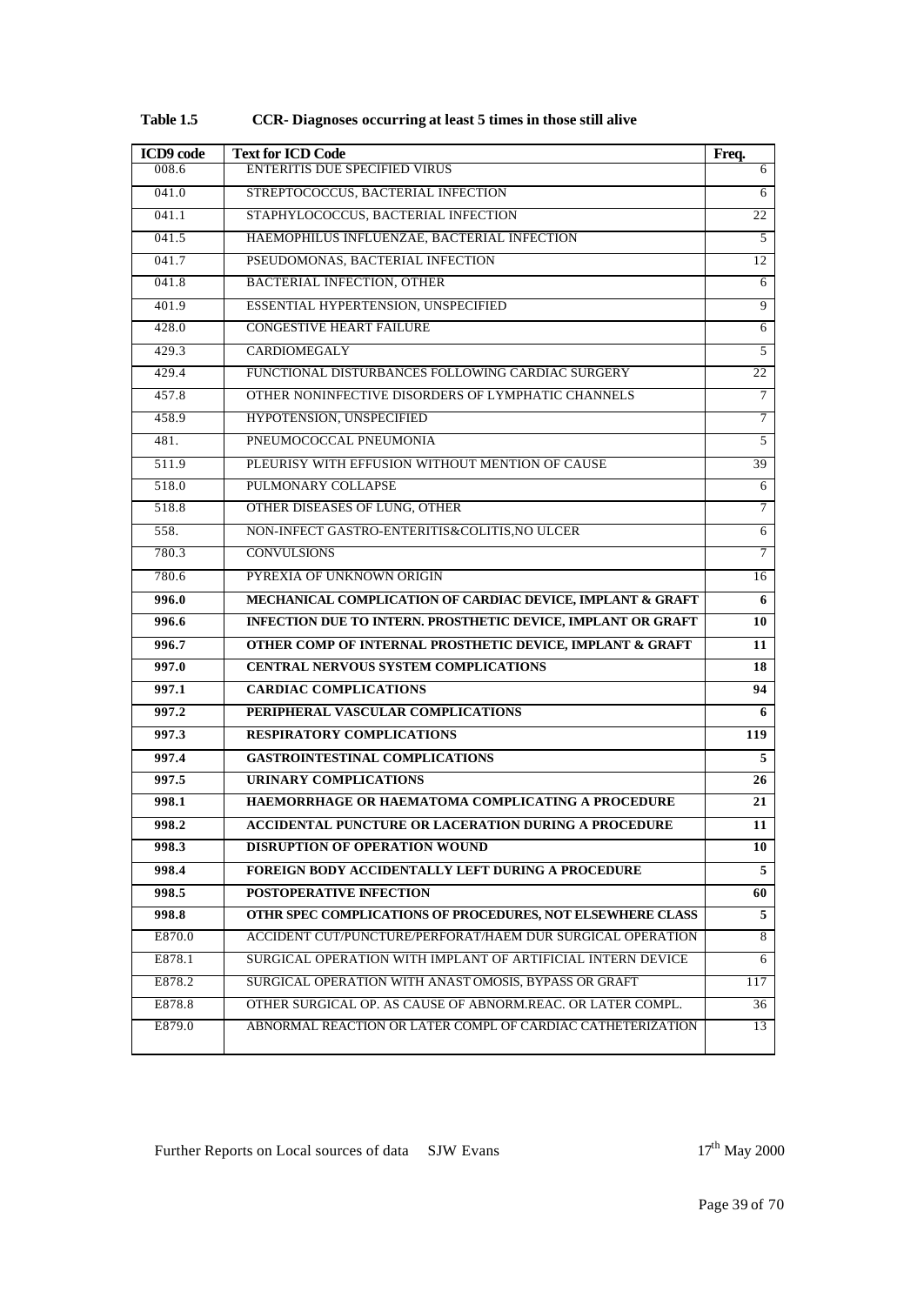**Table 1.6 Frequency of ICD9 codes (A prefix) and ICD10 codes (prefixes G, I &J) used to describe complications in the PAS**

| <b>ICD</b> | Freq.          | Percent |
|------------|----------------|---------|
|            |                |         |
| A997.0     | 10             | 5.15    |
| A997.1     | 55             | 28.35   |
| A997.2     | 4              | 2.06    |
| A997.3     | 100            | 51.55   |
| A997.4     | $\overline{2}$ | 1.03    |
| A997.5     | 15             | 7.73    |
| A997.9     | $\overline{2}$ | 1.03    |
| G97.8      | $\mathbf{1}$   | 0.52    |
| I97.1      | $\mathbf{1}$   | 0.52    |
| J95.1      | $\mathbf{1}$   | 0.52    |
| J95.8      | 3              | 1.55    |
|            |                |         |
| Total      | 194            | 100.00  |

# **Tables for section on Mr Wisheart's Log**

 **Table 2.1 Fields recorded in WL**

| Field label in database     | <b>Comment by SJWE</b>                |
|-----------------------------|---------------------------------------|
| ID                          | Record number in database             |
| Reg No                      | <b>BRI</b> Number                     |
| Name1                       | Surname                               |
| Name2                       | First name                            |
| <b>1ST A CONF</b>           | A Status always "Y" except for 1 "YY" |
| Diagnosis                   |                                       |
| <b>Additional Diagnosis</b> |                                       |
| Date of Op                  |                                       |
| Age (mths)                  |                                       |
| Operation                   | See below                             |
| <b>Early Outcome</b>        | A or D or N/A                         |
| Late Outcome                | A or D for survivors                  |
| <b>Major Complications</b>  |                                       |
| Comment                     |                                       |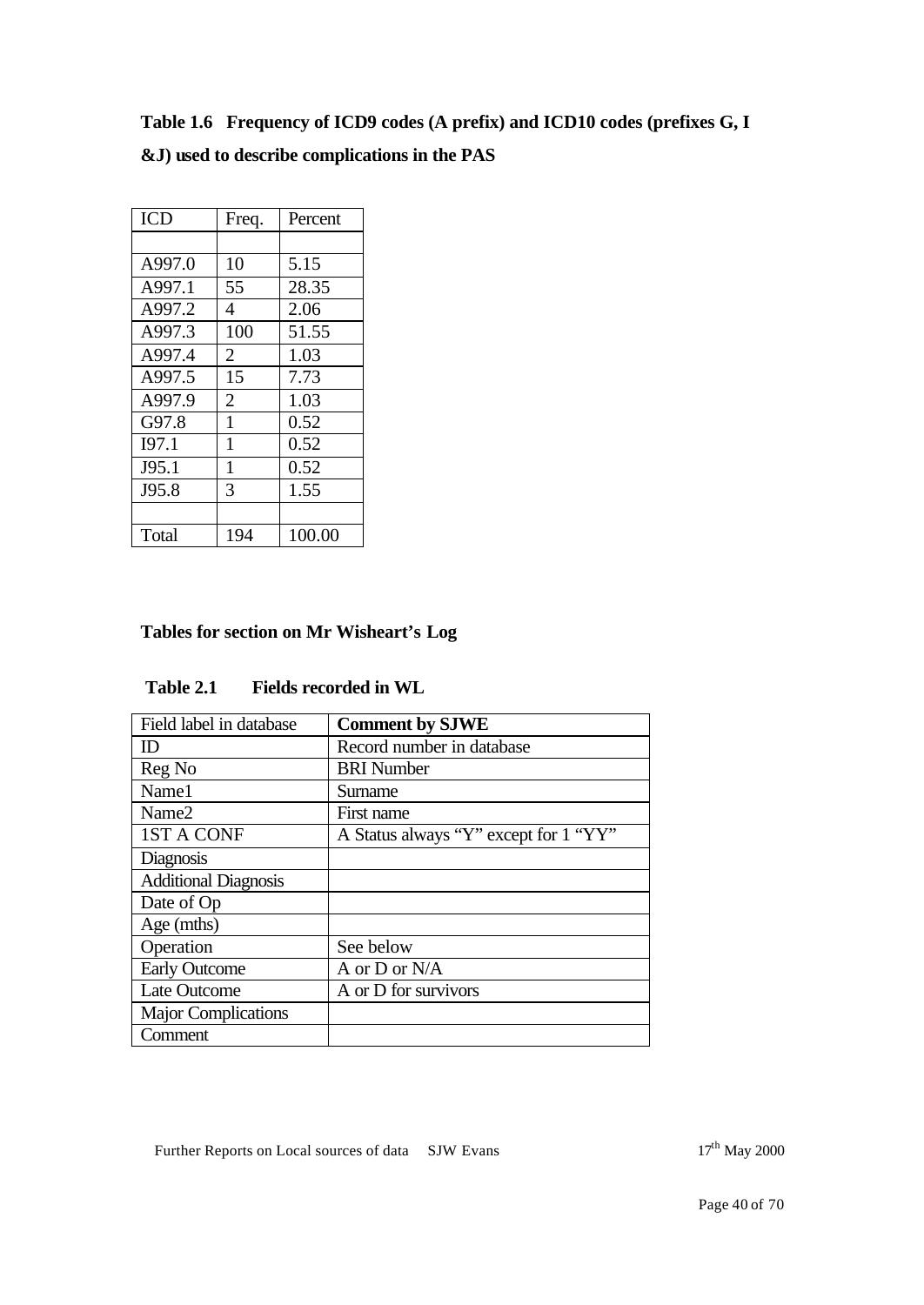| <b>Diagnosis</b> | Freq.          | <b>Early</b><br>deaths  | Rate<br>$\frac{0}{0}$ |
|------------------|----------------|-------------------------|-----------------------|
|                  |                |                         |                       |
|                  |                |                         |                       |
| <b>AR</b>        | $\mathbf{1}$   | $\overline{0}$          | $\overline{0}$        |
| <b>AS</b>        | 35             | $\overline{2}$          | 6                     |
| AS/AR            | $\mathbf{1}$   | $\overline{0}$          | $\overline{0}$        |
| <b>ASD</b>       | 102            | $\overline{2}$          | $\overline{2}$        |
| C-AVSD           | 29             | 16                      | 55                    |
| <b>COA</b>       | 8              | $\mathbf 1$             | 12                    |
| Fallot           | 96             | 18                      | 19                    |
| Fontan-SV        | 25             | 6                       | 24                    |
| Fontan-TA        | 15             | 5                       | 33                    |
| I-AVSD           | $\mathbf{1}$   | $\overline{0}$          | $\overline{0}$        |
| <b>MISC</b>      | 88             | 29                      | 33                    |
| P-AVSD           | 18             | 1                       | 6                     |
| PA+IVS           | 20             | $\mathbf 1$             | 5                     |
| PA+VSD           | 13             | $\mathbf{1}$            | 8                     |
| <b>PS</b>        | 28             | $\overline{0}$          | $\overline{0}$        |
| <b>PTA</b>       | 15             | 9                       | 60                    |
| <b>TAPVD</b>     | 29             | 13                      | 45                    |
| <b>TGA</b>       | 57             | 1                       | $\overline{c}$        |
| TGA+PS           | $\overline{c}$ | $\overline{0}$          | $\overline{0}$        |
| TGA+VSD          | 3              | $\overline{0}$          | $\overline{0}$        |
| VSD              | 91             | $\overline{\mathbf{c}}$ | $\overline{c}$        |
| VSD+PS           | 45             | 5                       | 11                    |
|                  |                |                         |                       |
| Total            | 722            | 112                     | 16                    |

**Table 2.2 Diagnoses, early deaths & death rates as % in WL**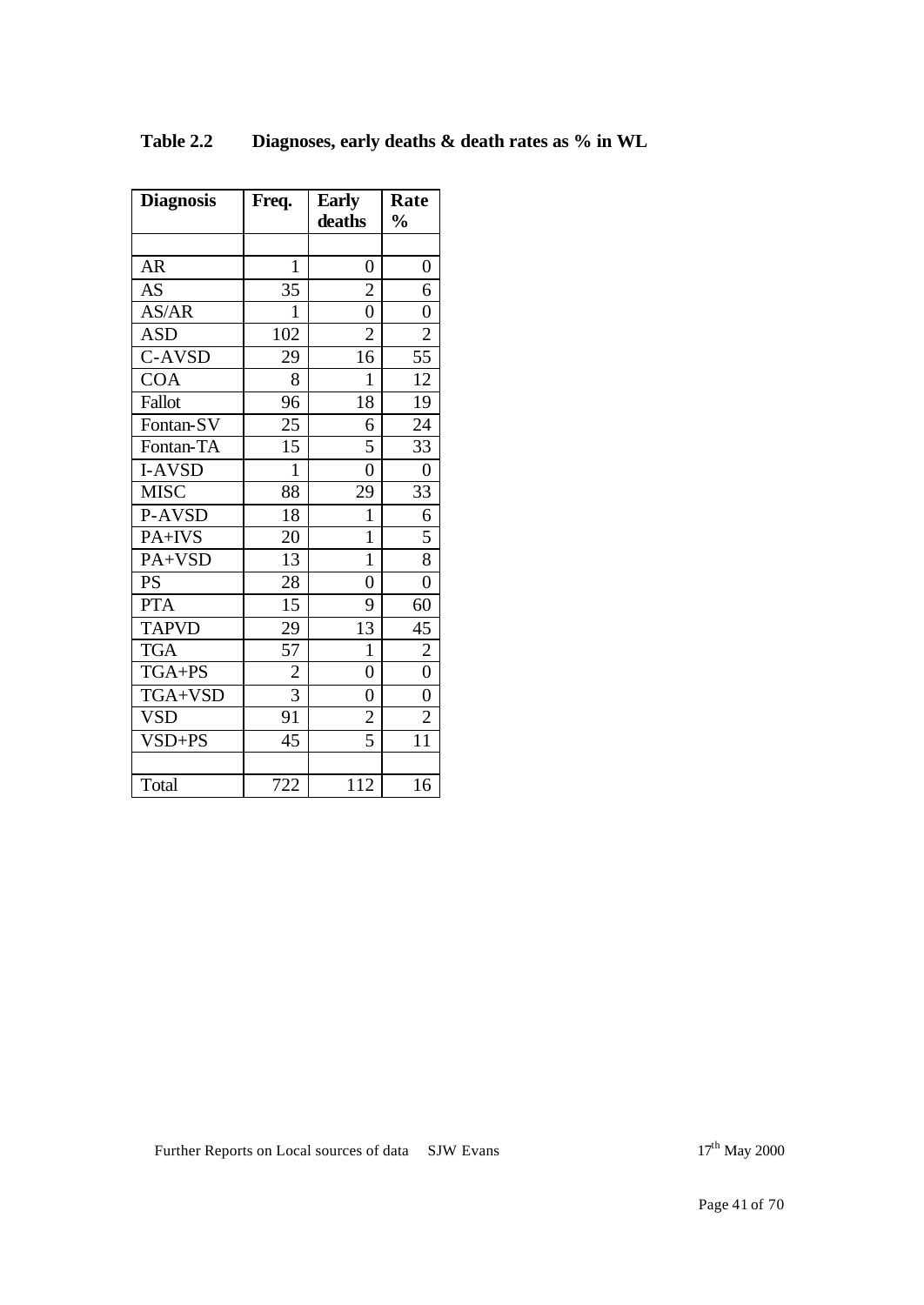| <b>Table 2.3</b> | Operations, early deaths and death rates of operations which |
|------------------|--------------------------------------------------------------|
|                  | occurred more than twice in WL                               |

| <b>Operation</b>             | <b>Number</b>   | <b>Early</b>   | <b>Death</b>   |
|------------------------------|-----------------|----------------|----------------|
|                              | operations      | <b>Deaths</b>  | rates %        |
| Closure                      | 62              | 0              | 0              |
| Closure-patch                | $\overline{25}$ | $\theta$       | $\overline{0}$ |
| Correction                   | 44              | 14             | 32             |
| Fontan                       | 10              | 3              | 30             |
| <b>Patch Closure</b>         | 55              | $\mathbf{1}$   | $\overline{2}$ |
| Patch Closure; Reconstr PA   | 19              | 4              | 21             |
| Patch Closure; Repair AV     | 3               | $\overline{0}$ | $\overline{0}$ |
| Patch Closure; lig PDA       | $\overline{4}$  | $\overline{0}$ | $\overline{0}$ |
| Patch repair                 | 6               | 1              | 17             |
| <b>Reconstr RVOT</b>         | 3               | $\overline{2}$ | 67             |
| Relief Sub-V sten            | $\overline{4}$  | $\overline{0}$ | $\overline{0}$ |
| Relief sub-V PS              | 3               | $\overline{0}$ | $\overline{0}$ |
| Relief sub-V sten            | $\overline{4}$  | $\overline{0}$ | $\overline{0}$ |
| Repair                       | 5               | 1              | 20             |
| Senning                      | 49              | 1              | $\overline{c}$ |
| <b>Suture Closure</b>        | 7               | $\overline{0}$ | $\overline{0}$ |
| Switch                       | 3               | 1              | 33             |
| <b>TCPC</b>                  | 19              | 3              | 16             |
| <b>Total Correction</b>      | 115             | 32             | 28             |
| Total Correction; RV>PA cond | 12              | 1              | 8              |
| Total Correction; T/A patch  | 12              | 3              | 25             |
| Valvotomy                    | 11              | 1              | 9              |
| pul valvot                   | 3               | $\overline{0}$ | $\overline{0}$ |
|                              |                 |                |                |
| Total                        | 478             | 68             | 14             |

# **Table 2.4 Frequency, early deaths and death rates of operations that are classified only once or twice in WL**

|                                         | Number of<br>operations | <b>Early</b><br><b>Deaths</b> | <b>Death</b><br>rates % |
|-----------------------------------------|-------------------------|-------------------------------|-------------------------|
| Operations/combinations occurring once  | 195                     |                               |                         |
| Operations/combinations occurring twice | 48                      |                               |                         |
| Total                                   | 243                     |                               |                         |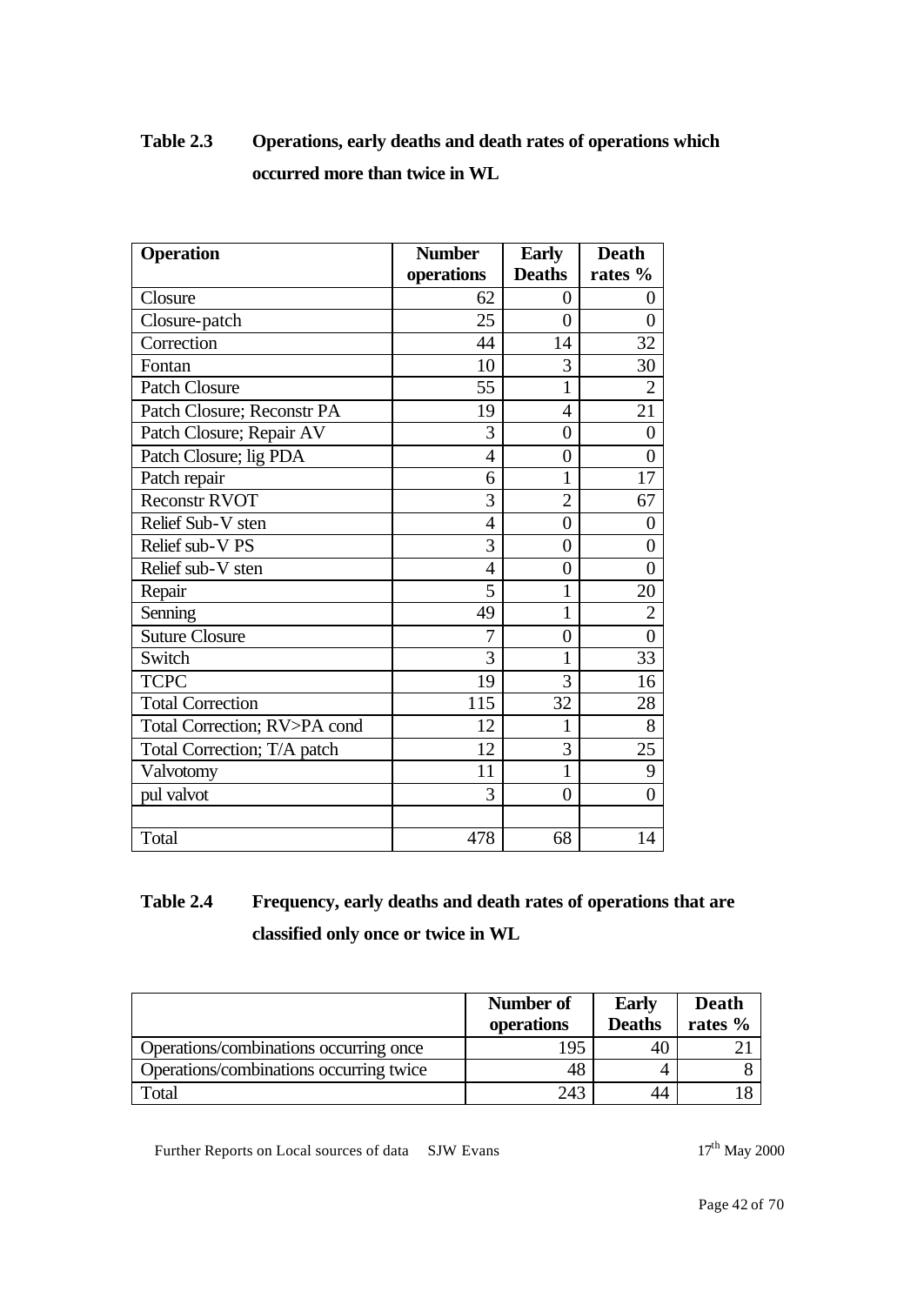| Age in           | Number of  | <b>Total</b>     | <b>Death</b>     |
|------------------|------------|------------------|------------------|
| years            | operations | <b>Deaths</b>    | rates %          |
|                  |            |                  |                  |
| $\boldsymbol{0}$ | 164        | 56               | 34               |
| $\mathbf{1}$     | 76         | 18               | 24               |
| $\overline{c}$   | 67         | 15               | 22               |
| 3                | 77         | 17               | 22               |
| 4                | 55         | 7                | 13               |
| 5                | 62         | 5                | 8                |
| 6                | 43         | 7                | 16               |
| 7                | 32         | 6                | 19               |
| 8                | 25         | 6                | 24               |
| 9                | 26         | 5                | 20               |
| 10               | 14         | $\boldsymbol{0}$ | $\boldsymbol{0}$ |
| 11               | 17         | $\overline{2}$   | 12               |
| 12               | 15         | $\overline{2}$   | 13               |
| 13               | 15         | 1                | 7                |
| 14               | 23         | 5                | $22\,$           |
| 15               | 11         | $\boldsymbol{0}$ | $\boldsymbol{0}$ |
|                  |            |                  |                  |
| Total            | 722        | 152              | 21               |

**Table 2.5 Age in years, total numbers of deaths and death rates in WL**

**Table 2.6 Early deaths by age in months - WL**

| Age          | <b>Number</b><br>operations | <b>Deaths</b> | <b>Death rates</b><br>$\frac{6}{6}$ |
|--------------|-----------------------------|---------------|-------------------------------------|
|              |                             |               |                                     |
| $0-3$ months | 39                          | 20            |                                     |
| 4-12 months  | 125                         | 29            |                                     |
| $13+$ months | 558                         | 63            | 12                                  |
|              |                             |               |                                     |
| Total        | 722                         | 112           |                                     |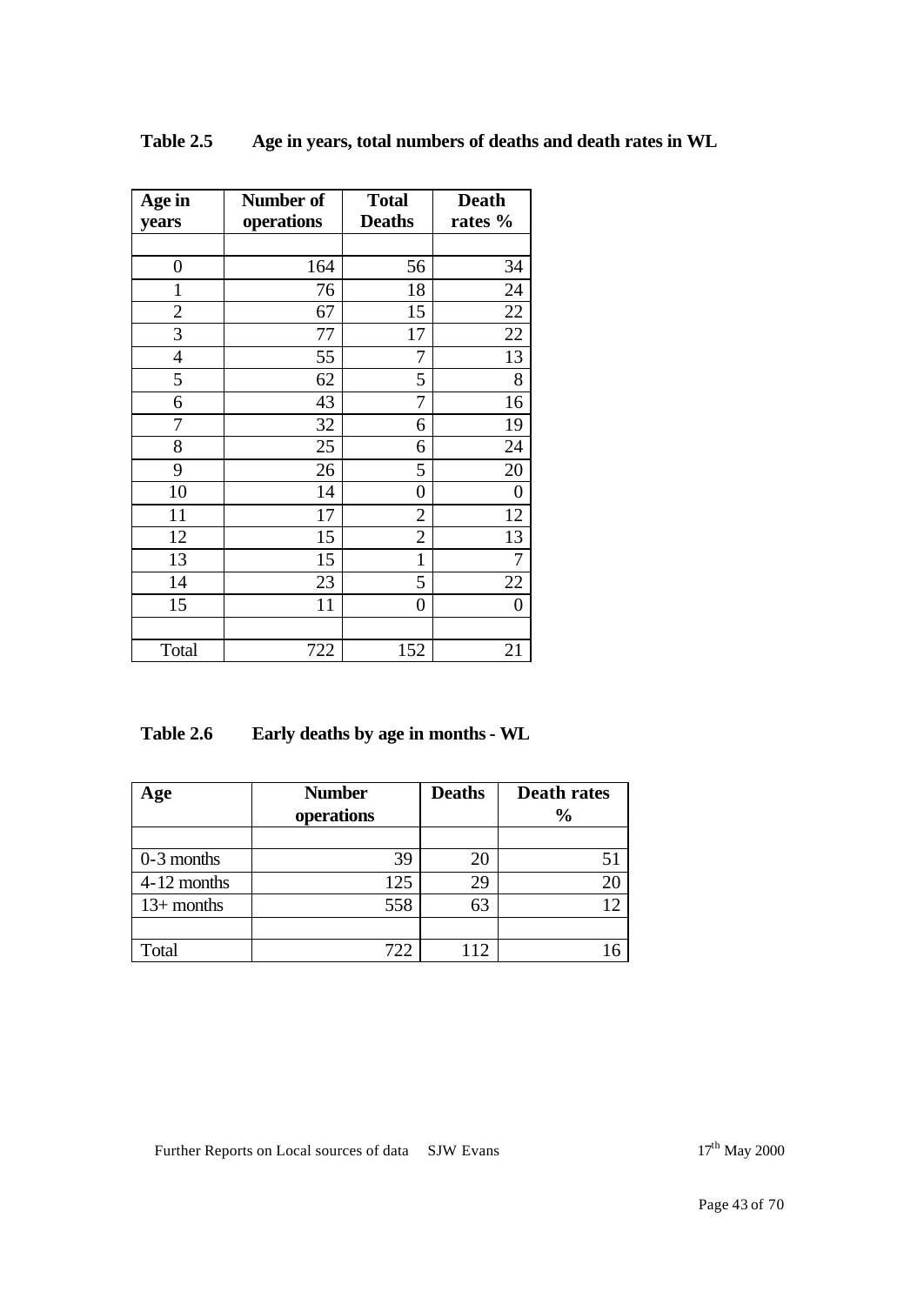| <b>Operation</b>    |                |                   |                         |                |                            |                |
|---------------------|----------------|-------------------|-------------------------|----------------|----------------------------|----------------|
| <b>OPCS</b><br>code | <b>Closure</b> | <b>Correction</b> | Patch<br><b>Closure</b> | <b>Senning</b> | <b>Total</b><br>correction | <b>Total</b>   |
|                     |                |                   |                         |                |                            |                |
| K04                 | $\overline{0}$ | $\mathbf{1}$      | $\overline{0}$          | $\overline{0}$ | 69                         | 70             |
| K05                 | $\overline{0}$ | $\theta$          | $\theta$                | 44             | 1                          | 45             |
| K07                 | $\overline{0}$ | 0                 | $\theta$                | $\overline{0}$ | 27                         | 27             |
| K09                 | $\overline{0}$ | 31                | $\theta$                | $\overline{0}$ | $\overline{0}$             | 31             |
| K10                 | 57             | $\overline{4}$    | $\overline{2}$          | 3              | 1                          | 67             |
| K11                 | $\overline{2}$ | 1                 | 45                      | $\mathbf{1}$   | 1                          | 50             |
| K31                 | $\overline{0}$ |                   | $\theta$                | $\overline{0}$ |                            | $\overline{2}$ |
| K53                 | $\overline{0}$ | $\overline{0}$    |                         | $\overline{0}$ | $\boldsymbol{0}$           | 1              |
| K55                 | $\overline{0}$ | $\overline{0}$    | $\overline{0}$          | $\overline{0}$ | 1                          |                |
| L <sub>01</sub>     | $\overline{0}$ |                   |                         | $\overline{0}$ | 6                          | 8              |
| L <sub>02</sub>     | $\overline{0}$ | $\overline{2}$    | $\overline{0}$          | $\overline{0}$ | 3                          | 5              |
| L06                 | $\overline{0}$ | $\overline{2}$    | $\overline{0}$          | $\overline{0}$ | $\overline{0}$             | $\overline{2}$ |
| L10                 | $\overline{0}$ | $\overline{0}$    | $\overline{0}$          | $\overline{0}$ | $\overline{2}$             | $\overline{2}$ |
| Z94                 | $\overline{0}$ | $\overline{0}$    | $\overline{0}$          | $\overline{0}$ | $\mathbf{1}$               | 1              |
|                     |                |                   |                         |                |                            |                |
| Total               | 59             | 43                | 49                      | 48             | 113                        | 312            |

# **Table 2.7 Operations classified in WL and SL for the same operations – For terms which occur frequently in WL**

# **Table 2.8 Death at any stage according to WL and SL in 687 records that are unambiguously matched**

|              | Died early or late from<br>the WL |      |                     |       |
|--------------|-----------------------------------|------|---------------------|-------|
| Died from SL | Alive                             | Died | <b>Not</b><br>known | Total |
|              |                                   |      |                     |       |
| No           | 539                               | 20   |                     | 559   |
| Yes          |                                   | 126  |                     | 128   |
|              |                                   |      |                     |       |
| Total        | 540                               | 146  |                     |       |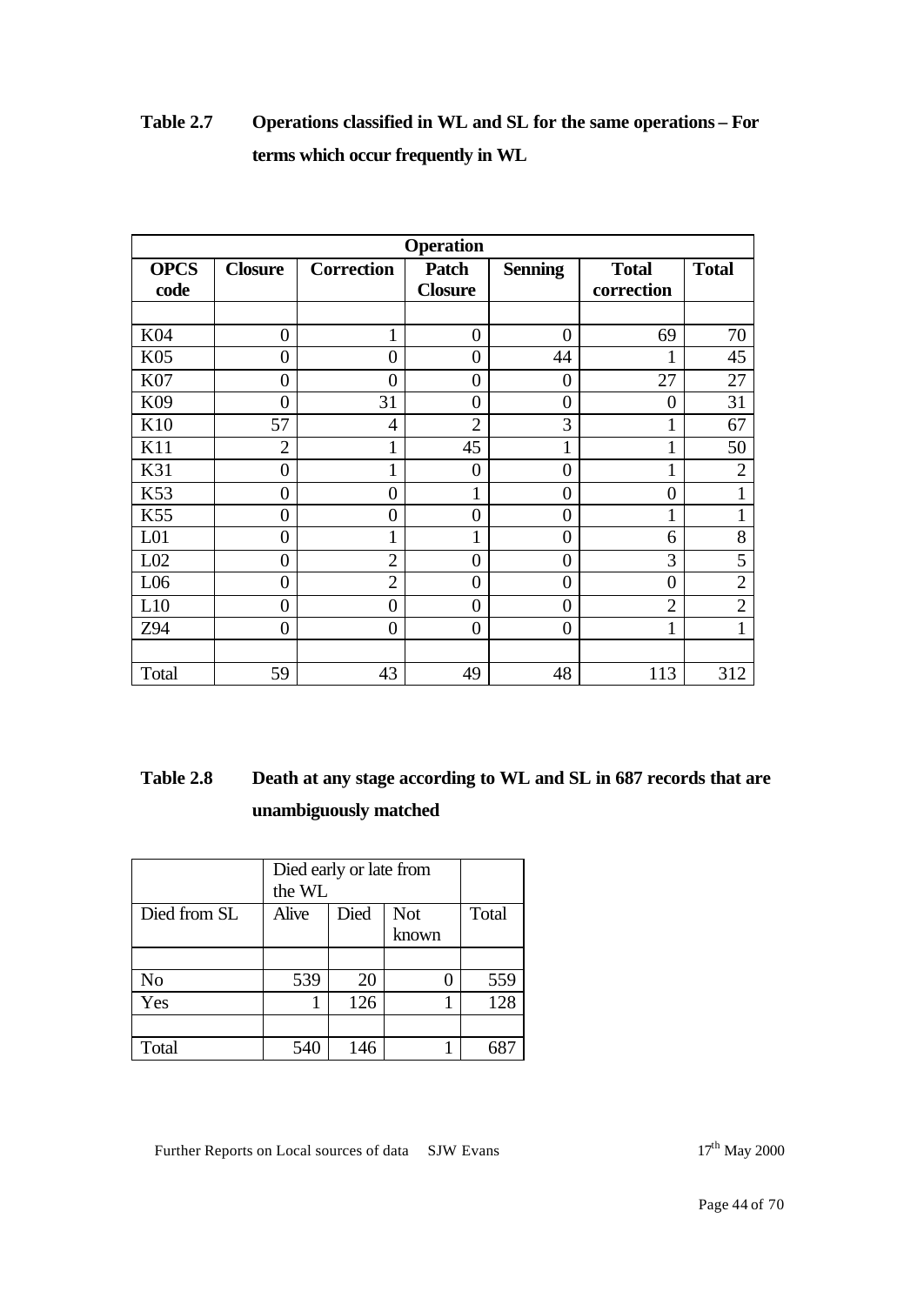# **Tables for the perfusionists' log**

**Table 3.1 Number of operations per child for 1280 children in CPL who received 1346 operations**

| No. of<br>operations | Freq. | Percent |
|----------------------|-------|---------|
|                      |       |         |
|                      | 1220  | 95.3    |
| 2                    | 55    | 4.3     |
|                      |       | 0.3     |
|                      |       | $0.1\,$ |
|                      |       |         |
| Total                | 1280  | 100     |

**Table 3.2 Number of operations that resulted in the death of a child on the operating table by year of operation for 1346 operations in CPL**

| Year  | No-   | Yes-         | Total |
|-------|-------|--------------|-------|
|       | alive | Died         |       |
|       |       |              |       |
| 1984  | 59    | 0            | 59    |
| 1985  | 86    | 0            | 86    |
| 1986  | 94    | 0            | 94    |
| 1987  | 117   | $\mathbf{1}$ | 118   |
| 1988  | 107   | 2            | 109   |
| 1989  | 137   | 3            | 140   |
| 1990  | 114   | 4            | 118   |
| 1991  | 125   | 7            | 132   |
| 1992  | 131   | 5            | 136   |
| 1993  | 119   | 6            | 125   |
| 1994  | 118   | 4            | 122   |
| 1995  | 106   | $\mathbf{1}$ | 107   |
|       |       |              |       |
| Total | 1313  | 33           | 1346  |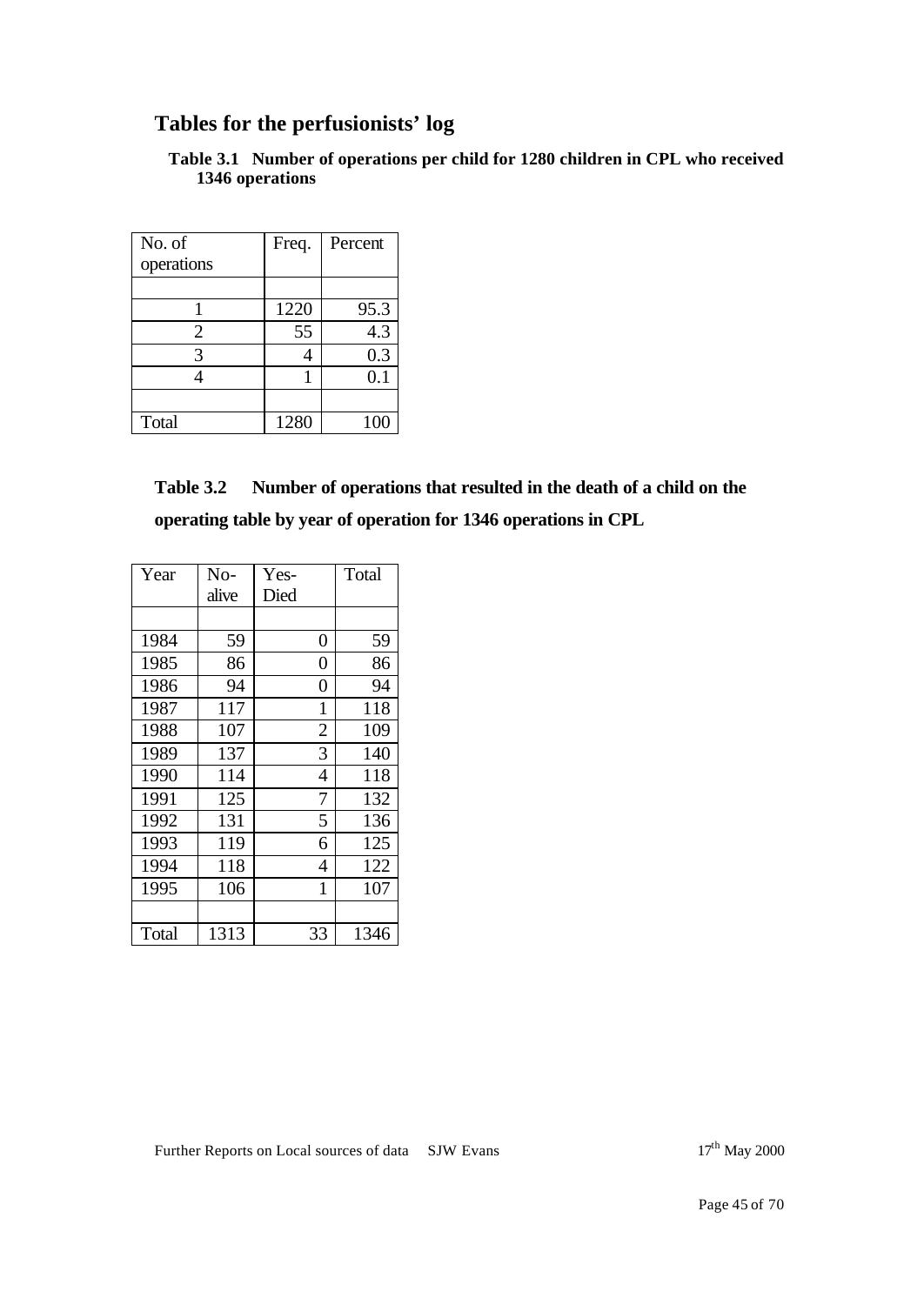**Table 3.3 Number of procedures coded per operation for 1346 operations in CPL**

| No. of     | Frequency | Percent         |
|------------|-----------|-----------------|
| procedures |           |                 |
|            | 11        | 0.8             |
|            | 924       | 69              |
| 2          | 301       | $\overline{22}$ |
| 3          | 83        | 6               |
|            | 23        | $\overline{2}$  |
| 5          |           | 0.3             |
| Total      | 1346      | 100             |

### **Table 3.4 Total (1984-1995) number of operations from CPL by 13 groups used for the Inquiry analyses.** *Groups in italics are "closed".*

| Group                      | No. of<br>Operations | Percent |
|----------------------------|----------------------|---------|
|                            |                      |         |
| Ungrouped but K or L codes | 81                   | 6.1     |
| <b>Tetralogy of Fallot</b> | 176                  | 13.2    |
| <b>Interatrial TGA</b>     | 111                  | 8.3     |
| Other TGAs                 | 41                   | 3.1     |
| <b>TAPVD</b>               | 52                   | 3.9     |
| <b>AVSD</b>                | 26                   | 1.9     |
| Closure of ASD             | 237                  | 17.8    |
| Closure of VSD             | 271                  | 20.4    |
| <b>Truncus Arteriosus</b>  | 20                   | 1.5     |
| Fontan type                | 75                   | 5.6     |
| Aortic,                    | 211                  | 15.8    |
| pulmonary valve procedures |                      |         |
| Mitral valve procedures    | 20                   | 1.5     |
| Closed shunts              | 7                    | 0.5     |
| Coarctation procedures     | 3                    | 0.2     |
|                            |                      |         |
| Total                      | 1331                 | 100     |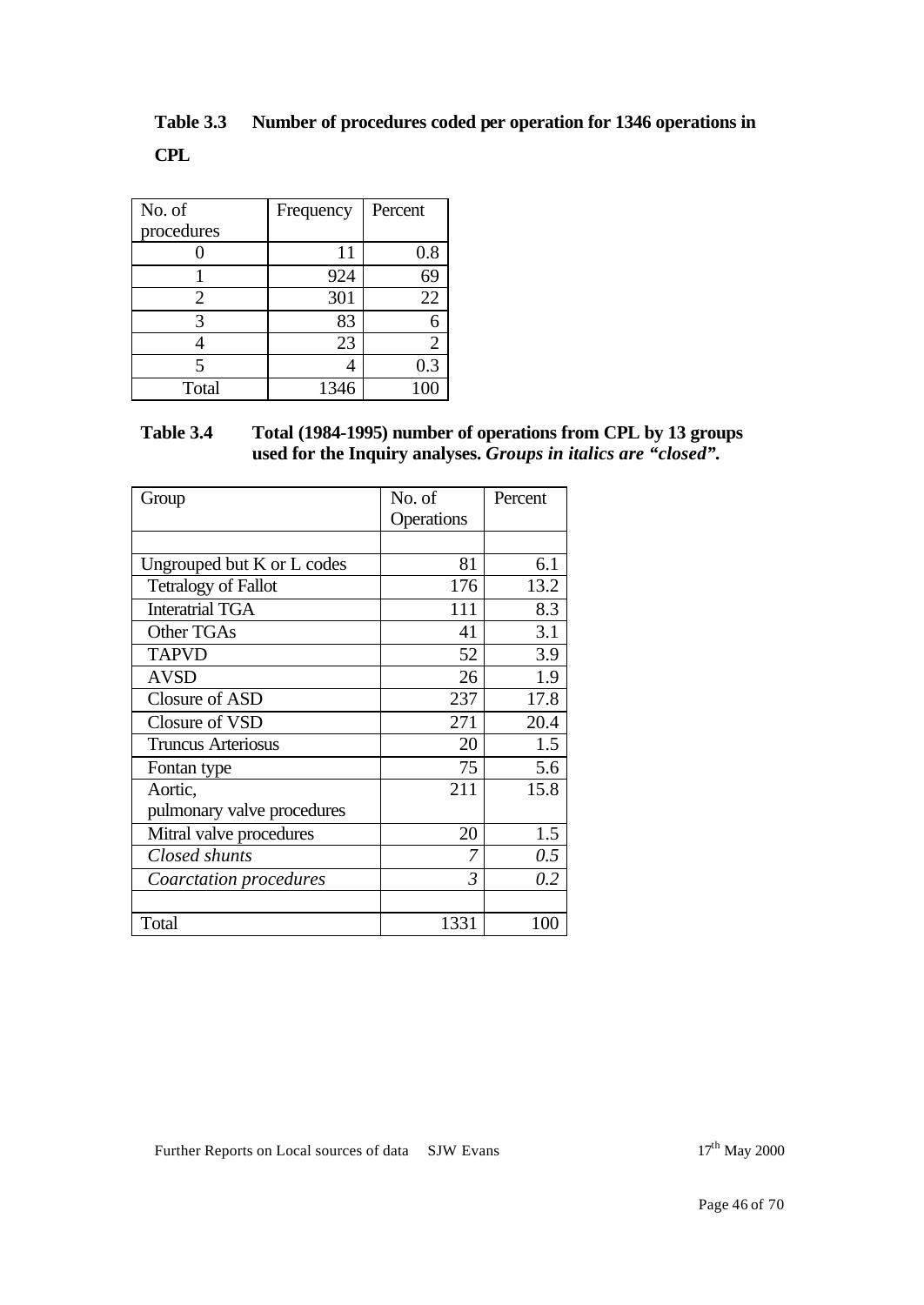|                | Open | Closed | Total |
|----------------|------|--------|-------|
| Epoch          |      |        |       |
|                |      |        |       |
| Jan 84-Dec 87  | 350  |        | 351   |
| Jan 88-Dec 90  | 361  | 2      | 363   |
| Jan 91-Mar 95  | 513  |        | 517   |
| Apr 95- Dec 95 | 73   |        | 74    |
|                |      |        |       |
| Total          | 1297 | Q      | 1305  |

**Table 3.5 Number of operations classified as open or closed by epoch**

**Table 3.6 Numbers of deaths on the operating table, numbers of procedures & death rate (%)for the CPL, 1984-1995, classified as "Open" or "Closed"**

| Group  | Deaths/operations |  |  |  |  |
|--------|-------------------|--|--|--|--|
|        | (Death rate %)    |  |  |  |  |
|        |                   |  |  |  |  |
| pen    | 28/1297 (2)       |  |  |  |  |
| Closed |                   |  |  |  |  |
|        |                   |  |  |  |  |
| Total  | 28/1305           |  |  |  |  |

| <b>Table 3.7</b> | Numbers of deaths on the operating table, numbers of procedures                    |
|------------------|------------------------------------------------------------------------------------|
|                  | $\&$ death rate $\left(\frac{9}{0}\right)$ by the 13 groups for the CPL, 1984-1995 |

| Group                      | Deaths/operation     |
|----------------------------|----------------------|
|                            | s (Death rate $\%$ ) |
| Ungrouped but K or L codes | $3/81$ (4)           |
| <b>Tetralogy of Fallot</b> | $2/176$ (1)          |
| <b>Interatrial TGA</b>     | 1/111(1)             |
| Other TGAs                 | 9/41(22)             |
| <b>TAPVD</b>               | 2/52(4)              |
| <b>AVSD</b>                | 5/26(19)             |
| Closure of ASD             | $1/237$ (.4)         |
| Closure of VSD             | 0/271(0)             |
| <b>Truncus Arteriosus</b>  | 1/20(5)              |
| Fontan type                | $2/75$ (3)           |
| Aortic,                    | 4/211(2)             |
| Pulmonary valve procedures |                      |
| Mitral valve procedures    | 0/20<br>(0)          |
| Closed shunts              | 1/7(14)              |
| Coarctation procedures     | 0/3                  |
| Total                      | 31/1331 (2.3)        |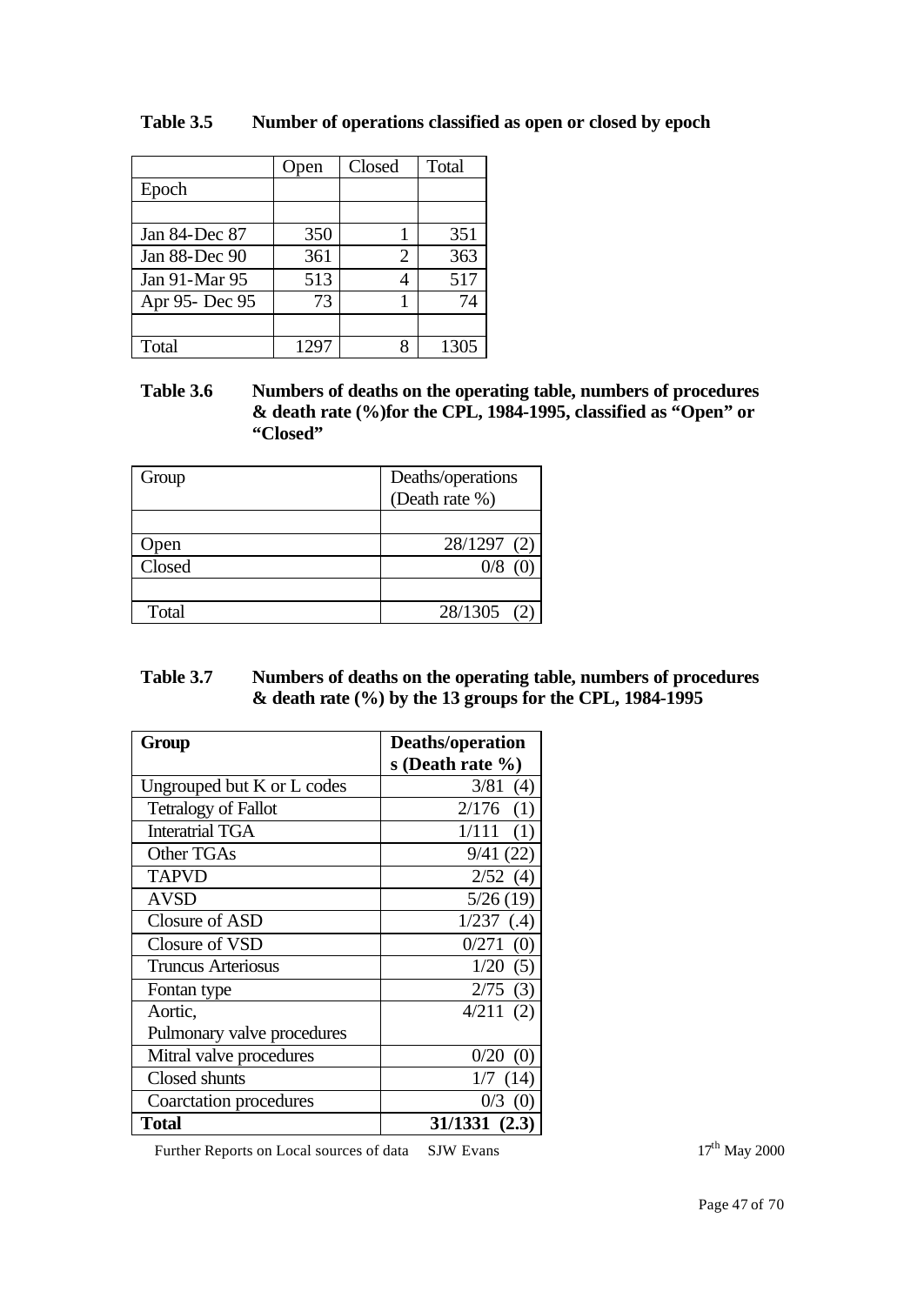| <b>Table 3.8</b> | Numbers who died/total operations for the four local data sources |
|------------------|-------------------------------------------------------------------|
|                  | $-$ Epochs 2 & 3 only; procedures coded as open only              |

| <b>PAS</b> |                | <b>CCR</b>                                                     |                                                 | <b>SL</b> |      | <b>CPL</b>                                                                             |                                                                                       |
|------------|----------------|----------------------------------------------------------------|-------------------------------------------------|-----------|------|----------------------------------------------------------------------------------------|---------------------------------------------------------------------------------------|
| Died/all   |                |                                                                |                                                 |           |      |                                                                                        | Died/all Death rate                                                                   |
|            | $\%$           |                                                                | $\%$                                            |           | $\%$ |                                                                                        | $\frac{0}{0}$                                                                         |
| 15/101     | 15             | 14/104                                                         | 13                                              |           | 12   | 2/112                                                                                  |                                                                                       |
|            | 11             | 5/64                                                           | 8                                               | 4/67      | 6    | 1/63                                                                                   | $\overline{c}$                                                                        |
|            | 40             | 18/42                                                          | 43                                              |           | 45   | 9/41                                                                                   | 22                                                                                    |
|            | 35             | 11/37                                                          | 30                                              |           | 28   | 2/35                                                                                   | 6                                                                                     |
|            | 25             | 20/75                                                          | 27                                              | 23/87     |      | 5/25                                                                                   | 20                                                                                    |
|            | 5              | 2/142                                                          |                                                 |           | 3    | 1/152                                                                                  |                                                                                       |
| 12/181     | 7 <sub>1</sub> |                                                                |                                                 |           | 6    |                                                                                        | $\overline{0}$                                                                        |
|            | 47             |                                                                | 64                                              |           | 44   | 1/15                                                                                   | 7                                                                                     |
| 8/67       | 12             | 13/77                                                          | 17                                              |           |      | 2/65                                                                                   | 3                                                                                     |
| 6/92       | 7              |                                                                | 8                                               |           | 4    |                                                                                        | 3                                                                                     |
|            | 19             | 9/32                                                           | 28                                              |           | 46   | 0/12                                                                                   | $\theta$                                                                              |
|            |                |                                                                |                                                 |           |      |                                                                                        | 3                                                                                     |
|            | 117/849        | 7/66<br>16/40<br>12/34<br>20/79<br>7/138<br>7/15<br>7/36<br>14 | Death rate<br>14/188<br>9/14<br>7/90<br>122/865 | 14        |      | 13/105<br>18/40<br>11/39<br>4/145<br>11/174<br>7/16<br>9/55<br>3/79<br>6/13<br>109/820 | Died/all Death rate Died/all Death rate<br>26<br>0/198<br>16<br>3/120<br>13<br>26/838 |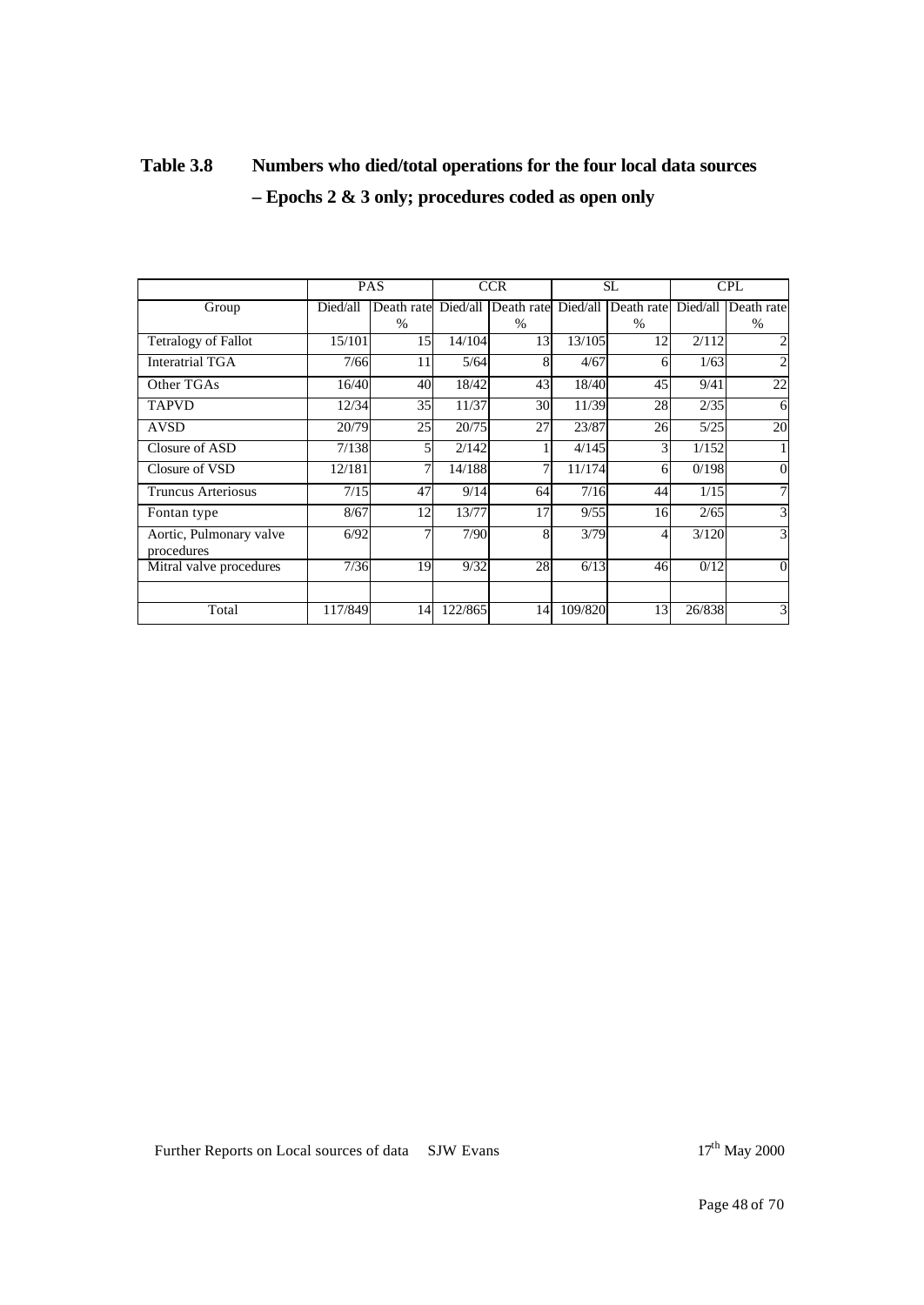**Figure 3 Age of children in years from CPL at time of operation**



**Figure 4 Age of children in months for those under three years of age**

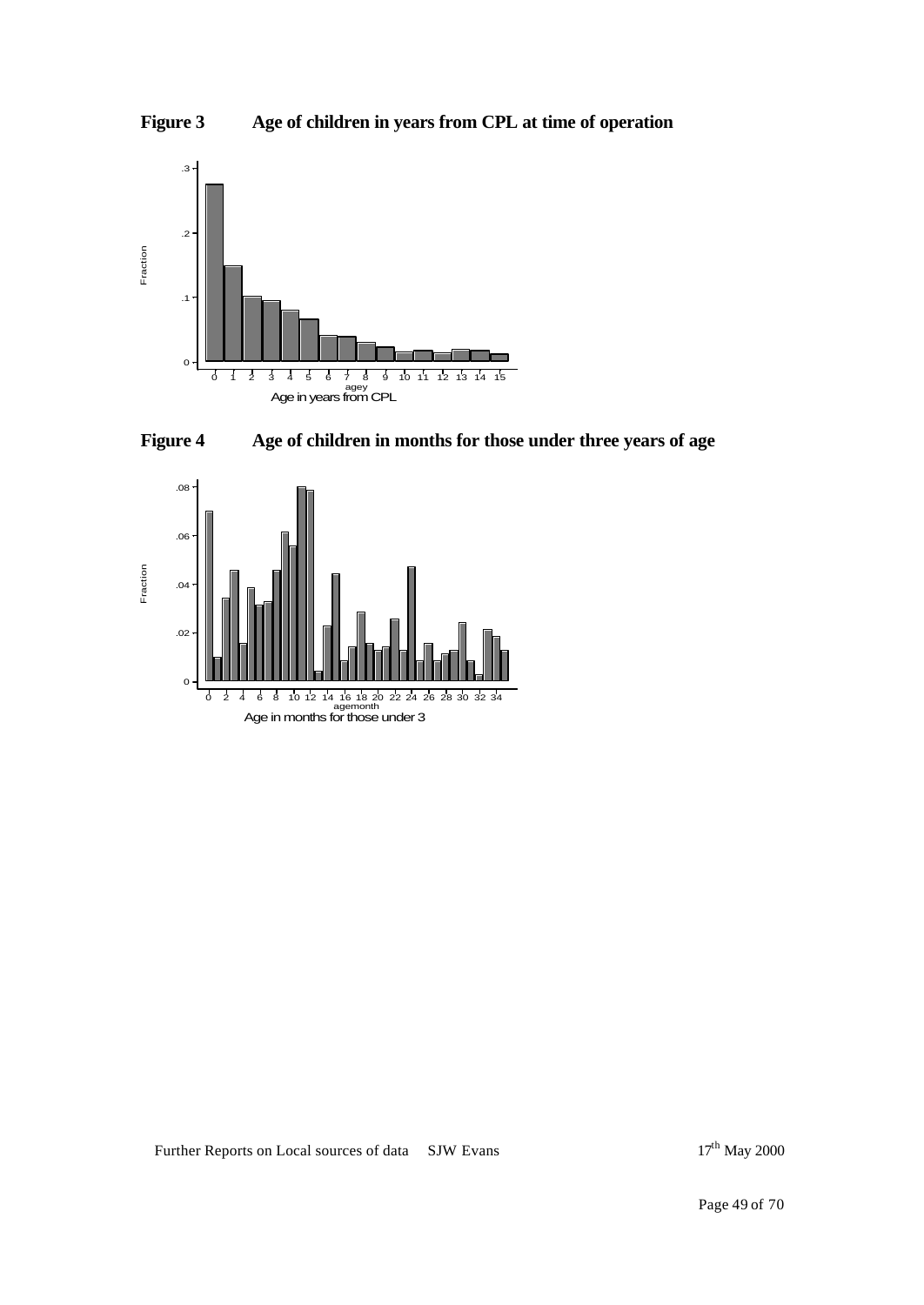Appendix - Appendix tables for section on morbidity

| <b>ICD</b>        | Alive                    | Died                             | Total                        | <b>Text for ICD Code</b>                                                                                                  |
|-------------------|--------------------------|----------------------------------|------------------------------|---------------------------------------------------------------------------------------------------------------------------|
| 038.              | $\Omega$                 | 1                                | 1                            | <b>SEPTICAEMIA</b>                                                                                                        |
| 041.1             | $\overline{0}$           | $\mathbf{1}$                     | 1                            | STAPHYLOCOCCUS, BACTERIAL INFECTION                                                                                       |
| 041.5             | $\mathbf{0}$             | 1                                | 1                            | HAEMOPHILUS INFLUENZAE, BACTERIAL INFECTION                                                                               |
| 041.7             | $\overline{0}$           | $\mathbf{1}$                     | $\mathbf{1}$                 | PSEUDOMONAS, BACTERIAL INFECTION                                                                                          |
| 117.3             | $\Omega$                 | $\overline{2}$                   | $\overline{2}$               | <b>ASPERGILLOSIS</b>                                                                                                      |
| 253.8             | $\mathbf{0}$             | $\overline{c}$                   | $\overline{2}$               | OTHR DISORDER OF THE PITUITARY & DIENCEPHALOHYPOPHYSEAL ORIG                                                              |
| 286.6             | $\overline{0}$           | $\overline{3}$                   | 3                            | DEFIBRINATION SYNDROME                                                                                                    |
| 312.8             | $\mathbf{1}$             | $\overline{0}$                   | $\mathbf{1}$                 | DISTURBANCE OF CONDUCT NOT ELSEWHERE CLASSIFIED, OTHER                                                                    |
| 325.              | $\mathbf{0}$<br>$\Omega$ | $\mathbf{1}$<br>$\mathbf{1}$     | $\mathbf{1}$<br>$\mathbf{1}$ | PHLEBITIS AND THROMBOPHLEBITISOF INTRACRANIAL VENOUS SINU<br><b>ANOXIC BRAIN DAMAGE</b>                                   |
| 348.1<br>348.5    | $\overline{0}$           | -1                               | -1                           | <b>CEREBRAL OEDEMA</b>                                                                                                    |
| 358.9             | $\mathbf{1}$             | $\theta$                         | $\mathbf{1}$                 | MYONEURAL DISORDERS, UNSPECIFIED                                                                                          |
| 410.              | $\mathbf{0}$             | 5                                | 5                            | ACUTE MYOCARDIAL INFARCTION                                                                                               |
| 414.8             | $\overline{0}$           | 1                                | 1                            | OTHER FORMS OF CHRONIC ISCHAEMIC HEART DISEASE, OTHER                                                                     |
| 415.1             | $\mathbf{0}$             | 3                                | 3                            | PULMONARY EMBOLISM                                                                                                        |
| 416.              | $\overline{0}$           | $\mathbf{1}$                     | $\mathbf{1}$                 | CHRONIC PULMONARY HEART DISEASE                                                                                           |
| 416.0             | $\mathfrak{2}$           | 5                                | $\overline{7}$               | PRIMARY PULMONARY HYPERTENSION                                                                                            |
| 420.9             | $\overline{c}$           | $\theta$                         | $\overline{2}$               | OTHER AND UNSPECIFIED ACUTE PERICARDITIS                                                                                  |
| 421.0             | $\overline{0}$           | $\overline{4}$                   | $\overline{4}$               | ACUTE AND SUBACUTE BACTERIAL ENDOCARDITIS                                                                                 |
| 422.9             | $\overline{0}$           | $\mathbf{1}$                     | $\mathbf{1}$                 | OTHER AND UNSPECIFIED ACUTE MYOCARDITIS                                                                                   |
| 423.9             | $\mathbf{1}$             | $\mathbf{1}$                     | $\overline{2}$               | OTHER DISEASES OF PERICARDIUM, UNSPECIFIED                                                                                |
| 426.9             | 1                        | $\mathbf{1}$                     | $\overline{2}$               | HEART CONDUCTION DISORDER, UNSPECIFIED                                                                                    |
| 427.5             | $\Omega$                 | $\overline{2}$                   | $\overline{2}$               | <b>CARDIAC ARREST</b>                                                                                                     |
| 431.              | $\overline{0}$           | 1                                | 1                            | <b>INTRACEREBRAL HAEMORRHAGE</b>                                                                                          |
| 434.9             | $\mathbf{1}$             | 8                                | 9                            | OCCLUSION OF CEREBRAL ARTERIES, UNSPECIFIED                                                                               |
| 457.8             | 1                        | $\mathbf{0}$                     | $\mathbf{1}$                 | OTHER NONINFECTIVE DISORDERS OF LYMPHATIC CHANNELS                                                                        |
| 458.9             | $\Omega$                 | 1                                | 1                            | HYPOTENSION, UNSPECIFIED                                                                                                  |
| 466.0             | $\mathbf{0}$             | $\overline{2}$                   | $\overline{2}$               | <b>ACUTE BRONCHITIS</b>                                                                                                   |
| 485.              | $\overline{0}$           | $\overline{c}$                   | $\overline{2}$               | BRONCHOPNEUMONIA, UNSPECIFIED                                                                                             |
| 486.              | $\mathbf{0}$             | $\mathbf{1}$                     | 1                            | PNEUMONIA, ORGANISM UNSPECIFIED                                                                                           |
| 511.9             | $\Omega$                 | $\mathbf{1}$                     | $\mathbf{1}$                 | PLEURISY WITH EFFUSION WITHOUT MENT OF CAUSE                                                                              |
| 518.4             | $\overline{2}$           | $\overline{4}$                   | 6                            | ACUTE OEDEMA OF LUNG, UNSPECIFIED                                                                                         |
| 518.5             | $\overline{c}$           | 6                                | 8                            | PULMONARY INSUFFICIENCY FOLLOWING TRAUMA AND SURGERY                                                                      |
| 519.1             | $\mathbf{0}$             | $\mathbf{1}$                     | $\mathbf{1}$                 | DISEASE OF TRACHEA AND BRONCHUS, NEC, OTHER                                                                               |
| 535.0<br>570.     | $\Omega$<br>$\mathbf{0}$ | 1<br>$\mathbf{1}$                | 1<br>1                       | <b>ACUTE GASTRITIS</b><br><b>ACUTE&amp;SUBACUTE LIVER NECROSIS</b>                                                        |
| 578.9             | $\overline{0}$           | $\overline{2}$                   | $\overline{2}$               | HAEMORRHAGE OF GASTROINTESTINAL TRACT, UNSPECIFIED                                                                        |
| 775.7             | $\overline{0}$           | $\mathbf{1}$                     | $\mathbf{1}$                 | LATE METABOLIC ACIDOSIS OF NEWBORN                                                                                        |
| 777.5             | $\mathbf{0}$             | $\mathbf{1}$                     | $\mathbf{1}$                 | NECROTIZING ENTEROCOLITIS IN FETUS OR NEWBORN                                                                             |
| 780.3             | $\overline{2}$           | $\boldsymbol{0}$                 | $\overline{2}$               | <b>CONVULSIONS</b>                                                                                                        |
| 784.2             | $\mathbf{0}$             | $\mathbf{1}$                     | 1                            | OTHER SPECIFIED SYMPTOMS NEC                                                                                              |
| 995.8             | $\overline{0}$           | $\mathbf{1}$                     | $\mathbf{1}$                 | OTHER SPECIFIED ADVERSE EFFECT NOT ELSEWHERE SPECIFIED                                                                    |
| 996.6             | $\mathbf{1}$             | 8                                | 9                            | INFECTION DUE TO INTERN. PROSTHETIC DEVICE, IMPLANT OR GRAFT                                                              |
| 996.7             | 3                        | $\overline{7}$                   | 10                           | OTHER COMPL OF INTERNAL PROSTHETIC DEVICE, IMPLANT AND GRAFT                                                              |
| 997.              | $\overline{1}$           | $\overline{1}$                   | $\boldsymbol{2}$             | <b>COMPLICATION AFFECTING SPECIFIED BODY SYSTEMS, NOT ELSEWH SP</b>                                                       |
| 997.0             | 5                        | 15                               | 20                           | CENTRAL NERVOUS SYSTEM COMPLICATIONS                                                                                      |
| 997.1             | 10                       | 86                               | 96                           | <b>CARDIAC COMPLICATIONS</b>                                                                                              |
| 997.2             | 1                        | 1                                | $\overline{2}$               | PERIPHERAL VASCULAR COMPLICATIONS                                                                                         |
| 997.3             | $\mathbf{1}$             | 11                               | 12                           | <b>RESPIRATORY COMPLICATIONS</b>                                                                                          |
| 997.4             | $\bf{0}$                 | $\mathbf{3}$                     | $\mathbf{3}$                 | <b>GASTROINTESTINAL COMPLICATIONS</b>                                                                                     |
| 997.5             | $\mathbf{1}$             | 17                               | 18                           | <b>URINARY COMPLICATIONS</b>                                                                                              |
| 998.1             | $\overline{2}$           | 9                                | 11                           | HAEMORRHAGE OR HAEMATOMA COMPLICATING A PROCEDURE                                                                         |
| 998.2             | 1                        | 3                                | 4                            | <b>ACCIDENTAL PUNCTURE OR LACERATION DURING A PROCEDURE</b>                                                               |
| 998.5             | $\overline{\mathbf{4}}$  | $\boldsymbol{9}$                 | 13                           | POSTOPERATIVE INFECTION                                                                                                   |
| 998.7             | $\bf{0}$                 | $\mathbf{1}$                     | 1                            | ACUTE REACTION TO FOREIGN SUBST ACCIDENT LEFT DURING PROCED                                                               |
| 998.8             | $\mathbf{1}$             | 3                                | $\overline{\mathbf{4}}$      | OTHR SPEC COMPLICATIONS OF PROCEDURES, NOT ELSEWHERE CLASS                                                                |
| 998.9<br>E870.0   | $\bf{0}$<br>1            | $\overline{7}$<br>$\overline{4}$ | $\overline{7}$<br>5          | UNSPECIFIED COMPLICATION OF PROCEDURE, NOT ELSEWHERE CLASS.<br>ACCIDENT CUT/PUNCTURE/PERFORAT/HAEM DUR SURGICAL OPERATION |
| E876.2            | $\overline{0}$           | $\mathbf{1}$                     | 1                            | FAILURE IN SUTURE AND LIGATURE DURING SURGICAL OPERATION                                                                  |
| E878.1            | $\mathbf{0}$             | $\overline{c}$                   | $\overline{2}$               | SURGICAL OPERATION WITH IMPLANT OF ARTIFICIAL INTERN DEVICE                                                               |
| E878.2            | 11                       | 68                               | 79                           | SURGICAL OPERATION WITH ANASTOMOSIS, BYPASS OR GRAFT                                                                      |
| V45.0             | $\mathbf{0}$             | 1                                | $\mathbf{1}$                 | CARDIAC PACEMAKER IN SITU                                                                                                 |
| V <sub>46.1</sub> | $\overline{0}$           | $\mathbf{1}$                     | $\mathbf{1}$                 | DEPENDENCE ON RESPIRATOR                                                                                                  |
| Total             | 59                       | 331                              | 390                          |                                                                                                                           |

**Table A1 SL- Complication codes (ICD 9) for all children**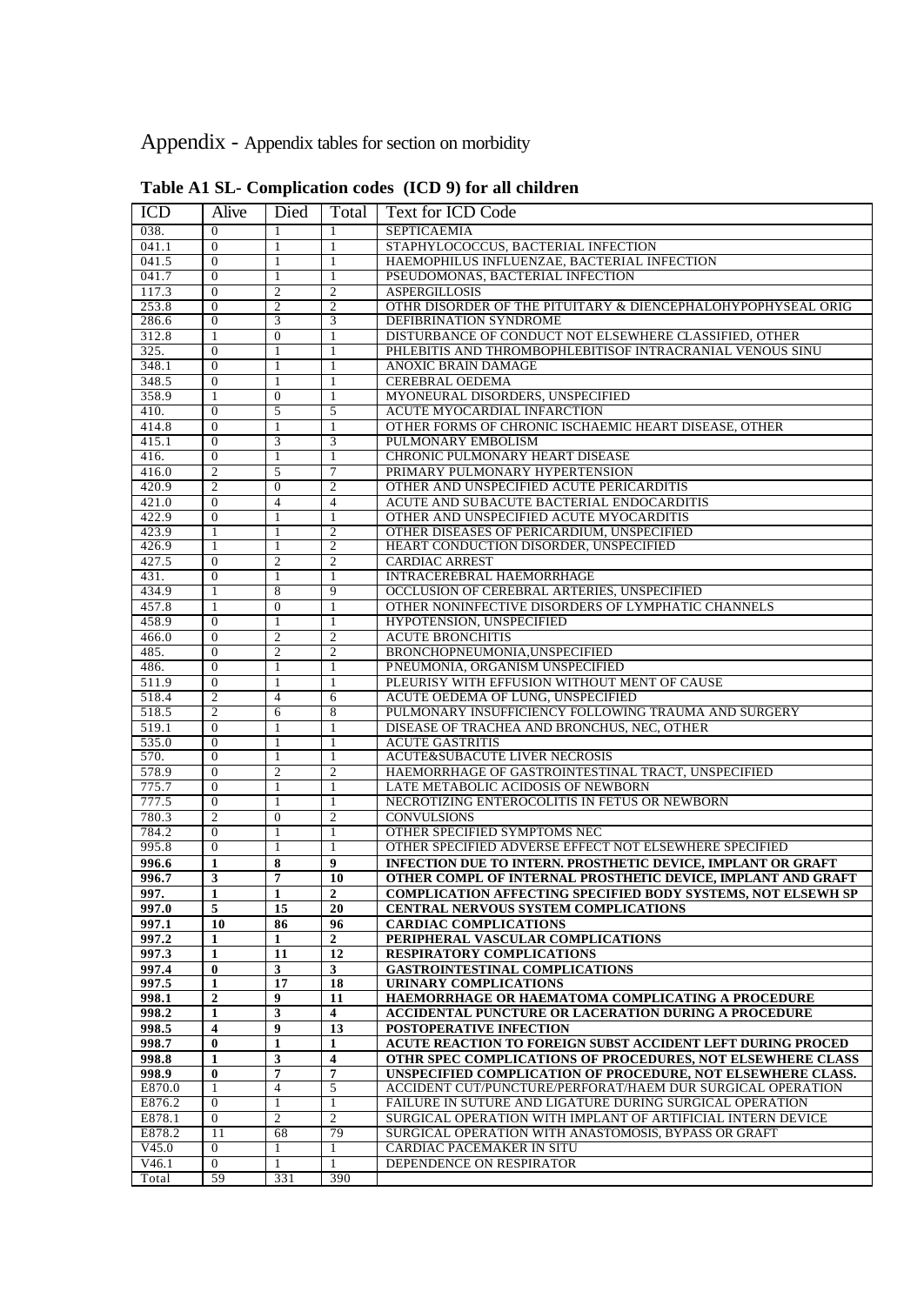| <b>ICD</b> | <b>ICD</b> Text                                            | <b>Died</b>      | Alive          | <b>Total</b>   |
|------------|------------------------------------------------------------|------------------|----------------|----------------|
| Code       |                                                            |                  |                |                |
| 008.4      | INTESTINAL INFECTION DUE TO OTHER SPECIFIED BACTERIA       | $\boldsymbol{0}$ | 1              | 1              |
| 008.6      | <b>ENTERITIS DUE SPECIFIED VIRUS</b>                       | $\mathbf{0}$     | 6              | 6              |
| 008.8      | ENTERITIS DUE OTR ORGANISM NEC                             | $\boldsymbol{0}$ | 3              | 3              |
| 009.3      | DIARRHOEA OF PRESUMED INFECTIOUS ORIGIN                    | $\boldsymbol{0}$ | 1              | 1              |
| 034.0      | STREPTOCOCCAL SORE THROAT                                  | $\mathbf{0}$     | $\overline{c}$ | $\overline{c}$ |
| 038.0      | STREPTOCOCCAL SEPTICEMIA                                   | $\boldsymbol{0}$ | 1              | 1              |
| 038.1      | STAPHYLOCOCCAL SEPTICEMIA                                  | 3                | 2              | 5              |
| 038.3      | SEPTICAEMIA DUE TO ANAEROBES                               | $\mathbf{0}$     | 1              | 1              |
| 038.4      | SEPTICAEMIA DUE TO OTHER GRAM-NEGATIVE ORGANISMS           | $\overline{c}$   | $\mathbf{0}$   | 2              |
| 038.9      | UNSPECIFIED SEPTICEMIA                                     | 4                | 3              | 7              |
| 041.0      | STREPTOCOCCUS, BACTERIAL INFECTION                         | $\overline{2}$   | 6              | 8              |
| 041.1      | STAPHYLOCOCCUS, BACT ERIAL INFECTION                       | 10               | 22             | 32             |
| 041.4      | ESCHERICHIA COLI, BACTERIAL INFECTION                      | $\boldsymbol{0}$ | 1              | 1              |
| 041.5      | HAEMOPHILUS INFLUENZAE, BACTERIAL INFECTION                | 1                | 5              | 6              |
| 041.7      | PSEUDOMONAS, BACTERIAL INFECTION                           | 3                | 12             | 15             |
| 041.8      | <b>BACTERIAL INFECTION, OTHER</b>                          | 1                | 6              | 7              |
| 055.9      | MEASLES WITHOUT MENTION OF COMPLICATION                    | $\overline{0}$   | 1              | $\mathbf{1}$   |
| 079.9      | VIRAL INFECTION IN CONDITIONS CLASSIFIED ELSWHERE, UNSPEC. | $\overline{0}$   | 1              | 1              |
| 112.0      | <b>CANDIDIASIS OF MOUTH</b>                                | $\mathbf{0}$     | $\overline{c}$ | $\overline{c}$ |
| 117.3      | <b>ASPERGILLOSIS</b>                                       | $\mathbf{0}$     | 1              | 1              |
| 251.2      | HYPOGLYCAEMIA, UNSPECIFIED                                 | $\mathbf{1}$     | 1              | $\overline{c}$ |
| 276.2      | <b>ACIDOSIS</b>                                            | 5                | $\mathbf{0}$   | 5              |
| 276.3      | <b>ALKALOSIS</b>                                           | $\mathbf{0}$     | 1              | 1              |
| 276.6      | <b>FLUID OVERLOAD</b>                                      | 1                | $\mathbf{0}$   | 1              |
| 276.8      | <b>HYPOPOTASSAEMIA</b>                                     | 1                | 1              | 2              |
| 276.9      | ELECTROLYTE AND FLUID DISORDERS, NOT ELSEWHERE             | 1                | $\theta$       |                |
|            | <b>CLASSIFIED</b>                                          |                  |                |                |
| 280.       | <b>IRON DEFICIENCY ANAEMIAS</b>                            | 1                | 1              | 2              |
| 285.1      | ACUTE POSTHAEMORRHAGIC ANAEMIA                             | 1                | $\mathbf{0}$   |                |
| 285.9      | <b>UNSPECIFIED ANEMIA</b>                                  | $\boldsymbol{0}$ | 1              |                |
| 286.6      | DEFIBRINATION SYNDROME                                     | 3                | $\theta$       | 3              |
| 287.5      | THROMBOCYTOPENIA, UNSPECIFIED                              | 3                | 2              | 5              |
| 315.8      | OTHER SPECIFIC DELAYS IN DEVELOPMENT                       | $\mathbf{0}$     | 1              | 1              |
| 323.9      | ENCEPHALITIS, MYELITIS AND ENCEPHALOMYELITIS, UNSPEC       | $\Omega$         |                |                |
|            | <b>CAUSE</b>                                               |                  |                |                |
| 337.9      | UNSPECIFIED DISORDERS OF THE AUTONOMIC NERVOUS SYSTEM      | 1                | 1              | $\overline{c}$ |
| 342.9      | HEMIPLEGIA, UNSPECIFIED                                    | $\mathbf{0}$     | 3              | 3              |
| 344.0      | QUADRIPLEGIA                                               | 1                | 1              | 2              |
| 344.2      | <b>DIPLEGIA OF UPPER LIMBS</b>                             | $\mathbf{0}$     |                | 1              |
| 345.1      | <b>GENERALIZED CONVULSIVE EPILEPSY</b>                     | $\overline{0}$   | 2              | $\mathbf{2}$   |
| 345.9      | EPILEPSY, UNSPECIFIED                                      | $\overline{0}$   | 1              | $\mathbf{1}$   |
| 348.1      | <b>ANOXIC BRAIN DAMAGE</b>                                 | 1                | $\theta$       | $\mathbf{1}$   |
| 348.5      | <b>CEREBRAL OEDEMA</b>                                     | 1                | $\Omega$       | 1              |

**Table A2 CCR - Complication codes for all children, with outcomes**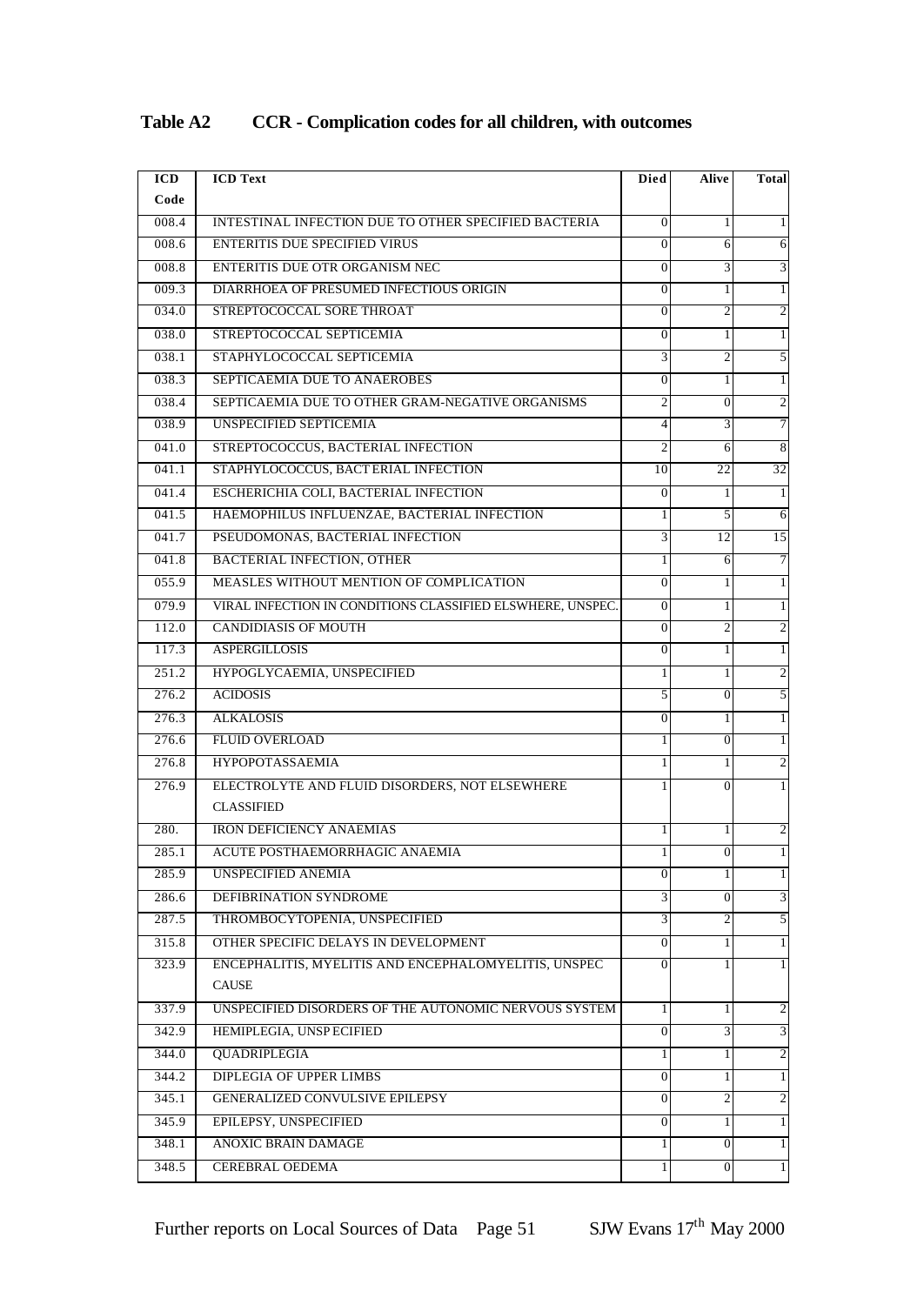| <b>ICD</b>         | <b>ICD</b> Text                                        | Died             | <b>Alive</b>     | <b>Total</b>   |
|--------------------|--------------------------------------------------------|------------------|------------------|----------------|
| Code               |                                                        |                  |                  |                |
| 351.0              | <b>BELL'S PALSY</b>                                    | $\overline{0}$   | 1                | 1              |
| 354.8              | MONONEURITIS OF UPPER LIMB AND MONONEURITIS MULTIPLEX, | $\Omega$         |                  |                |
|                    | <b>OTHER</b>                                           |                  |                  |                |
| 370.0              | <b>CORNEAL ULCER</b>                                   | $\overline{0}$   | 2                | 2              |
| 378.8              | OTHER DISORDERS OF BINOCULAR EYE MOVEMENTS             | $\overline{0}$   |                  | 1              |
| 397.0              | <b>DISEASES OF TRICUSPID VALVE</b>                     | $\overline{0}$   | 1                | 1              |
| 401.               | <b>ESSENTIAL HYPERTENSION</b>                          | $\Omega$         | $\overline{2}$   | $\overline{2}$ |
| 401.9              | ESSENTIAL HYPERTENSION, UNSPECIFIED                    | 1                | 9                | 10             |
| 405.               | SECONDARY HYPERTENSION                                 | $\overline{0}$   | 1                | 1              |
| 410.               | ACUTE MYOCARDIAL INFARCTION                            | 5                | $\Omega$         | 5              |
| 414.1              | <b>ANEURYSM OF HEART</b>                               | $\mathbf{1}$     | $\mathbf{0}$     | $\mathbf{1}$   |
| 414.8              | OTHER FORMS OF CHRONIC ISCHAEMIC HEART DISEASE, OTHER  | 2                | $\mathbf{0}$     | $\overline{c}$ |
| 415.1              | PULMONARY EMBOLISM                                     | $\overline{3}$   | $\mathbf{0}$     | 3              |
| 416.0              | PRIMARY PULMONARY HYPERTENSION                         | 5                | 3                | 8              |
| 416.8              | CHRONIC PULMONARY HEART DISEASE, OTHER                 | 1                | $\mathbf{0}$     | 1              |
| 417.1              | ANEURYSM OF PULMONARY ARTERY                           | $\mathbf{1}$     | $\mathbf{0}$     | 1              |
| 417.8              | DISEASES OF PULMONARY CIRCULATION, OTHER               | $\overline{0}$   | 1                | 1              |
| 420.9              | OTHER AND UNSPECIFIED ACUTE PERICARDITIS               | $\mathbf{1}$     | $\mathbf{0}$     | 1              |
| 421.0              | ACUTE AND SUBACUTE BACTERIAL ENDOCARDITIS              | $\overline{4}$   | 1                | 5              |
| 422.9              | OTHER AND UNSPECIFIED ACUTE MYOCARDITIS                | $\mathbf{1}$     | $\mathbf{0}$     | 1              |
| 423.1              | <b>ADHESIVE PERICARDITIS</b>                           | $\overline{3}$   | $\mathbf{0}$     | 3              |
| 423.8              | OTHER DISEASES OF PERICARDIUM, OTHER                   | 1                | $\mathbf{0}$     | 1              |
| $423.\overline{9}$ | OTHER DISEASES OF PERICARDIUM, UNSPECIFIED             | $\overline{3}$   | 3                | 6              |
| 424.0              | <b>MITRAL VALVE DISORDER</b>                           | $\overline{0}$   | 2                | $\overline{2}$ |
| 424.1              | <b>AORTIC VALVE DISORDERS</b>                          | 1                | 3                | $\overline{4}$ |
| 424.2              | TRICUSPID VALVE DISORDERS, SPECIFIED AS NONRHEUMATIC   | $\overline{0}$   | 1                | 1              |
| 424.3              | PULMONARY VALVE DISORDERS                              | $\mathbf{1}$     | $\mathbf{0}$     | 1              |
| 424.9              | ENDOCARDITIS, VALVE UNSPECIFIED                        | $\overline{0}$   | 1                | 1              |
| 425.1              | HYPERTROPHIC OBSTRUCTIVE CARDIOMYOPATHY                | $\mathbf{0}$     | 2                | 2              |
| 425.4              | OTHER PRIMARY CARDIOMYOPATHIES                         | 1                | $\boldsymbol{0}$ | $\frac{1}{2}$  |
| 426.0              | ATRIOVENTRICULAR BLOCK, COMPLETE                       | 1                | 2                | 3              |
| 426.1              | ATRIOVENTRICULAR BLOCK, OTHER AND UNSPECIFIED          | $\boldsymbol{0}$ | 1                | 1              |
| 426.5              | <b>BUNDLE BRANCH BLOCK, UNSPECIFIED</b>                | 1                | $\mathbf{0}$     | $\mathbf{1}$   |
| 426.8              | HEART CONDUCTION DISORDERS, OTHER                      | $\boldsymbol{0}$ | 1                | $\mathbf{1}$   |
| 427.0              | PAROXYSMAL SUPRAVENTRICULAR TACHYCARDIA                | 1                | 1                | $\mathfrak{2}$ |
| 427.1              | PAROXYSMAL VENTRICULAR TACHYCARDIA                     | $\overline{0}$   | 1                | 1              |
| 427.3              | ATRIAL FIBRILLATION AND FLUTTER                        | $\overline{0}$   | 4                | $\overline{4}$ |
| 427.4              | VENTRICULAR FIBRILLATION AND FLUTTER                   | $\mathbf{3}$     |                  | $\overline{4}$ |
| 427.5              | <b>CARDIAC ARREST</b>                                  | 10               | $\boldsymbol{0}$ | 10             |
| 427.8              | CARDIAC DYSRYTHMIA, OTHER                              | $\overline{0}$   | 1                | $\mathbf{1}$   |
| 427.9              | CARDIAC DYSRHYTHMIAS, UNSPECIFIED                      | $\mathbf{2}$     | 2                | $\overline{4}$ |
| 428.0              | <b>CONGESTIVE HEART FAILURE</b>                        | $\overline{3}$   | 6                | 9              |
| 428.1              | <b>LEFT HEART FAILURE</b>                              | 3                | 1                | $\overline{4}$ |
| 428.9              | HEART FAILURE, UNSPECIFIED                             | $\overline{5}$   | 3                | 8              |
| 429.3              | <b>CARDIOMEGALY</b>                                    | $\overline{0}$   | 5                | 5              |
| 429.4              | FUNCTIONAL DISTURBANCES FOLLOWING CARDIAC SURGERY      | 6                | 22               | 28             |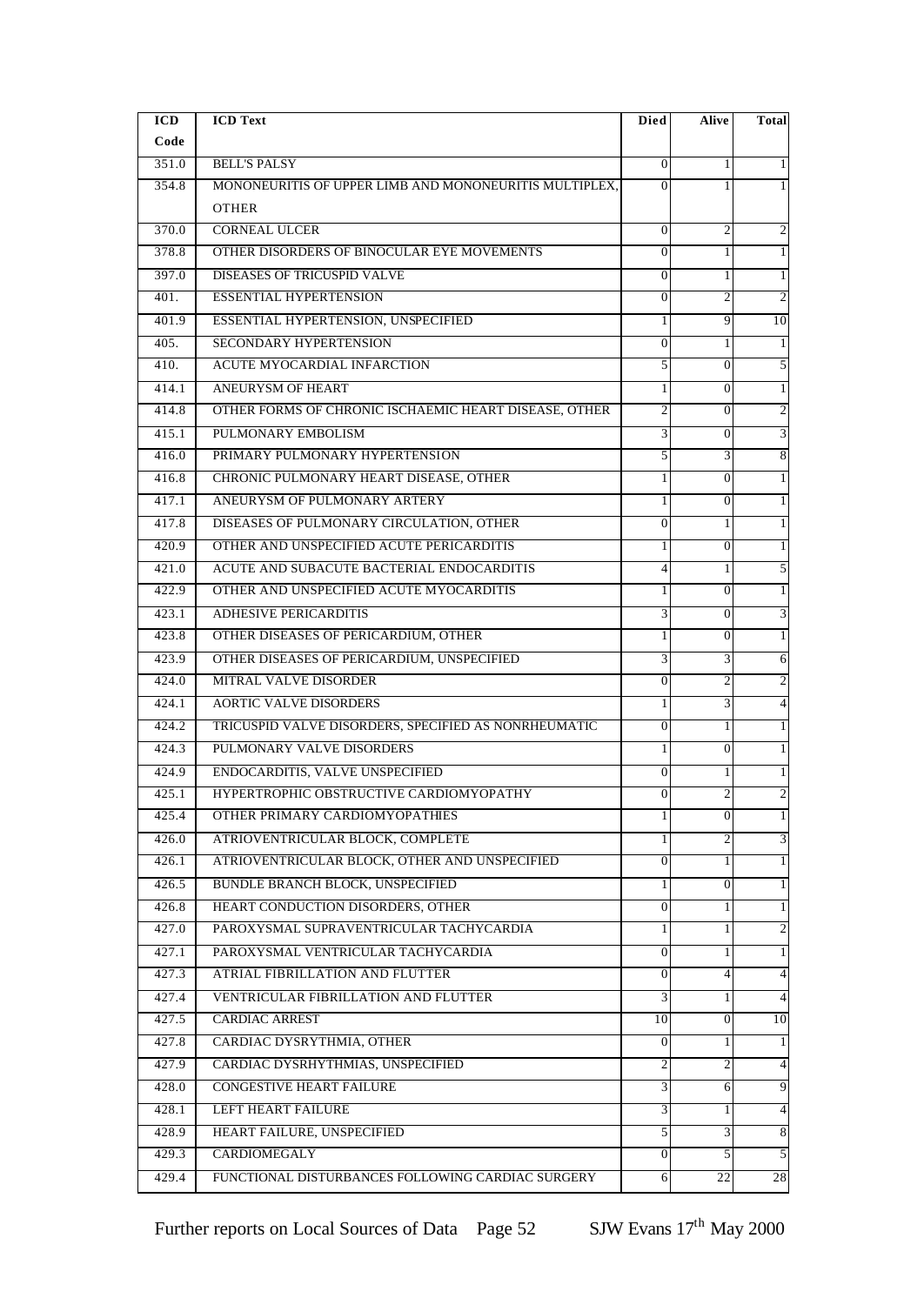| <b>ICD</b> | <b>ICD Text</b>                                         | Died           | Alive          | <b>Total</b>   |
|------------|---------------------------------------------------------|----------------|----------------|----------------|
| Code       |                                                         |                |                |                |
| 429.8      | OTHER ILL-DEFINED DESCRIP & COMPLICATIONS OF HEART      | 1              | $\mathbf{0}$   |                |
|            | <b>DISEASE</b>                                          |                |                |                |
| 430.       | SUBARACHNOID HAEMORRHAGE                                | $\mathbf{1}$   | $\mathbf{0}$   | 1              |
| 434.1      | <b>CEREBRAL EMBOLISM</b>                                | $\overline{0}$ | $\mathfrak{2}$ | 2              |
| 434.9      | OCCLUSION OF CEREBRAL ARTERIES, UNSPECIFIED             | 5              | $\overline{0}$ | 5              |
| 436.       | ACUTE BUT ILL-DEFINED CEREBROVASCULAR DISEASE           | $\mathbf{1}$   | $\mathbf{0}$   | 1              |
| 441.6      | AORTIC ANEURYSM OF UNSPEC SITE WITHOUT MENTION OF       | $\overline{0}$ |                |                |
|            | <b>RUPTURE</b>                                          |                |                |                |
| 442.8      | OTHER ANEURYSM OF OTHER SPECIFIED ARTERY                | $\overline{0}$ | 1              | 1              |
| 444.9      | ARTERIAL EMBOLISM&THROM, OTHER&UNSPEC ARTER             | $\mathbf{1}$   | $\Omega$       | 1              |
| 453.8      | VENOUS EMBOLISM AND THROMBOSIS OF OTHER SPECIFIED VEINS | $\mathbf{1}$   | $\mathbf{0}$   | 1              |
| 453.9      | OTHER VENOUS EMBOLISM AND THROMBOSIS                    | $\mathbf{1}$   | $\mathbf{0}$   | $\mathbf{1}$   |
| 457.8      | OTHER NONINFECTIVE DISORDERS OF LYMPHATIC CHANNELS      | $\mathbf{1}$   | 7              | $\overline{8}$ |
| 458.9      | HYPOTENSION, UNSPECIFIED                                | 24             | 7              | 31             |
| 459.0      | HAEMORRHAGE, UNSPECIFIED                                | $\frac{1}{2}$  | $\Omega$       | $\mathbf{1}$   |
| 459.9      | OTR&UNSPEC CIRCULATORY DISEASE                          | $\overline{0}$ | 1              | $\mathbf{1}$   |
| 465.9      | ACUTE UPPER RESPIRATORY INFECTION OF UNSPECIFIED SITE   | $\overline{4}$ | 2              | 6              |
| 466.1      | <b>ACUTE BRONCHIOLITIS</b>                              | $\mathbf{2}$   | $\overline{2}$ | $\overline{4}$ |
| 478.7      | OTHER DISEASES OF LARYNX, NOT ELSEWHERE CLASSIFIED      | $\mathbf{1}$   | $\Omega$       | $\mathbf{1}$   |
| 481.       | PNEUMOCOCCAL PNEUMONIA                                  | $\frac{1}{2}$  | 5              | 6              |
| 482.1      | PNEUMONIA DUE TO PSEUDOMONAS                            | $\mathbf{1}$   | $\mathbf{0}$   | 1              |
| 482.2      | PNEUMONIA DUE HEMOPHILUS INFLUENZAE                     | $\overline{0}$ | 1              | $\mathbf{1}$   |
| 482.3      | PNEUMONIA DUE TO STREPTOCOCCUS                          | $\overline{0}$ | 1              | $\mathbf{1}$   |
| 485.       | BRONCHOPNEUMONIA, UNSPECIFIED                           | $\overline{2}$ |                | $\overline{3}$ |
| 486.       | PNEUMONIA, ORGANISM UNSPECIFIED                         | $\frac{1}{2}$  | 1              | $\overline{c}$ |
| 487.0      | INFLUENZA WITH PNEUMONIA                                | $\overline{0}$ | 1              | $\mathbf{1}$   |
| 490.       | BRONCHITIS, UNQUALIFIED                                 | $\frac{1}{2}$  | $\mathbf{0}$   | 1              |
| 493.9      | ASTHMA, UNSPECIFIED                                     | $\overline{0}$ |                | 1              |
| 511.0      | PLEURISY, NO EFFUSION OR TUBERCULOSIS                   | $\frac{1}{2}$  | 2              | $\overline{3}$ |
| 511.1      | PLEURISY WITH EFFUSION, BACTERIAL CAUSE OTR THAN        | $\overline{0}$ | 1              | $\mathbf{1}$   |
|            | <b>TUBERCULOS</b>                                       |                |                |                |
| 511.8      | PLEURISY, EFFUSION DUE BACT CAUSE NO TUBERCUL           | $\overline{0}$ | 1              | 1              |
| 511.9      | PLEURISY WITH EFFUSION WITHOUT MENT OF CAUSE            | $\overline{7}$ | 39             | 46             |
| 512.       | <b>PNEUMOTHORAX</b>                                     | $\overline{3}$ | 1.             | $\overline{4}$ |
| 518.0      | PULMONARY COLLAPSE                                      | $\frac{1}{2}$  | 6              | 7              |
| 518.4      | ACUTE OEDEMA OF LUNG, UNSPECIFIED                       | $\overline{3}$ |                | $\overline{4}$ |
| 518.5      | PULMONARY INSUFFICIENCY FOLLOWING TRAUMA AND SURGERY    | 5              | 3              | 8              |
| 518.8      | OTHER DISEASES OF LUNG, OTHER                           | $\overline{0}$ |                | 7              |
| 519.1      | DISEASE OF TRACHEA AND BRONCHUS, NEC, OTHER             | $\overline{0}$ | 1              | 1              |
| 519.4      | DISORDERS OF DIAPHRAGM                                  | $\frac{1}{2}$  | $\Omega$       | 1              |
| 519.8      | OTHER DISEASE OF RESPIRATORY SYSTEM, NEC                | $\overline{0}$ |                | $\mathbf{1}$   |
| 519.9      | OTHER DISEASES OF RESPIRATORY SYSTEM, UNSPECIFIED       | $\frac{1}{2}$  | 1              | 2              |
| 530.2      | <b>ULCER OF OESOPHAGUS</b>                              | $\mathbf{1}$   | $\mathbf{0}$   | 1              |
| 531.0      | GASTRIC ULCER, ACUTE WITH HAEMORRHAGE                   | $\frac{1}{2}$  | $\overline{0}$ | 1              |
| 531.4      | GASTRIC ULCER CHRONIC OR UNSPECIFIED WITH HAEMORRHAGE   | 1 <sup>1</sup> | $\Omega$       | 1              |
| 532.9      | DUODENAL ULCER, UNSPEC ACUTE OR CHRONIC, NO HAEM OR     | 1 <sup>1</sup> | $\mathbf{0}$   | $\mathbf{1}$   |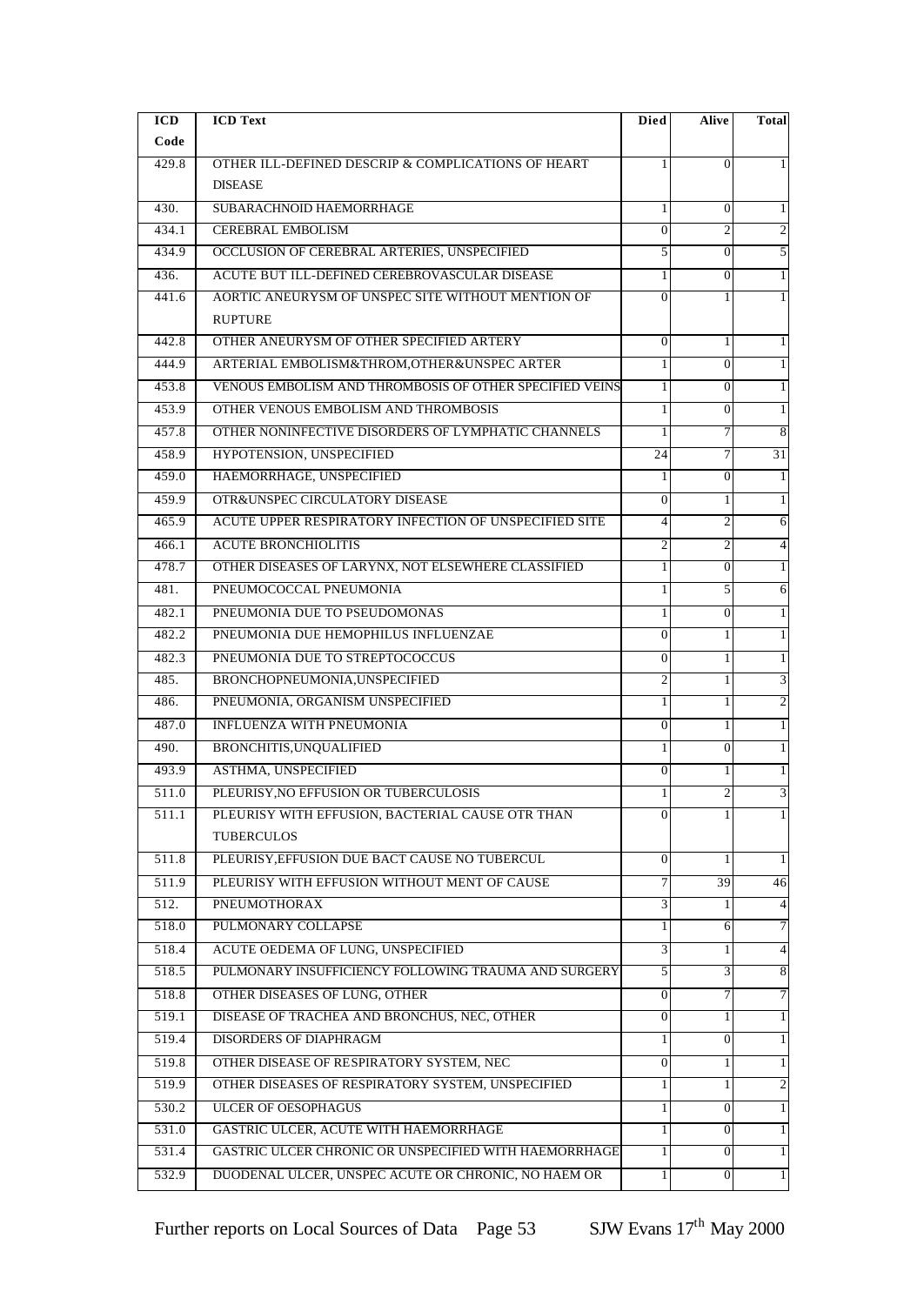| <b>ICD</b> | <b>ICD Text</b>                                          | Died             | Alive          | <b>Total</b>   |
|------------|----------------------------------------------------------|------------------|----------------|----------------|
| Code       |                                                          |                  |                |                |
|            | <b>PERFOR</b>                                            |                  |                |                |
| 535.0      | <b>ACUTE GASTRITIS</b>                                   | 1                | $\mathbf{0}$   |                |
| 558.       | NON-INFECT GASTRO-ENTERITIS&COLITIS, NO ULCER            | $\overline{0}$   | 6              | 6              |
| 560.1      | PARALYTIC ILEUS                                          |                  | $\Omega$       |                |
| 564.0      | <b>CONSTIPATION</b>                                      | $\mathbf{0}$     | 1              | 1              |
| 567.2      | SUPPURATIVE PERITONITIS, OTHER                           |                  | $\mathbf{0}$   | 1              |
| 567.9      | PERITONITIS, UNSPECIFIED                                 | 0                |                |                |
| 570.       | <b>ACUTE&amp;SUBACUTE LIVER NECROSIS</b>                 |                  | $\mathbf{0}$   |                |
| 571.5      | CIRRHOSIS OF LIVER WITHOUT MENTION OF ALCOHOL            |                  | $\mathbf{0}$   | 1              |
| 572.8      | OTHER SEQUELAE OF CHRONIC LIVER DISEASE                  | 1                | $\mathbf{0}$   |                |
| 578.9      | HAEMORRHAGE OF GASTROINTESTINAL TRACT, UNSPECIFIED       |                  | $\mathbf{0}$   |                |
| 579.8      | OTHER& UNSPEC NUTRITIONAL DEFICIENCY                     | $\Omega$         | 1              | 1              |
| 584.5      | ACURE RENAL FAILURE WITH LESION OF TUBULAR NECROSIS      | $\overline{c}$   | $\mathbf{0}$   | 2              |
| 584.7      | ACUTE RENAL FAILURE WITH LESION OF RENAL MEDULLARY       |                  | 0              |                |
|            | <b>NECROSIS</b>                                          |                  |                |                |
| 584.9      | ACUTE RENAL FAILURE, UNSPECIFIED                         |                  | 1              | 2              |
| 588.8      | DISORDERS RESULTING FROM IMPAIRED RENAL FUNCTION, OTHER  |                  | $\mathbf{0}$   | 1              |
| 599.0      | URINARY TRACT INFECTION, SITE NOT SPECIFIED              | 1                | 3              | 4              |
| 684.       | <b>IMPETIGO</b>                                          | $\mathbf{0}$     | 1              | 1              |
| 686.1      | PYOGENIC GRANULOMA                                       | $\overline{0}$   | 1              | 1              |
| 693.0      | DERMATITIS DUE TO DRUGS AND MEDICAMENTS                  | $\overline{0}$   | 1              | 1              |
| 701.4      | <b>KELOID SCAR</b>                                       | $\overline{0}$   | $\overline{c}$ | 2              |
| 704.8      | OTHER DISEASES OF HAIR AND HAIR FOLLICLES                | $\overline{0}$   |                | 1              |
| 707.0      | <b>DECUBITUS ULCER</b>                                   | 1                | 1              | 2              |
| 709.4      | FOREIGN BODY GRANULOMA OF SKIN AND SUBCUTANEOUS TISSUE   | $\overline{0}$   | $\overline{c}$ | 2              |
| 730.3      | PERIOSTITIS WITHOUT MENTION OF OSTEOMYELITIS             | $\mathbf{0}$     | 1              | 1              |
| 732.1      | JUVENILE OSTEOCHONDROSIS HIP                             | $\overline{0}$   | $\overline{c}$ | 2              |
| 737.3      | KYPHOSCOLIOSIS AND SCOLIOSIS                             |                  | 1              | $\mathfrak{2}$ |
| 746.1      | TRICUSPID ATRESIA AND STENOSIS, CONGENITAL               | $\overline{0}$   | 1              |                |
| 746.8      | OTHER SPECIFIED CONGEN ANOMALITIES OF HEART              | $\boldsymbol{0}$ | 1              | $\mathbf{1}$   |
| 748.3      | OTHER CONGEN ANOMAL, LARYNX, TRACHEA&BRONCHUS            | 0                |                |                |
| 751.4      | ANOMALIES OF INTESTINAL FIXATION                         |                  | $\mathbf{0}$   |                |
| 753.3      | OTHER SPEC CONGEN ANOMALIES OF KIDNEY                    |                  | $\theta$       | 1              |
| 769.       | PERINAT COND DUE HYALINE MEMBRANE DISEASE                | 1                | $\mathbf{0}$   | 1              |
| 770.1      | PERINATAL COND DUE ASPIRATION OF CONTENT OF BIRTH CANAL  | $\theta$         |                |                |
| 770.3      | PULMONARY HAEMORRHAGE OF FETUS AND NEWBORN               |                  | $\mathbf{0}$   | 1              |
| 771.8      | <b>BACTERIAL DISEASE NEC</b>                             | $\overline{3}$   | $\mathbf{0}$   | 3              |
| 772.1      | FETAL AND NEONATAL INTRAVENTRICULAR HAEMORRHAGE          | 1                | $\Omega$       | 1              |
| 772.4      | NEWBORN HEMORRHAGIC DISEASE                              | $\overline{0}$   | 1              | 1              |
| 775.7      | LATE METABOLIC ACIDOSIS OF NEWBORN                       | $\overline{3}$   | $\Omega$       | 3              |
| 775.8      | OTHER TRANSITORY NEONATAL ENDROCRINE & METABOLIC         | $\Omega$         |                |                |
|            | <b>DISTURBANCE</b>                                       |                  |                |                |
| 776.2      | DISSEMINATED INTRAVASCULAR COAGULATION IN NEWBORN        | 1                | $\mathbf{0}$   | 1              |
| 777.5      | NECROTIZING ENTEROCOLITIS IN FETUS OR NEWBORN            |                  | $\mathbf{0}$   | 1              |
| 779.1      | OTHER AND UNSPECIFIED CEREBRAL IRRITABILITY IN NEWBORN   | $\Omega$         |                | $\mathbf{1}$   |
| 779.8      | OTHER ILL-DEFINED CONDITION ORIGINATING IN THE PERINATAL | 1                | $\mathbf{0}$   | 1              |

PER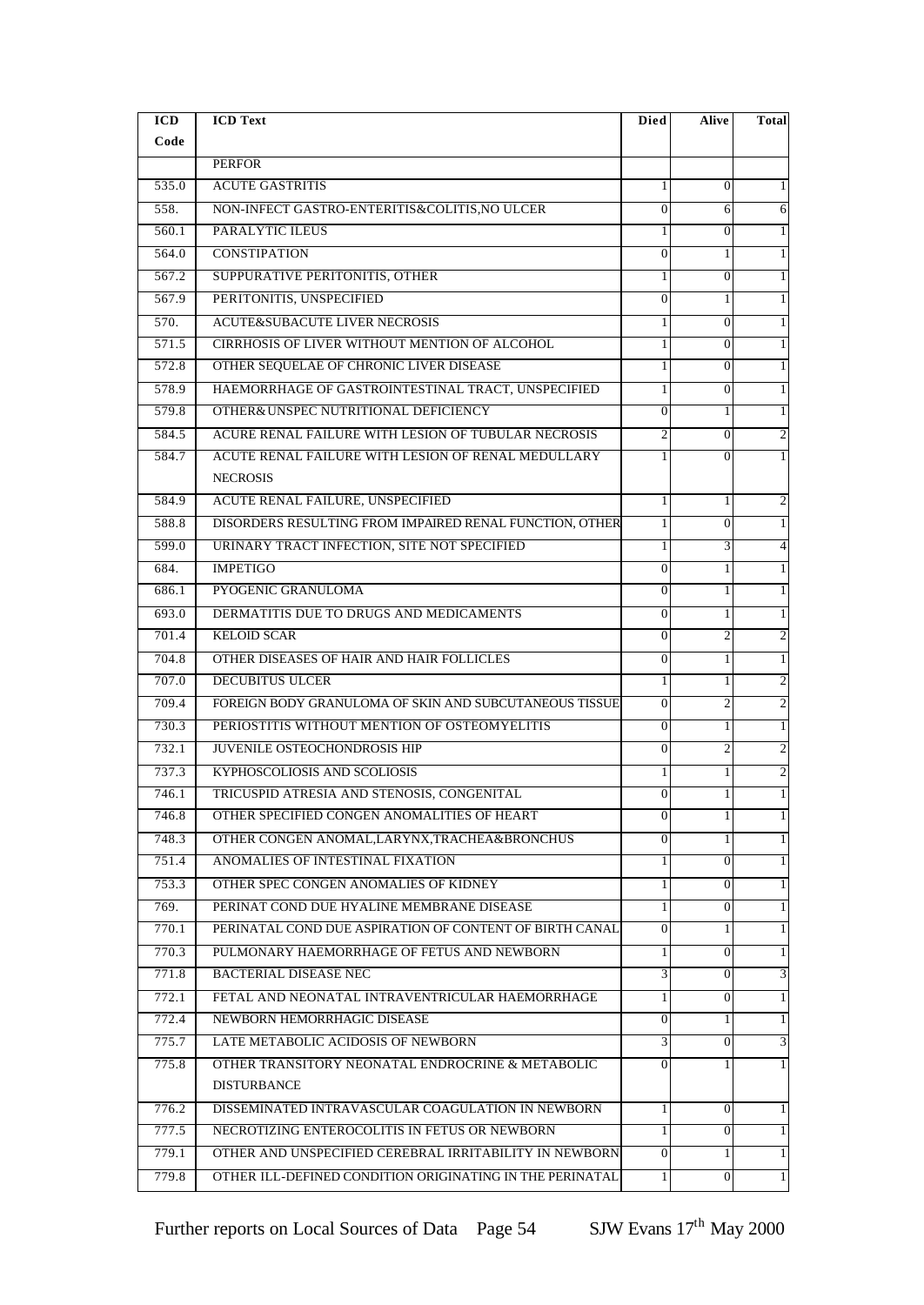| <b>ICD</b> | <b>ICD</b> Text                                           | <b>Died</b>             | Alive          | <b>Total</b>   |
|------------|-----------------------------------------------------------|-------------------------|----------------|----------------|
| Code       |                                                           |                         |                |                |
|            | <b>PER</b>                                                |                         |                |                |
| 780.2      | <b>SYNCOPE OR COLLAPSE</b>                                | $\overline{0}$          | 1              | 1              |
| 780.3      | <b>CONVULSIONS</b>                                        | $\overline{c}$          | 7              | 9              |
| 780.6      | PYREXIA OF UNKNOWN ORIGIN                                 | 3                       | 16             | 19             |
| 782.1      | <b>RASH</b>                                               | $\overline{0}$          | 1              | 1              |
| 782.3      | <b>EDEMA AND DROPSY</b>                                   | $\overline{0}$          | $\overline{2}$ | $\overline{c}$ |
| 782.4      | <b>JAUNDICE (NOT OF NEWBORN)</b>                          | $\mathbf{1}$            | $\overline{0}$ | $\mathbf{1}$   |
| 782.5      | <b>CYANOSIS</b>                                           | $\mathbf{1}$            | 1              | 2              |
| 782.7      | SPONTANEOUS ECCHYMOSIS                                    | $\overline{0}$          | 1              | 1              |
| 783.4      | LACK OF EXPECTED NORMAL PHYSIOLOGICAL DEVELOPMENT         | $\mathbf{1}$            | $\mathbf{0}$   | 1              |
| 784.4      | <b>CHANGE IN VOICE</b>                                    | $\mathbf{1}$            | 1              | $\mathfrak{2}$ |
| 784.7      | <b>EPISTAXIS</b>                                          | $\mathbf{1}$            | 2              | 3              |
| 786.0      | <b>DYSPNEA</b>                                            | $\mathbf{1}$            | 1              | $\mathfrak{2}$ |
| 786.1      | <b>STRIDOR</b>                                            | $\overline{0}$          | 2              | 2              |
| 786.3      | <b>HEMOPTYSIS</b>                                         | $\mathbf{1}$            | 2              | 3              |
| 787.3      | FLATULENCE, ERUCTATION AND GAS PAIN                       | $\mathbf{0}$            | 1              | 1              |
| 788.1      | PAIN REFER TO URINARY SYSTEM                              | $\overline{0}$          | 1              | 1              |
| 788.2      | <b>RETENTION OF URINE</b>                                 | $\overline{0}$          | 1              | 1              |
| 789.1      | <b>HEPATOMEGALY</b>                                       | $\mathbf{1}$            | 2              | 3              |
| 789.5      | <b>ASCITES</b>                                            | $\mathfrak{2}$          | 3              | 5              |
| 790.6      | OTHER ABNORMAL BLOOD CHEMISTRY                            | $\mathbf{1}$            | $\mathbf{0}$   | 1              |
| 799.0      | <b>ASPHYXIA</b>                                           | $\mathbf{0}$            | 1              | 1              |
| 799.1      | <b>RESPIRATORY FAILURE</b>                                | 5                       | $\overline{0}$ | 5              |
| 873.6      | INTERNAL STRUCTURES OF MOUTH WHITOUT MENTION OF           | 1                       | $\Omega$       |                |
|            | <b>COMPLICATION</b>                                       |                         |                |                |
| 933.0      | FOREIGN BODY IN PHARYNX                                   | $\overline{0}$          | 1              | 1              |
| 933.1      | FOREIGN BODY IN LARYNX                                    | $\mathbf{1}$            | $\mathbf{0}$   | 1              |
| 942.3      | BURN OF TRUNK, FULL-THICKNESS SKIN LOSS                   | $\mathbf{0}$            | 1              | 1              |
| 953.8      | INJURY TO MULTIPLE SITES OF NERVE ROOTS AND SPINAL PLEXUS | $\Omega$                | 1              |                |
| 958.8      | OTHER EARLY COMPLICATIONS OF TRAUMA                       | $\overline{0}$          | $\mathbf{1}$   | 11             |
| 995.0      | <b>ANAPHYLACTIC SHOCK</b>                                 | $\mathbf{1}$            | $\overline{0}$ | $\mathbf{1}$   |
| 995.8      | OTHER SPECIFIED ADVERSE EFFECT NOT ELSEWHERE SPECIFIED    | $\mathbf{1}$            | $\overline{0}$ | $\mathbf{1}$   |
|            | MECHANICAL COMPLICATION OF CARDIAC DEVICE, IMPLANT &      | $\overline{\mathbf{4}}$ |                | 10             |
| 996.0      | <b>GRAFT</b>                                              |                         | 6              |                |
| 996.1      | MECHANICAL COMPLICATION OF OTHER VASCULAR DEVICE,         | $\overline{\mathbf{4}}$ | 3              | $\overline{7}$ |
|            | <b>IMPL&amp;GRAFT</b>                                     |                         |                |                |
| 996.5      | MECHANICAL COMPL OF OTHR SPEC PROSTHETIC DEV,             | $\mathbf{1}$            | 1              | $\overline{2}$ |
|            | IMPLANT&GRAFT                                             |                         |                |                |
| 996.6      | INFECTION DUE TO INTERN. PROSTHETIC DEVICE, IMPLANT OR    | $\overline{\mathbf{4}}$ | 10             | 14             |
|            | <b>GRAFT</b>                                              |                         |                |                |
| 996.7      | OTHER COMPL OF INTERNAL PROSTHETIC DEVICE, IMPLANT        | $\boldsymbol{9}$        | 11             | 20             |
|            | <b>AND GRAFT</b>                                          |                         |                |                |
| 997.       | COMPLICATION AFFECTING SPECIFIED BODY SYSTEMS, NOT        | $\mathbf{1}$            | $\bf{0}$       | $\mathbf{1}$   |
|            | <b>ELSEWH SP</b>                                          |                         |                |                |
| 997.0      | CENTRAL NERVOUS SYSTEM COMPLICATIONS                      | 37                      | 18             | 55             |
| 997.1      | <b>CARDIAC COMPLICATIONS</b>                              | 199                     | 94             | 293            |
|            |                                                           |                         |                |                |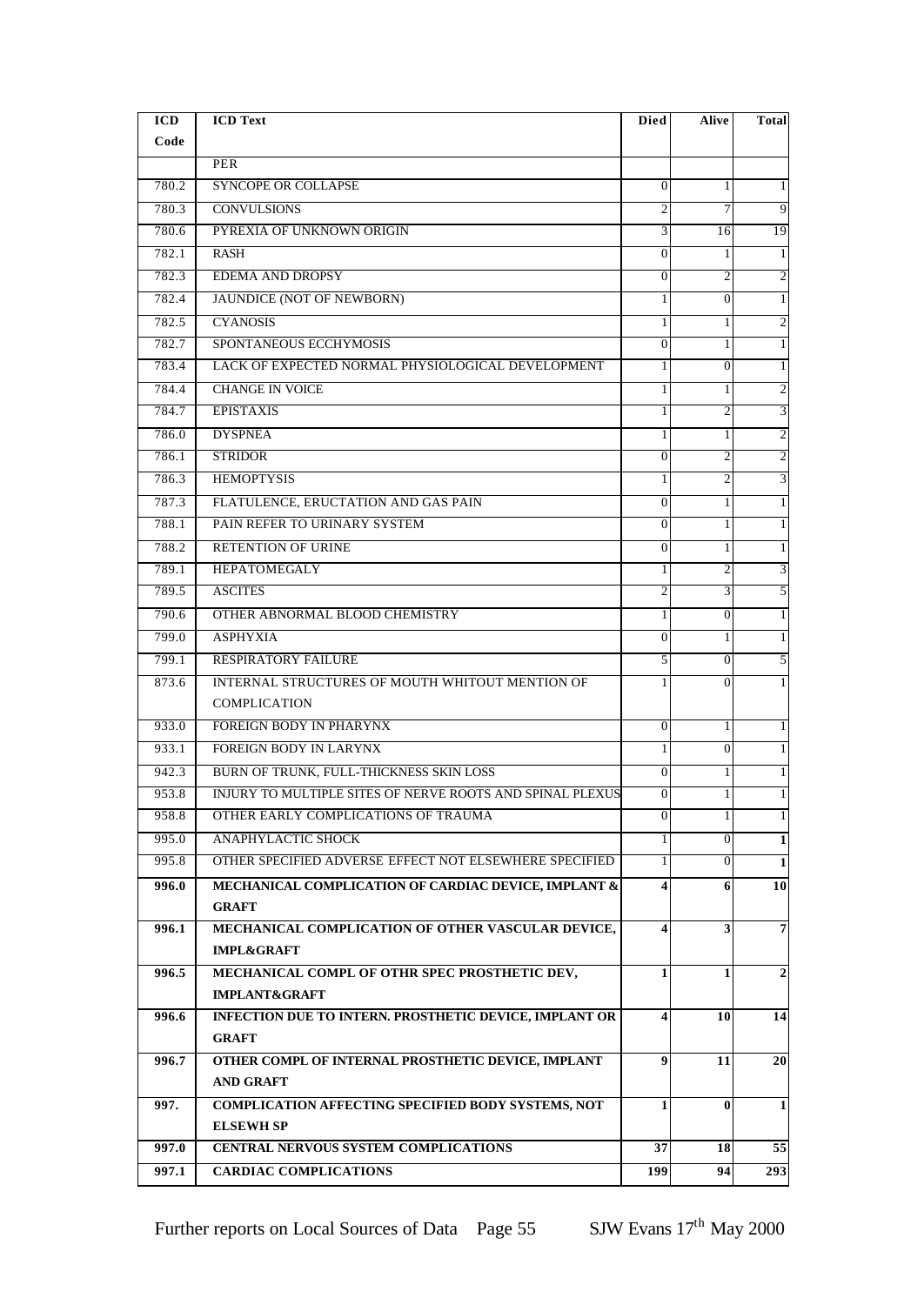| <b>ICD</b>       | <b>ICD Text</b>                                                                                              | <b>Died</b>                              | Alive          | <b>Total</b>            |
|------------------|--------------------------------------------------------------------------------------------------------------|------------------------------------------|----------------|-------------------------|
| Code             |                                                                                                              |                                          |                |                         |
| 997.2            | PERIPHERAL VASCULAR COMPLICATIONS                                                                            | 5                                        | 6              | 11                      |
| 997.3            | <b>RESPIRATORY COMPLICATIONS</b>                                                                             | 59                                       | 119            | 178                     |
| 997.4            | <b>GASTROINTESTINAL COMPLICATIONS</b>                                                                        | 8                                        | 5              | 13                      |
| 997.5            | <b>URINARY COMPLICATIONS</b>                                                                                 | 54                                       | 26             | 80                      |
| 997.9            | COMPLICATIONS AFFECTING OTR SPECIFIED BODY SYSTEMS,                                                          | 0                                        | 1              | 1                       |
|                  | <b>NEC</b>                                                                                                   |                                          |                |                         |
| 998.0            | <b>POSTOPERATIVE SHOCK</b>                                                                                   | $\mathbf{1}$                             | $\bf{0}$       | 1                       |
| 998.1            | HAEMORRHAGE OR HAEMATOMA COMPLICATING A                                                                      | 39                                       | 21             | 60                      |
|                  | <b>PROCEDURE</b>                                                                                             |                                          |                |                         |
| 998.2            | ACCIDENTAL PUNCTURE OR LACERATION DURING A                                                                   | 14                                       | 11             | 25                      |
|                  | <b>PROCEDURE</b>                                                                                             |                                          |                |                         |
| 998.3            | <b>DISRUPTION OF OPERATION WOUND</b>                                                                         | $\overline{\mathbf{3}}$                  | 10             | 13                      |
| 998.4            | FOREIGN BODY ACCIDENTALLY LEFT DURING A PROCEDURE                                                            | $\bf{0}$                                 | 5              | $\overline{\mathbf{5}}$ |
| 998.5            | POSTOPERATIVE INFECTION                                                                                      | 32                                       | 60             | 92                      |
| 998.6            | PERSISTENT POSTOPERATIVE FISTULA                                                                             | $\bf{0}$                                 | 1              | $\mathbf{1}$            |
| 998.7            | <b>ACUTE REACTION TO FOREIGN SUBST ACCIDENT LEFT DURING</b>                                                  | $\mathbf{1}$                             | $\mathbf{0}$   | $\mathbf{1}$            |
|                  | <b>PROCED</b>                                                                                                |                                          |                |                         |
| 998.8            | OTHR SPEC COMPLICATIONS OF PROCEDURES, NOT ELSEWHERE                                                         | $\bf{0}$                                 | 5              | 5                       |
|                  | <b>CLASS</b>                                                                                                 |                                          |                |                         |
| 999.2            | VASCULAR COMPLICATON OF MEDICAL CARE, OTHER, NOT                                                             | $\bf{0}$                                 | $\mathbf{2}$   | $\overline{2}$          |
|                  | <b>ELSEWH SPEC</b>                                                                                           |                                          |                |                         |
| 999.3            | <b>COMPLICATIONS OF MEDICAL CARE, OTHER INFECTIONS</b>                                                       | $\bf{0}$                                 | $\mathbf{1}$   | $\mathbf{1}$            |
| 999.8            | TRANSFUSION REACTION, OTHER AS COMPLICATION OF                                                               | 1                                        | 0              | $\mathbf{1}$            |
|                  | <b>MEDICAL CARE</b>                                                                                          |                                          |                |                         |
| E870.            | ACCIDENTAL CUT/PUNCTURE/PERFORATION/HAEMORRH DURING                                                          | $\mathbf{1}$                             | $\Omega$       | 1                       |
|                  | <b>MED CARE</b>                                                                                              |                                          |                |                         |
| E870.0           | ACCIDENT CUT/PUNCTURE/PERFORAT/HAEM DUR SURGICAL                                                             | $\overline{7}$                           | 8              | 15                      |
|                  | <b>OPERATION</b>                                                                                             |                                          |                |                         |
| E870.4           | ACCID CUT/PUNCT/PERF/HAEM DURING ENDOSCOPIC                                                                  | 1                                        | $\mathbf{0}$   | 1                       |
|                  | EXAMINATION                                                                                                  |                                          |                |                         |
| E870.8           | ACCIDENTAL CUT/PUNCT/PERF/HAEM IN MEDICAL CARE, OTHER                                                        | $\mathbf{1}$                             | $\Omega$       | $\mathbf{1}$            |
| E870.9           | ACCIDENTAL CUT/PUNCT/PERF/HAEM DURING MEDICAL CARE.                                                          | 1                                        | $\Omega$       | 1                       |
|                  | <b>UNSP</b>                                                                                                  |                                          |                |                         |
| E871.0           | FOREIGN OBJECT LEFT IN BODY DURING SURGICAL OPERATION<br>FOREIGN OBJECT LEFT IN BODY DURING PROCEDURE, OTHER | $\overline{0}$<br>$\Omega$               | 2              | $\overline{c}$          |
| E871.8           |                                                                                                              |                                          |                | 1                       |
| E872.6           | FAILURE OF STERILE PRECAUTIONS DURING HEART<br><b>CATHETERIZATION</b>                                        | $\Omega$                                 |                | 1                       |
|                  | OTHER SPECIFIED MISADVENTURES DURING MEDICAL CARE                                                            |                                          |                |                         |
| E876.8<br>E878.0 | SURGICAL OPERATION WITH TRANSPLANT OF WHOLE ORGAN                                                            | $\overline{\mathbf{3}}$<br>$\frac{1}{2}$ | $\overline{2}$ | 5<br>$\overline{2}$     |
| E878.1           | SURGICAL OPERATION WITH IMPLANT OF ARTIFICIAL INTERN                                                         | $\overline{4}$                           | 6              | 10                      |
|                  | <b>DEVICE</b>                                                                                                |                                          |                |                         |
| E878.2           | SURGICAL OPERATION WITH ANASTOMOSIS, BYPASS OR GRAFT                                                         | 99                                       | 117            | 216                     |
| E878.4           | ABNORMAL REACTION OR LATER COMPL OF OTR RESTORATIVE                                                          | $\Omega$                                 | 3              | 3                       |
|                  | <b>SURGERY</b>                                                                                               |                                          |                |                         |
| E878.8           | OTHER SURGIACL OP. AS CAUSE OF ABNORM.REAC. OR LATER                                                         | 9                                        | 36             | 45                      |
|                  | COMPL.                                                                                                       |                                          |                |                         |
|                  |                                                                                                              |                                          |                |                         |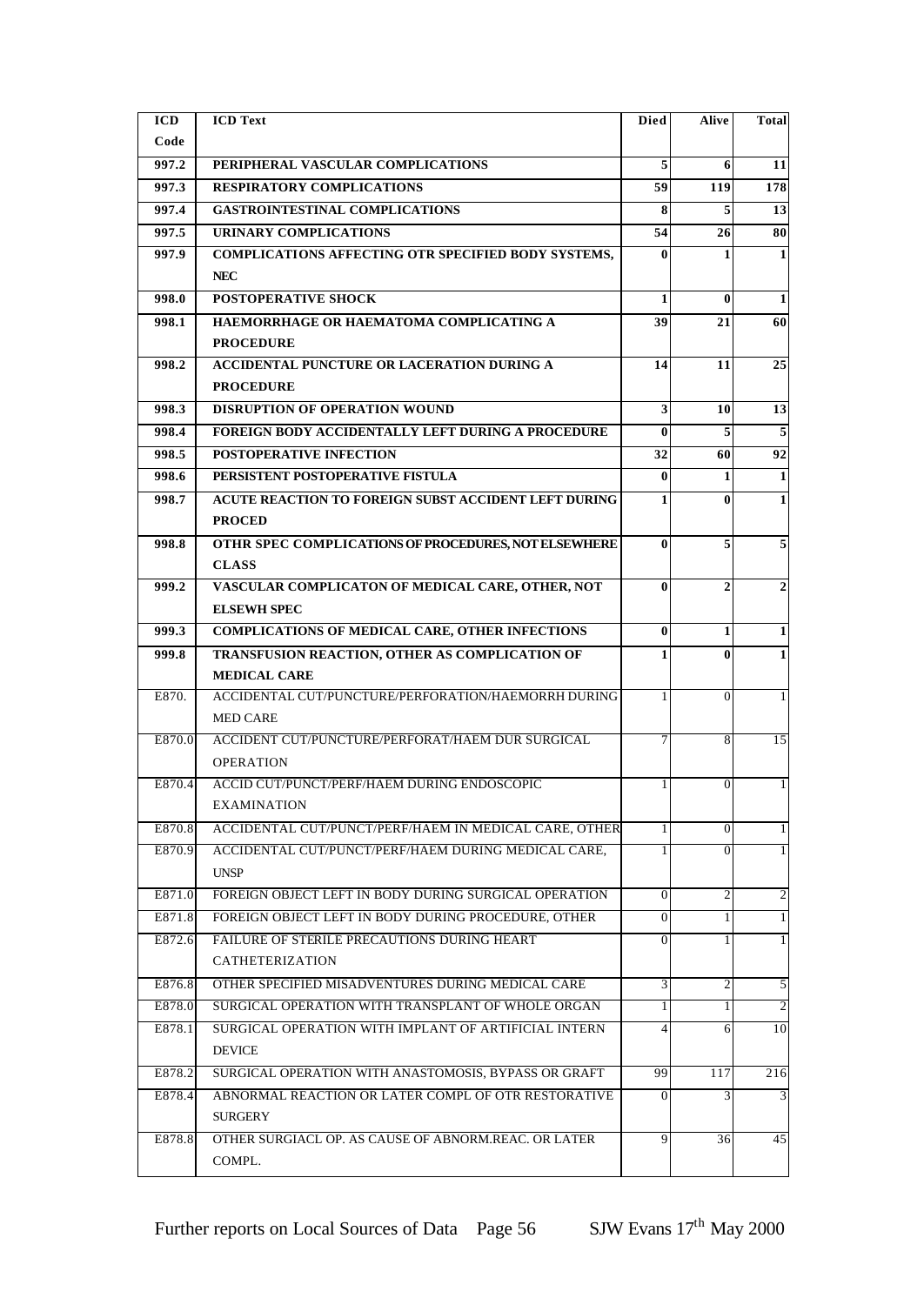| <b>ICD</b>        | <b>ICD Text</b>                                     | <b>Died</b> | <b>Alive</b>   | <b>Total</b>   |
|-------------------|-----------------------------------------------------|-------------|----------------|----------------|
| Code              |                                                     |             |                |                |
| E878.9            | SURBICAL OPERATION, AS CAUSE OF ABNORMAL REACTION,  | 0           |                |                |
|                   | <b>UNSPEC</b>                                       |             |                |                |
| E879.0            | ABNORMAL REACTION OR LATER COMPL OF CARDIAC         | 3           | 13             | 16             |
|                   | <b>CATHETERIZATION</b>                              |             |                |                |
| E879.2            | ABNORMAL REACTION ON RADIOLOGICAL PROCEDURE AND     |             | $\Omega$       |                |
|                   | <b>RADIOTHERAPY</b>                                 |             |                |                |
| E879.6            | ABNORMAL REACTION OR LATER COMPL: URINARY           | $\Omega$    |                |                |
|                   | <b>CATHETERIZATION</b>                              |             |                |                |
| E879.9            | OTHER PROCEDURES, CAUSING ABNORM REACT/LATER COMPL, |             |                |                |
|                   | <b>UNSPEC</b>                                       |             |                |                |
| E930.0            | ADVERSE EFFECTS OF PENICILLINS                      | $\Omega$    |                |                |
| E938.4            | ADVERSE EFFECTS OF OTHER AND UNSPECIFIED GENERAL    |             | $\Omega$       |                |
|                   | <b>ANAESTHETIC</b>                                  |             |                |                |
| V17.8             | FAMILY HISTORY OF MUSCULOSKELETAL DISEASES, OTHER   | $\Omega$    |                |                |
| V43.3             | HEART VALVE REPLACED (NOT TRANSPLANT)               | 1           | $\overline{2}$ | 3              |
| V44.2             | ARTIFICIAL OPENING STATUS, ILEOSTOMY                | $\Omega$    |                |                |
| V <sub>45.2</sub> | PRESENCE OF CEREBROSPINAL FLUID DRAINAGE DEVICE     |             | $\Omega$       |                |
| V45.8             | POSTSURGICAL STATES, OTHER                          | 2           | 2              | 4              |
| V54.8             | ORTHOPAEDIC AFTERCARE, OTHER                        |             | $\Omega$       |                |
| V57.1             | PHYSICAL THERAPY, OTHER                             | $\Omega$    | $\mathfrak{D}$ | $\overline{2}$ |
|                   |                                                     |             |                |                |
|                   | Totals                                              | 861         | 980            | 1841           |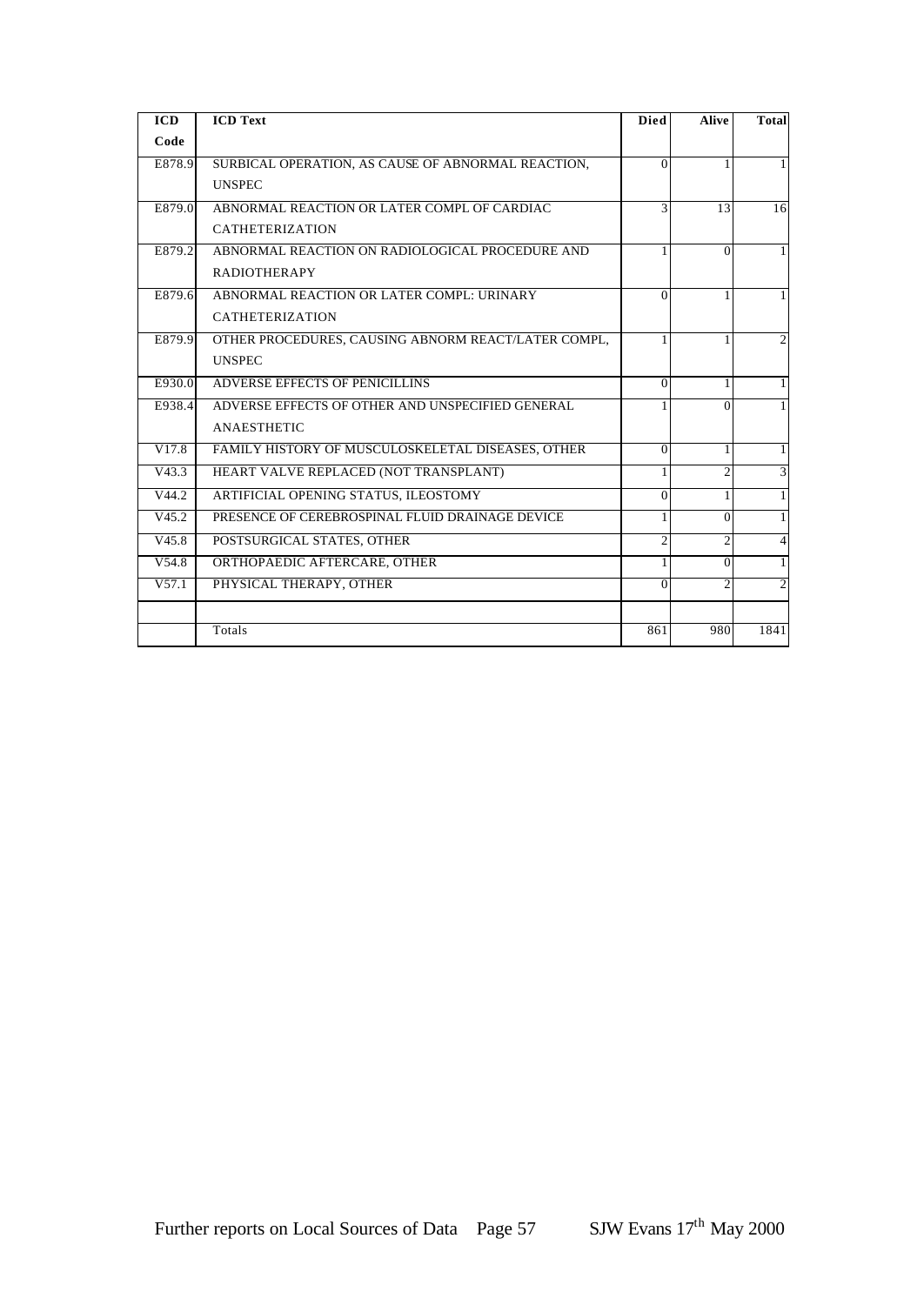# **Appendix B1**

ICD 9 Codes for post-operative complications

# COMPLICATIONS OF SURGICAL AND MEDICAL CARE, NOT ELSEWHERE CLASSIFIED (996-999)

- Excludes: adverse effects of medicinal agents (001.0-799.9, 995.0-995.8)
	- burns from local applications and irradiation (940.0-949.5)
		- complications of:
		- conditions for which the procedure was performed
			- surgical procedures during abortion, labor, and delivery (630-676.9)
			- poisoning and toxic effects of drugs and chemicals (960.0-989.9)
				- postoperative conditions in which no complications are present, such as:
					- artificial opening status (V44.0-V44.9)
						- closure of external stoma (V55.0-V55.9)
					- fitting of prosthetic device (V52.0-V52.9)
				- specified complications classified elsewhere
					- anesthetic shock (995.4)
					- electrolyte imbalance (276.0-276.9)
					- postlaminectomy syndrome (722.80-722.83)
					- postmastectomy lymphedema syndrome (457.0)
					- postoperative psychosis (293.0-293.9)
						- any other condition classified elsewhere in
							- the Alphabetic Index when described as due to a procedure
- 996 Complications peculiar to certain specified procedures
- Includes: complications, not elsewhere classified, in the use of artificial substitutes [e.g., Dacron, metal, Silastic, Teflon] or natural sources [e.g., bone] involving:
	- anastomosis (internal)
	- graft (bypass) (patch)
	- implant
		- internal device:
			- catheter
			- electronic
			- **fixation**
			- prosthetic
	- reimplant
	- transplant
- Excludes: accidental puncture or laceration during procedure (998.2)
	- complications of internal anastomosis of:
		- gastrointestinal tract (997.4)
		- urinary tract (997.5)
	- other specified complications classified elsewhere, such as:
		- hemolytic anemia (283.1)
		- functional cardiac disturbances (429.4)
		- serum hepatitis (070.2-070.3)
- 996.0 Mechanical complication of cardiac device, implant, and graft
	- Breakdown (mechanical)
	- Displacement
	- Leakage
	- Obstruction, mechanical
	- **Perforation**
	- **Protrusion**
	- 996.00 Unspecified device, implant, and graft
	- 996.01 Due to cardiac pacemaker (electrode)
	- 996.02 Due to heart valve prosthesis
	- 996.03 Due to coronary bypass graft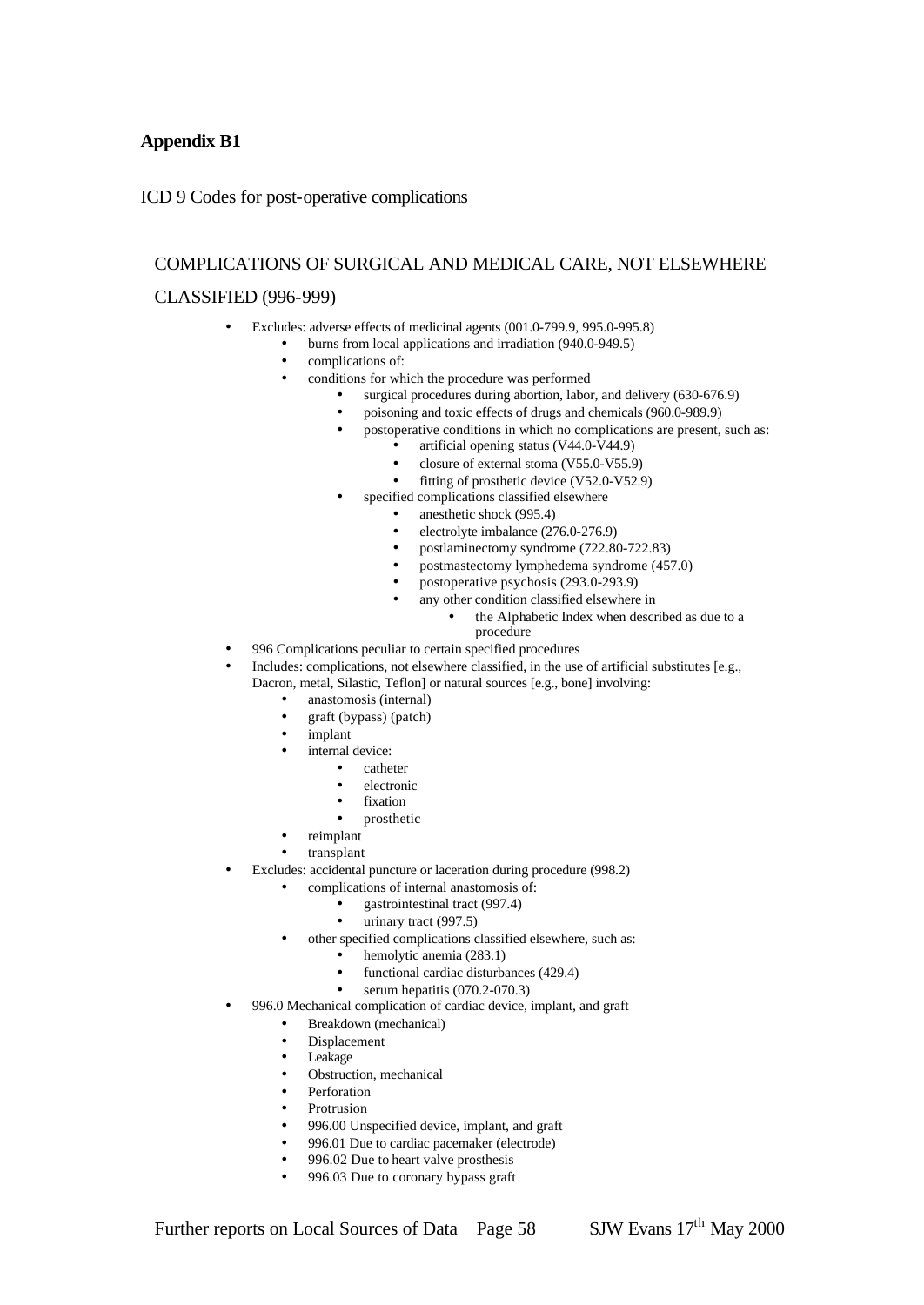- Excludes: atherosclerosis of graft (414.02, 414.03)
	- embolism [occlusion NOS] [thrombus] of graft (996.72)
- 996.04 Due to automatic implantable cardiac defibrillator
- 996.09 Other
- 996.1 Mechanical complication of other vascular device, implant, and graft
	- Mechanical complications involving:
		- aortic (bifurcation) graft (replacement)
			- arteriovenous:
				- fistula surgically created
				- shunt surgically created
		- balloon (counterpulsation) device, intra-aortic
			- carotid artery bypass graft
		- dialysis catheter
		- femoral-popliteal bypass graft
		- umbrella device, vena cava
		- Excludes: atherosclerosis of biological graft (440.30-440.32)
		- embolism [occlusion NOS] [thrombus] of (biological) (synthetic) graft (996.74)
- 996.2 Mechanical complication of nervous system device, implant, and graft
	- Mechanical complications involving:
		- dorsal column stimulator
		- electrodes implanted in brain [brain "pacemaker"]
		- peripheral nerve graft
		- ventricular (communicating) shunt
- 996.3 Mechanical complication of genitourinary device, implant, and graft
	- 996.30 Unspecified device, implant, and graft
	- 996.31 Due to urethral [indwelling] catheter
	- 996.32 Due to intrauterine contraceptive device
	- 996.39 Other
		- Cystostomy catheter
		- Prosthetic reconstruction of vas deferens
		- Repair (graft) of ureter without mention of resection
			- Excludes: complications due to:
				- external stoma of urinary tract (997.5)
				- internal anastomosis of urinary tract (997.5)
- 996.4 Mechanical complication of internal orthopedic device, implant, and graft
	- Mechanical complications involving:
		- external (fixation) device utilizing internal screw(s), pin(s) or other methods of fixation
			- grafts of bone, cartilage, muscle, or tendon
		- internal (fixation) device such as nail, plate, rod, etc.
		- Excludes: complications of external orthopedic device, such as:
			- pressure ulcer due to cast (707.0)
- 996.5 Mechanical complication of other specified prosthetic device, implant, and graft
	- Mechanical complications involving:
		- prosthetic implant in:
			- bile duct
			- breast
			- chin
			- orbit of eye
		- nonabsorbable surgical material NOS
		- other graft, implant, and internal device, not elsewhere classified
	- 996.51 Due to corneal graft
	- 996.52 Due to graft of other tissue, not elsewhere classified
		- Skin graft failure or rejection
		- Excludes: sloughing of temporary skin allografts or xenografts (pigskin)=omit code
	- 996.53 Due to ocular lens prosthesis
		- Excludes: contact lenses=code to condition
	- 996.54 Due to breast prosthesis
		- Breast capsule (prosthesis)
		- Mammary implant
	- 996.59 Due to other implant and internal device, not elsewhere classified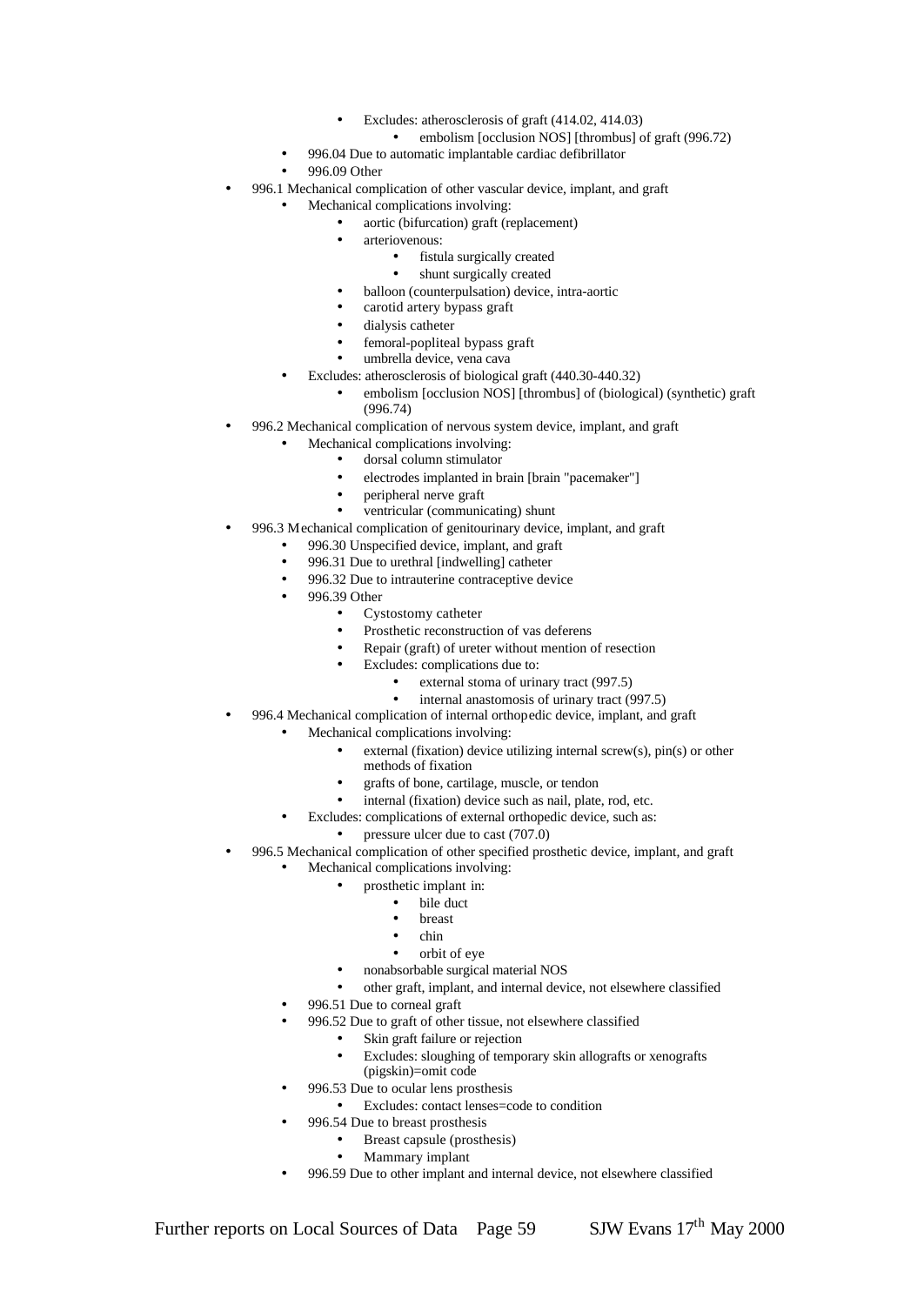- Nonabsorbable surgical material NOS
	- Prosthetic implant in:
	- bile duct
		- chin
		- orbit of eye
- 996.6 Infection and inflammatory reaction due to internal prosthetic device, implant, and graft
	- Infection (causing obstruction) due to (presence of) any device, implant, and graft classifiable to 996.0-996.5
	- Inflammation due to (presence of) any device, implant, and graft classifiable to 996.0-996.5
	- 996.60 Due to unspecified device, implant and graft
	- 996.61 Due to cardiac device, implant and graft
		- Cardiac pacemaker or defibrillator:
			- electrode(s), lead(s)
				- pulse generator
				- subcutaneous pocket
			- Coronary artery bypass graft
			- Heart valve prosthesis
	- 996.62 Due to vascular device, implant and graft
		- Arterial graft
			- Arteriovenous fistula or shunt
		- Infusion pump
		- Vascular catheter (arterial) (dialysis) (venous)
		- 996.63 Due to nervous system device, implant and graft
			- Electrodes implanted in brain
			- Peripheral nerve graft
			- Spinal canal catheter
			- Ventricular (communicating) shunt (catheter)
	- 996.64 Due to indwelling urinary catheter
	- 996.65 Due to other genitourinary device, implant and graft
		- Intrauterine contraceptive device
	- 996.66 Due to internal joint prosthesis
		- 996.67 Due to other internal orthopedic device, implant and graft
			- Bone growth stimulator (electrode)
			- Internal fixation device (pin) (rod) (screw)
		- 996.69 Due to other internal prosthetic device, implant, and graft
			- Breast prosthesis
			- Ocular lens prosthesis
			- Prosthetic orbital implant
- 996.7 Other complications of internal (biological) (synthetic) prosthetic device, implant, and graft
	- Complication NOS due to (presence of) any device, implant, and graft classifiable to 996.0-996.5
		- occlusion NOS
	- Embolism due to (presence of) any device, implant, and graft classifiable to 996.0- 996.5
	- Fibrosis due to (presence of) any device, implant, and graft classifiable to 996.0- 996.5
	- Hemorrhage due to (presence of) any device, implant, and graft classifiable to 996.0- 996.5
	- Pain due to (presence of) any device, implant, and graft classifiable to 996.0-996.5
	- Stenosis due to (presence of) any device, implant, and graft classifiable to 996.0- 996.5
	- Thrombus due to (presence of) any device, implant, and graft classifiable to 996.0- 996.5
	- Excludes: transplant rejection (996.8)
	- 996.70 Due to unspecified device, implant, and graft
	- 996.71 Due to heart valve prosthesis
	- 996.72 Due to other cardiac device, implant, and graft
		- Cardiac pacemaker or defibrillator:
			- $\bullet$  electrode(s), lead(s)
				- subcutaneous pocket
		- Coronary artery bypass (graft)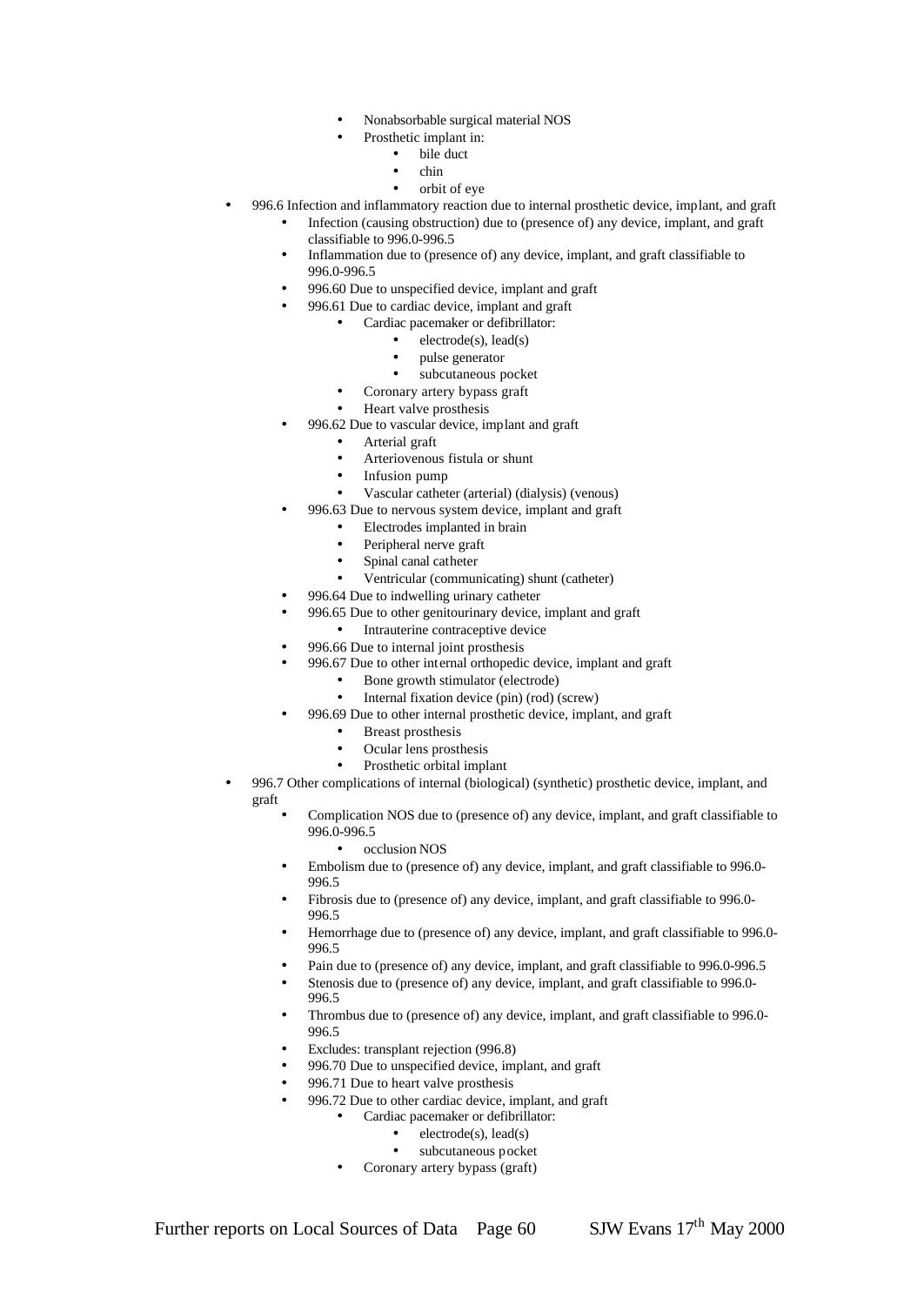- Excludes: occlusion due to atherosclerosis  $(414.02-414.03)$
- 996.73 Due to renal dialysis device, implant, and graft
- 996.74 Due to vascular device, implant, and graft
	- Excludes: occlusion of biological graft due to atherosclerosis (440.30- 440.32)
- 996.75 Due to nervous system device, implant, and graft
- 996.76 Due to genitourinary device, implant, and graft
- 996.77 Due to internal joint prosthesis
- 996.78 Due to other internal orthopedic device, implant, and graft
- 996.79 Due to other internal prosthetic device, implant, and graft
- 996.8 Complications of transplanted organ
	- Transplant failure or rejection
		- Use additional code to identify nature of complication, such as:
		- Cytomegalovirus [CMV] infection (078.5)
	- 996.80 Transplanted organ, unspecified
	- 996.81 Kidney
	- 996.82 Liver
	- 996.83 Heart
	- 996.84 Lung
	- 996.85 Bone marrow
		- Graft-versus-host disease (acute) (chronic)
	- 996.86 Pancreas
	- 996.89 Other specified transplanted organ
		- Intestines
- 996.9 Complications of reattached extremity or body part
	- 996.90 Unspecified extremity
	- 996.91 Forearm
	- 996.92 Hand
	- 996.93 Finger(s)
	- 996.94 Upper extremity, other and unspecified
	- 996.95 Foot and toe $(s)$
	- 996.96 Lower extremity, other and unspecified
	- 996.99 Other specified body part
- 997 Complications affecting specified body systems, not elsewhere classified
	- Use additional code to identify complication
- Excludes: the listed conditions when specified as:
	- causing shock (998.0)
		- complications of:
			- anesthesia:
				- adverse effect (001.0-799.9, 995.0-995.8)
				- in labor or delivery  $(668.0-668.9)$
				- poisoning (968.0-969.9)
				- implanted device or graft (996.0-996.9)
				- obstetrical procedures (669.0-669.4)
				- reattached extremity (996.90-996.96)
				- transplanted organ (996.80-996.89)
- 997.0 Nervous system complications
	- 997.00 Nervous system complication, unspecified
		- 997.01 Central nervous system complication
			- Anoxic brain damage
			- Cerebral hypoxia
			- Excludes: Cerebrovascular hemorrhage or infarction (997.02)
			- 997.02 Iatrogenic cerebrovascular infarction or hemorrhage
				- Postoperative stroke
		- 997.09 Other nervous system complications
	- 997.1 Cardiac complications
		- Cardiac:
			- arrest during or resulting from a procedure
			- insufficiency during or resulting from a procedure
		- Cardiorespiratory failure during or resulting from a procedure
		- Heart failure during or resulting from a procedure
		- Excludes: the listed conditions as long-term effects of cardiac surgery or due to the presence of cardiac prosthetic device (429.4)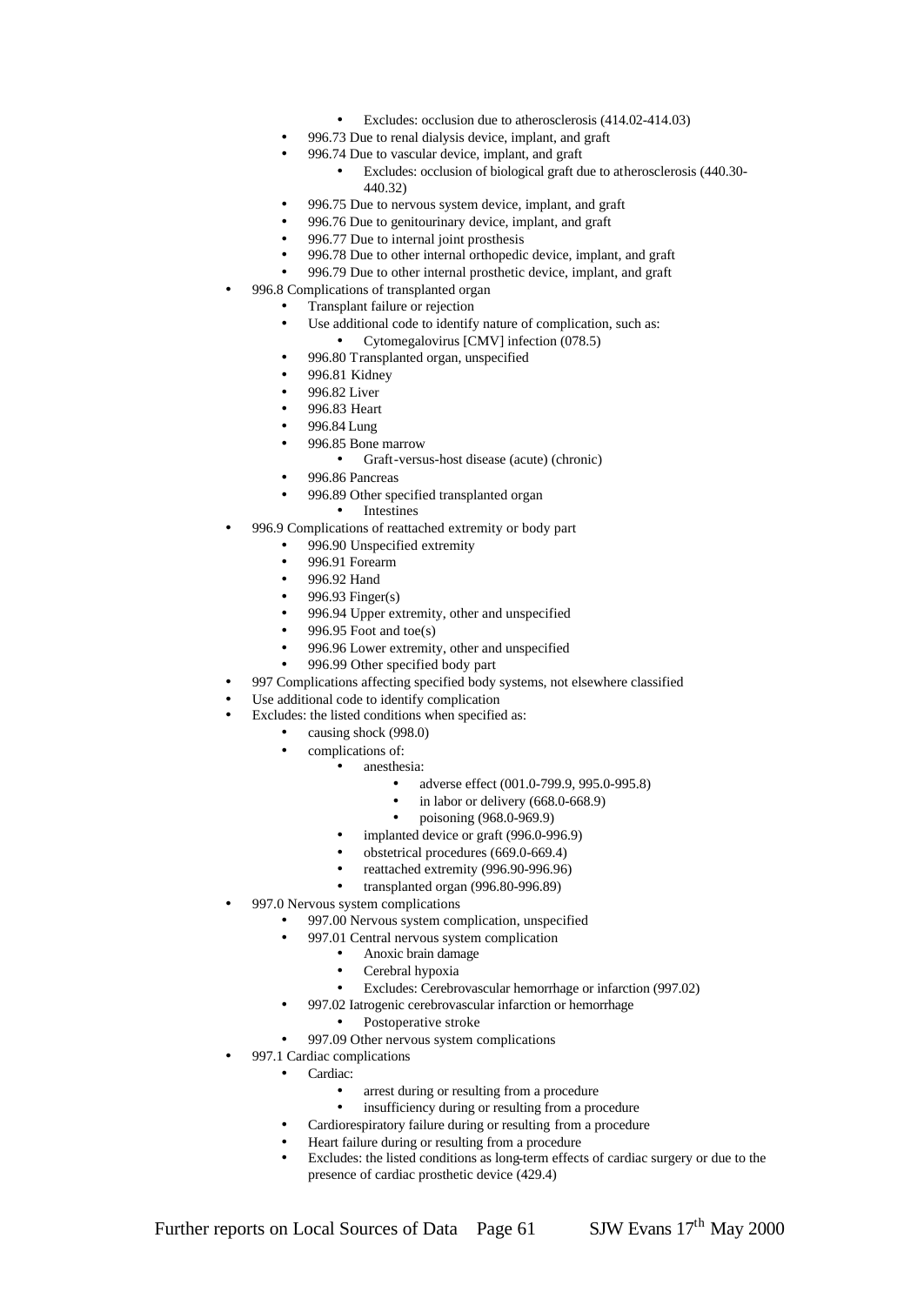- 997.2 Peripheral vascular complications
	- Phlebitis or thrombophlebitis during or resulting from a procedure
		- Excludes: the listed conditions due to:
			- implant or catheter device (996.62)
			- infusion, perfusion, or transfusion (999.2)
			- complications affecting internal blood vessels, such as:
				- mesenteric artery (997.4)
				- renal artery (997.5)
- 997.3 Respiratory complications
	- Mendelson's syndrome resulting from a procedure
	- Pneumonia (aspiration) resulting from a procedure
	- Excludes: iatrogenic [postoperative] pneumothorax (512.1)
		- iatrogenic pulmonary embolism (415.11)
			- Mendelson's syndrome in labor and delivery (668.0)
				- specified complications classified elsewhere, such as:
					- adult respiratory distress syndrome (518.5)
					- pulmonary edema, postoperative (518.4)
					- respiratory insufficiency, acute, postoperative (518.5)
						- shock lung (518.5)
					- tracheostomy complication (519.0)
	- 997.4 Digestive system complications
		- Complications of:
			- Intestinal (internal) anastomosis and bypass, not elsewhere classified, except that involving urinary tract
		- Hepatic failure specified as due to a procedure
		- Hepatorenal syndrome specified as due to a procedure
		- Intestinal obstruction NOS specified as due to a procedure
		- Excludes: specified gastrointestinal complications classified elsewhere, such as:
			- blind loop syndrome (579.2)
			- colostomy or enterostomy complications (569.60-569.69)
			- gastrojejunal ulcer (534.0-534.9)
			- infection of external stoma (569.61)
			- pelvic peritoneal adhesions, female (614.6)
			- peritoneal adhesions (568.0)
			- peritoneal adhesions with obstruction (560.81)
			- postcholecystectomy syndrome (576.0)
			- postgastric surgery syndromes (564.2)
- 997.5 Urinary complications
	- Complications of:
		- external stoma of urinary tract
		- internal anastomosis and bypass of urinary tract, including that involving intestinal tract
	- Oliguria or anuria specified as due to procedure
	- Renal:
		- failure (acute) specified as due to procedure
		- insufficiency (acute) specified as due to procedure
	- Tubular necrosis (acute) specified as due to procedure
	- Excludes: specified complications classified elsewhere, such as:
		- postoperative stricture of:
			- ureter (593.3)
			- urethra (598.2)
- 997.6 Late amputation stump complication
	- Use additional code to identify site (V49.60-V49.79)
	- Excludes: phantom limb (syndrome) (353.6)
	- 997.60 Unspecified complication
	- 997.61 Neuroma of amputation stump
	- 997.62 Infection (chronic)
	- 997.69 Other
- 997.9 Complications affecting other specified body systems, not elsewhere classified
	- Excludes: specified complications classified elsewhere, such as:
		- broad ligament laceration syndrome (620.6)
		- postartificial menopause syndrome (627.4)
		- postoperative stricture of vagina (623.2)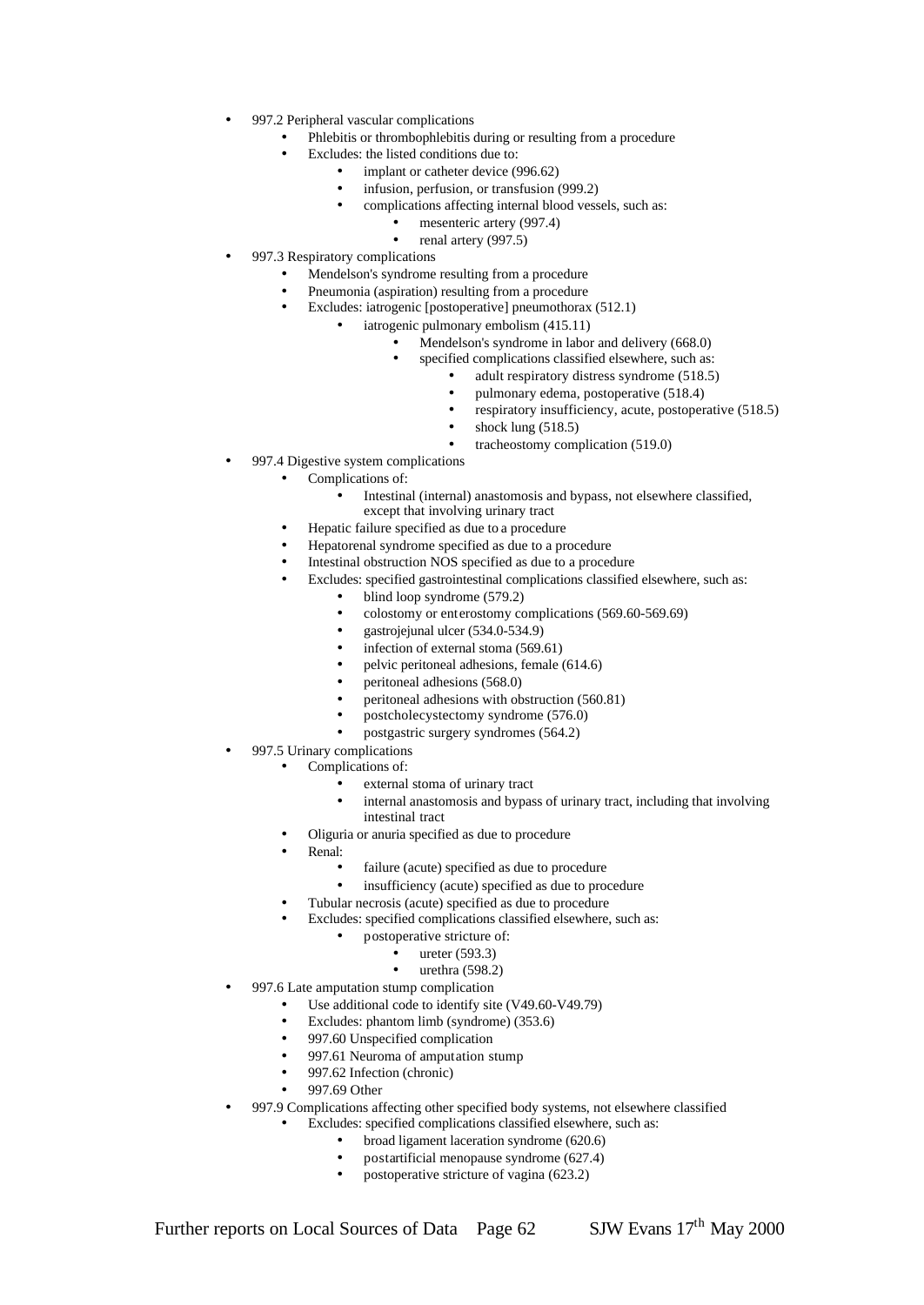- 997.91 Hypertension
	- Excludes: Essential hypertension (401. 0-401.9)
	- 997.99 Other
		- Vitreous touch syndrome
- 998 Other complications of procedures, NEC
- 998.0 Postoperative shock
	- Collapse NOS during or resulting from a surgical procedure
	- Shock (endotoxic) (hypovolemic) (septic) during or resulting from a surgical procedure
	- Excludes: shock:
		- anaphylactic due to serum (999.4)
		- anesthetic (995.4)
		- electric (994.8)
		- following abortion (639.5)
		- obstetric (669.1)
		- traumatic (958.4)
- 998.1 Hemorrhage or hematoma complicating a procedure
	- Hemorrhage of any site resulting from a procedure
	- Excludes: hemorrhage due to implanted device or graft (996.70-996.79)
		- that complicating cesarean section or puerperal perineal wound (674.3)
- 998.2 Accidental puncture or laceration during a procedure
	- Accidental perforation by catheter or other instrument during a procedure on:
		- blood vessel
		- nerve
		- organ
		- Excludes: iatrogenic [postoperative] pneumothorax (512.1)
			- puncture or laceration caused by implanted device intentionally left in operation wound (996.0-996.5)
				- specified complications classified elsewhere, such as:
					- broad ligament laceration syndrome (620.6)
						- trauma from instruments during delivery (664.0-665.9)
- 998.3 Disruption of operation wound
	- Dehiscence of operation wound
	- Rupture of operation wound
	- Excludes: disruption of:
		- cesarean wound (674.1)
		- perineal wound, puerperal (674.2)
- 998.4 Foreign body accidentally left during a procedure
	- Adhesions due to foreign body accidentally left in operative wound or body cavity during a procedure
	- Obstruction due to foreign body accidentally left in operative wound or body cavity during a procedure
	- Perforation due to foreign body accidentally left in operative wound or body cavity during a procedure
		- Excludes: obstruction or perforation caused by implanted device intentionally left in body (996.0-996.5)
- 998.5 Postoperative infection
	- Abscess: postoperative
		- intra-abdominal postoperative
		- stitch postoperative
		- subphrenic postoperative
		- wound postoperative
		- Septicemia postoperative
		- Excludes: infection due to:
			- implanted device (996.60-996.69)
			- infusion, perfusion, or transfusion (999.3)
			- postoperative obstetrical wound infection (674.3)
			- Use additional code to identify infection
- 998.6 Persistent postoperative fistula
	- 998.7 Acute reaction to foreign substance accidentally left during a procedure
		- Peritonitis:
			- aseptic
			- chemical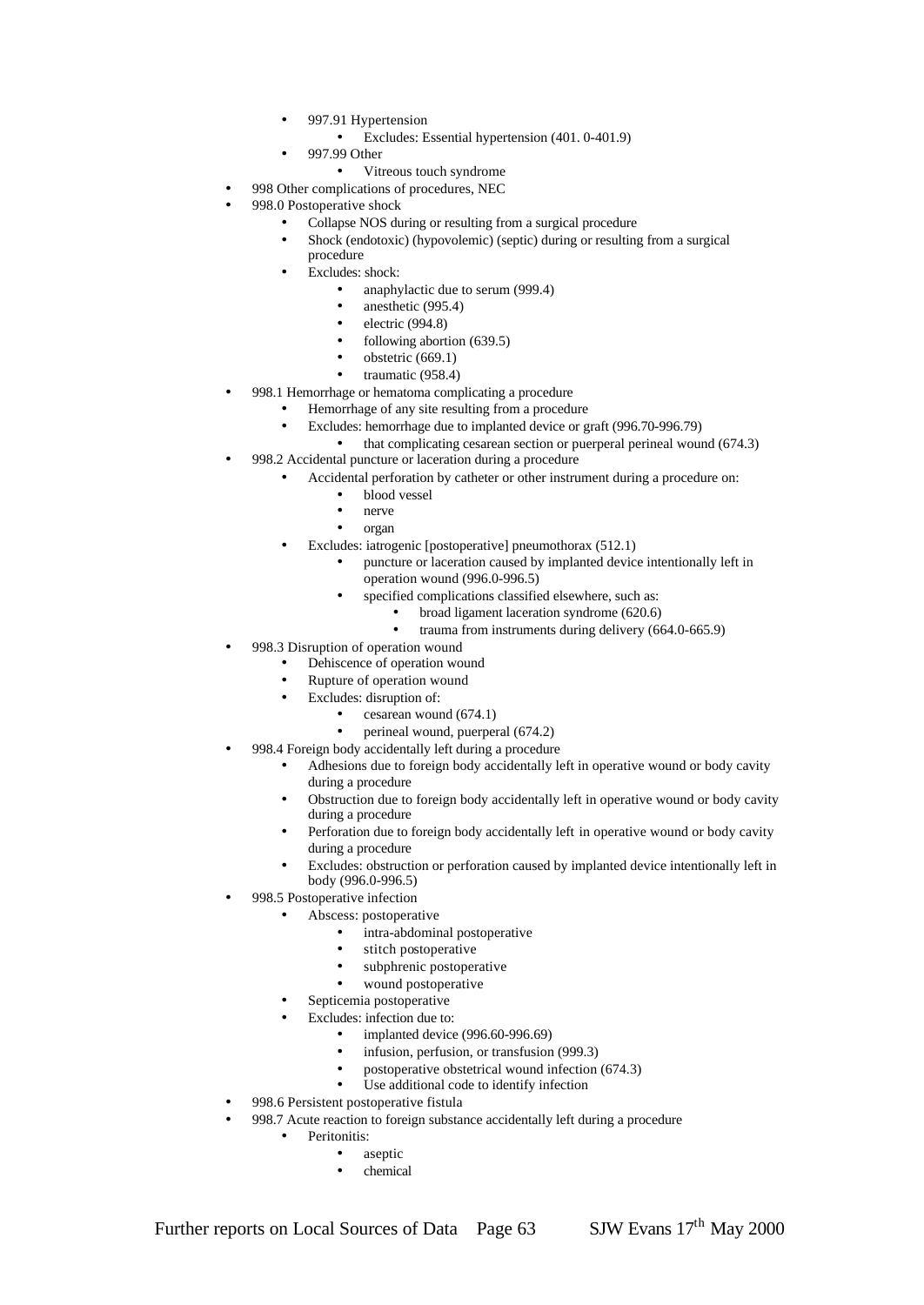- 998.8 Other specified complications of procedures, not elsewhere classified
	- 998.81 Emphysema (subcutaneous) (surgical) resulting from a procedure
	- 998.82 Cataract fragments in eye following cataract surgery
	- 998.89 Other specified complications
	- 998.9 Unspecified complication of procedure, not elsewhere classified
		- Postoperative complication NOS
			- Excludes: complication NOS of obstetrical surgery or procedure (669.4)
- 999 Complications of medical care, not elsewhere classified
- Includes: complications, not elsewhere classified, of:
	- dialysis (hemodialysis) (peritoneal) (renal)
	- extracorporeal circulation
	- hyperalimentation therapy
	- *immunization*
	- *infusion*
	- inhalation therapy
	- *injection*
	- *inoculation*
	- perfusion
	- transfusion
	- vaccination
- ventilation therapy
	- Excludes: specified complications classified elsewhere such as:
		- complications of implanted device (996.0-996.9)
		- contact dermatitis due to drugs (692.3)
		- dementia dialysis (294.8)
			- $\bullet$  transient (293.9)
		- dialysis disequilibrium syndrome (276.0-276.9)
		- poisoning and toxic effects of drugs and chemicals (960.0-989.9)
		- postvaccinal encephalitis (323.5)
		- water and electrolyte imbalance (276.0-276.9)
- 999.0 Generalized vaccinia
- 999.1 Air embolism
	- Air embolism to any site following infusion, perfusion, or transfusion
	- Excludes: embolism specified as:
		- complicating:
			- abortion (634-638 with .6, 639.6)
			- ectopic or molar pregnancy (639.6)
			- pregnancy, childbirth, or the puerperium (673.0)
			- due to implanted device (996.7)
			- traumatic (958.0)
- 999.2 Other vascular complications
	- Phlebitis following infusion, perfusion, or transfusion
	- Thromboembolism following infusion, perfusion, or transfusion
	- Thrombophlebitis following infusion, perfusion, or transfusion
	- Excludes: the listed conditions when specified as:
		- due to implanted device (996.61-996.62, 996.72-996.74)
			- postoperative NOS (997.2)
- 999.3 Other infection
	- Infection following infusion, injection, transfusion, or vaccination
	- Sepsis following infusion, injection, transfusion, or vaccination
	- Septicemia following infusion, injection, transfusion, or vaccination
	- Excludes: the listed conditions when specified as:
		- due to implanted device (996.60-996.69)
		- postoperative NOS (998.5)
- 999.4 Anaphylactic shock due to serum
	- Excludes: shock:
		- allergic NOS (995.0)
		- anaphylactic:
			- NOS (995.0)
				- due to drugs and chemicals (995.0)
- 999.5 Other serum reaction
	- Intoxication by serum
		- Protein sickness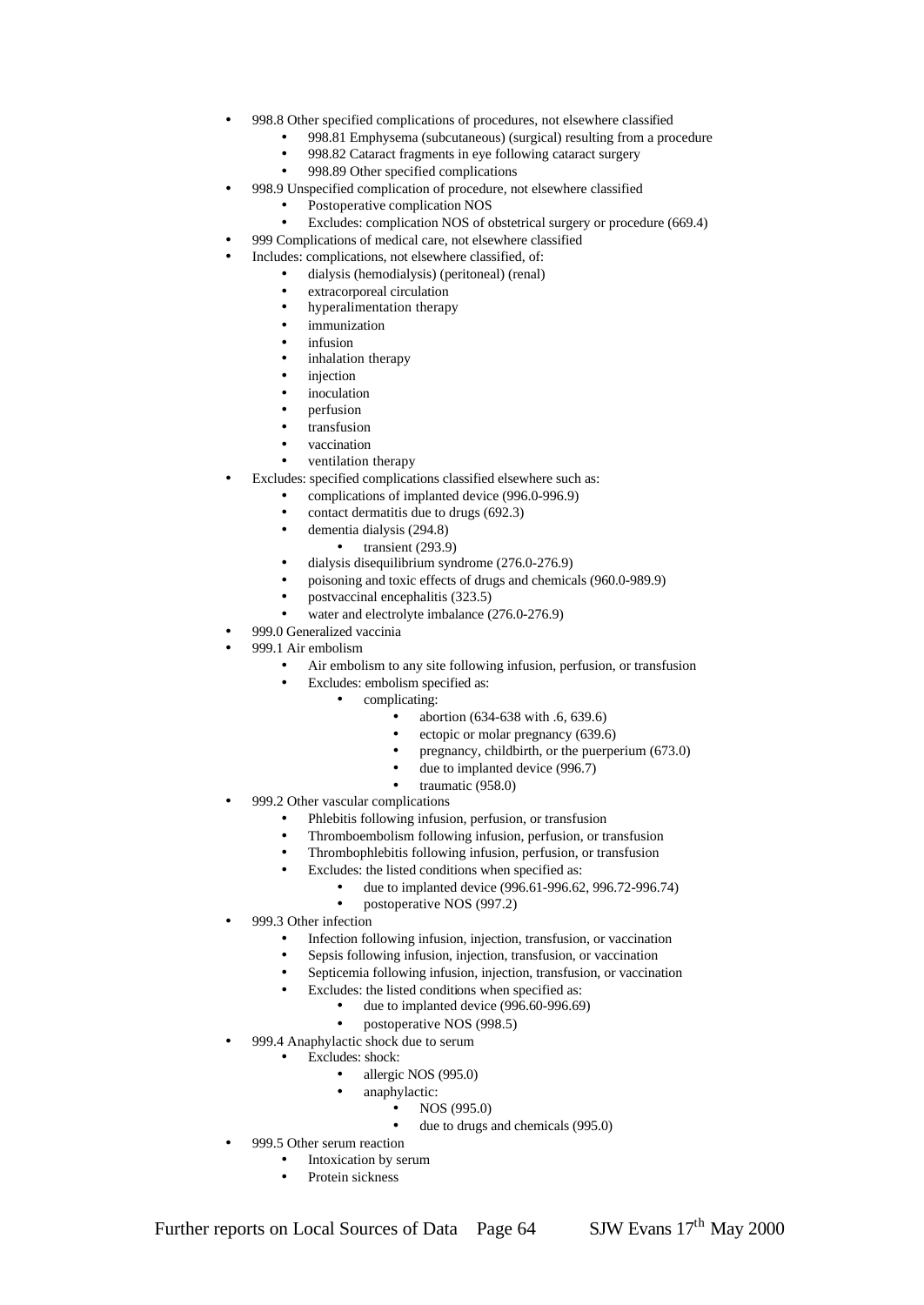- Serum rash
- Serum sickness
- Urticaria due to serum
	- Excludes: serum hepatitis (070.2-070.3)
- 999.6 ABO incompatibility reaction
	- Incompatible blood transfusion
	- Reaction to blood group incompatibility in infusion or transfusion
- 999.7 Rh incompatibility reaction
	- Reactions due to Rh factor in infusion or transfusion
- 999.8 Other transfusion reaction
	- Septic shock due to transfusion
	- Transfusion reaction NOS
	- Excludes: postoperative shock (998.0)
- 999.9 Other and unspecified complications of medical care, not elsewhere classified
	- Complications, not elsewhere classified, of:
		- electroshock therapy
		- inhalation therapy
		- ultrasound therapy
		- ventilation therapy
	- Unspecified misadventure of medical care
		- Excludes: unspecified complication of:
			- phototherapy (990)
			- radiation therapy (990)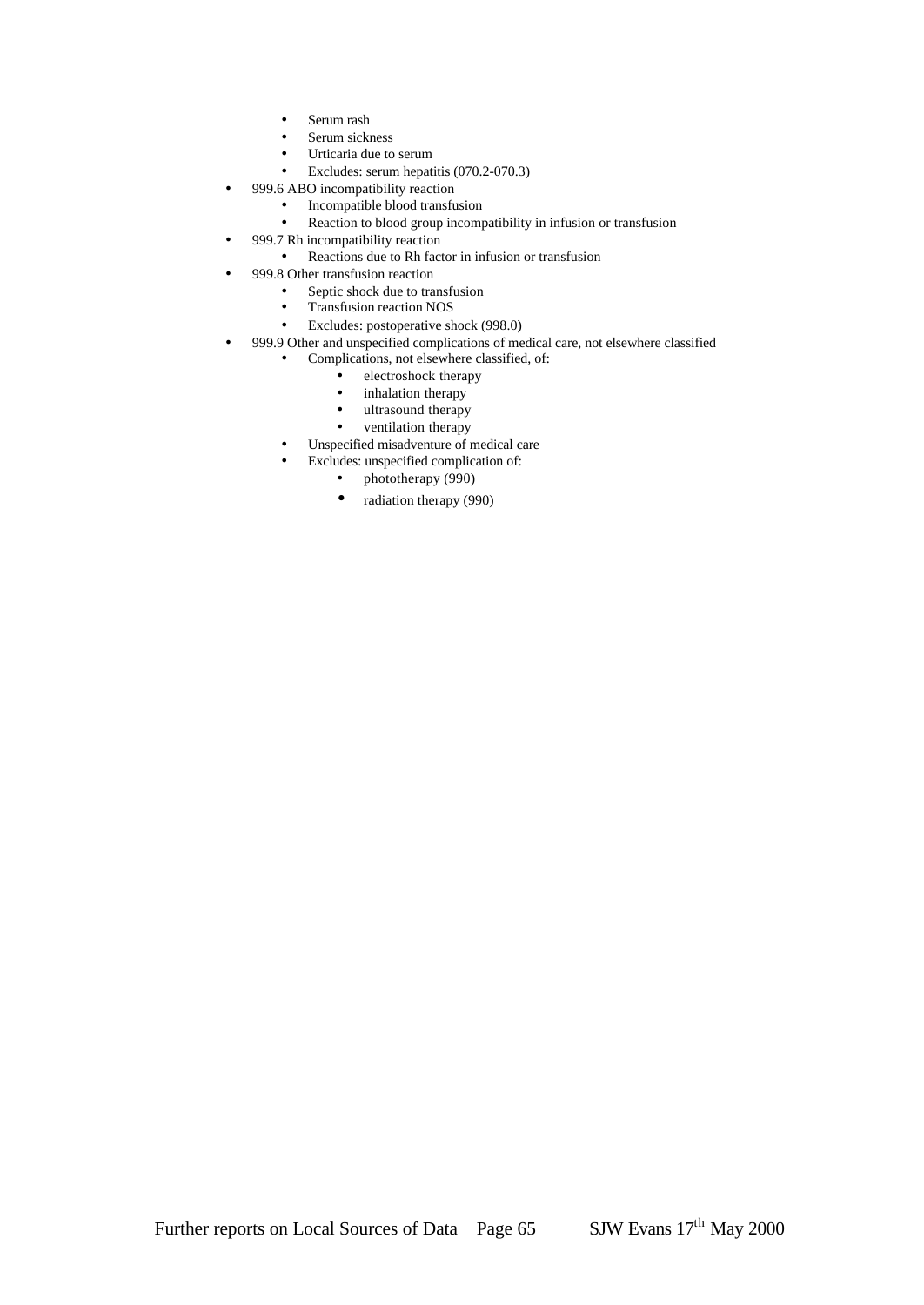# **Appendix tables for section on Perfusionists' log**

# **Appendix C1 Description of the Excel spreadsheet for the Clinical Perfusionists' Log - CPL**

Each column in the spreadsheet is described with brief comments.

# **1 Serial Number**

### (Column A)

The serial number of operations performed from when the log was started: the first entry for 1984 is 2981. The first relevant entry for the Inquiry and on the spreadsheet is 2983. This is a four digit numeric code until the end of 1992. Thereafter the format is `two digits (representing the year)/up to three digits (representing the sequence of the operation within the year). Thus there is a unique number for each visit to the operating theatre but not for each patient.

### 2 *Surgeon*

# (Column B)

Initials (occasionally surname or first name) of the doctor carrying out the operation(s). Different initials appear to be used for the same person: the entry in the spreadsheet is the actual entry in the record. There are 24 cases where there is no entry within the perfusionists' records and `no entry` has been included within the spreadsheet. There are 49 unique values.

### 3 *First name*

# (Column C)

There is only one first name available until 23 October 1991 (when the use of labels was introduced) and therefore only this has been included throughout. It appears as though the entry in the perfusionists records is the name by which the child is generally known i.e. includes a number of abbreviated terms: the entry in spreadsheet is as in record.

### 4 *Surname*

# (Column D)

Alpha as in the perfusionists' records. There are two missing values but these appear to have surname included in the first name column.

### 5 *Age*

# (Column E)

Up until 24 October 1991 the entry is in number of years and/or fractions of a year (the fraction may be in terms of days, weeks or months). After this date this field is blank except for one record for which no date of birth is recorded. Where the age is not known `no entry` has been included. (one case). 517 rows are blank.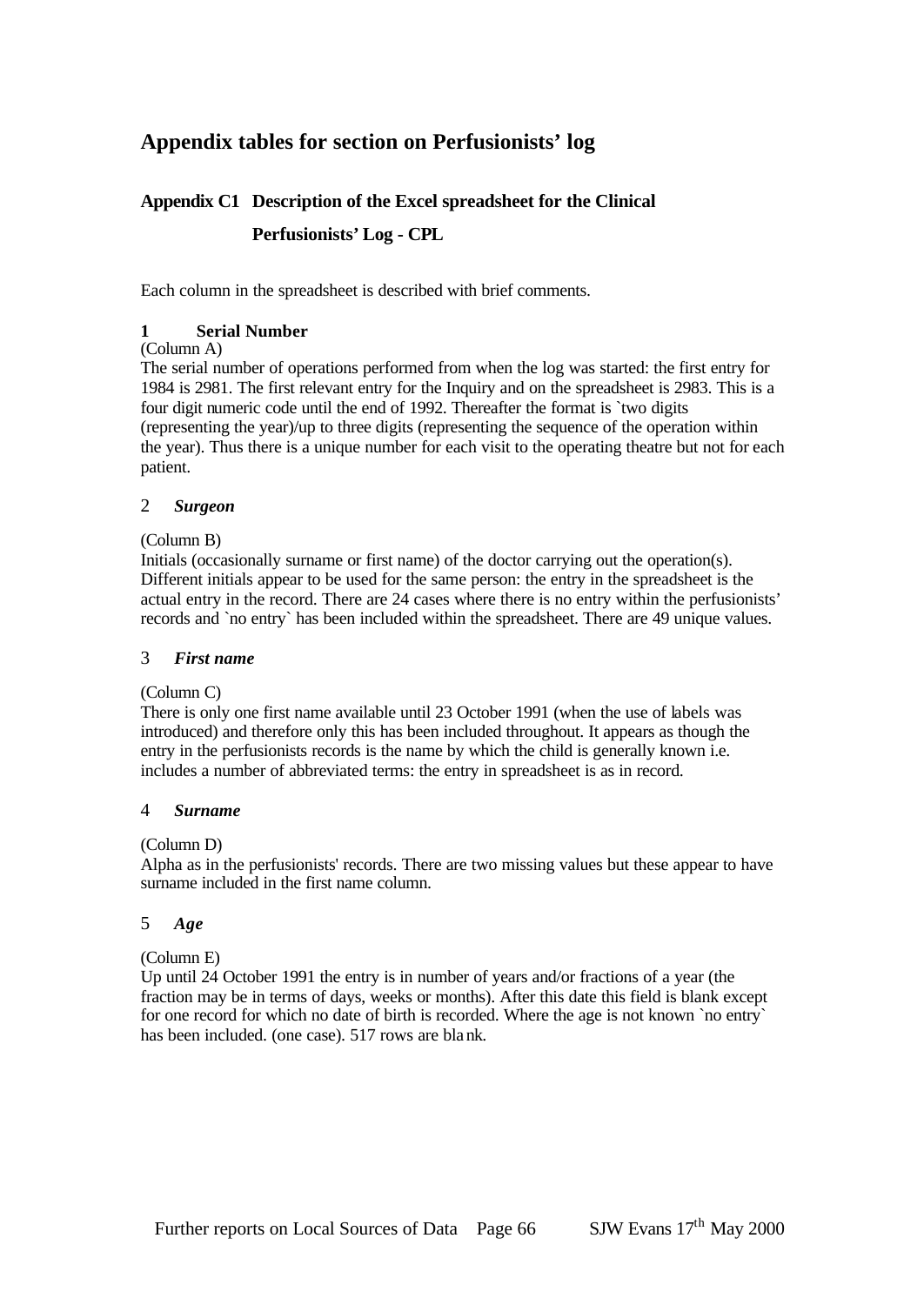# 6 *Date of Birth*

### (Column F)

Only recorded after 23 October 1991. Format in spreadsheet is (--/--/----) except for one record where only the age is given. Where the age is not known `no entry ` has been included in the spreadsheet.( 2 Cases)

### 7 *Sex*

(Column G)

Up until 24 October 1991 this is not stated and has been guessed on the basis of the first name. After October 1991 sex is included on the label. Entry on the spreadsheet is. M=male, F=female, if any doubt  $=$ ?. No entry in 72 cases with 4 labelled "No entry", where sex is not recorded after 24 October 1991

### 8 *Consultant Responsible*

### (Column H)

Initials only and the same points arise, as with the surgeon i.e. initials are different for the same person). This is only recorded in the records and spreadsheet when the consultant is different from the stated surgeon. In all other cases the field has been left blank but it should be assumed to be the surgeon.

# 9 *Description of operation*

### (Column I)

In alpha as written in the record. Often different terminology and /or abbreviations are used for the same operation or procedure but entry in spreadsheet is as in record. The level of detail appears to differ according to the person making the entry. In a very few cases (it has been insufficient to give a code (see operation code columns). There are also four cases where there was no entry within the records: this fact has been entered on the spreadsheet for these cases.

# 10 *Operation Codes*

# (Column J)

Up to five operation codes using the OPCS S4. There is one case where insufficient information has been given to allocate a code. There are also some instances where the information given is limited but a code has been allocated: where this is the case an entry has been made in the comments column.

# 11 *ICD Code*

### (Column O)

In general only a few codes have been allocated and included in the spreadsheet in effect only those record for which an operation code was not possible. ICD 9 classification has been used (four digits including a decimal point.)

### 12 *Comments*

### (Column P)

As indicated above this has been included in the spreadsheet and used it indicate the possibility of a different operation code. There are 20 different comments in 90 records.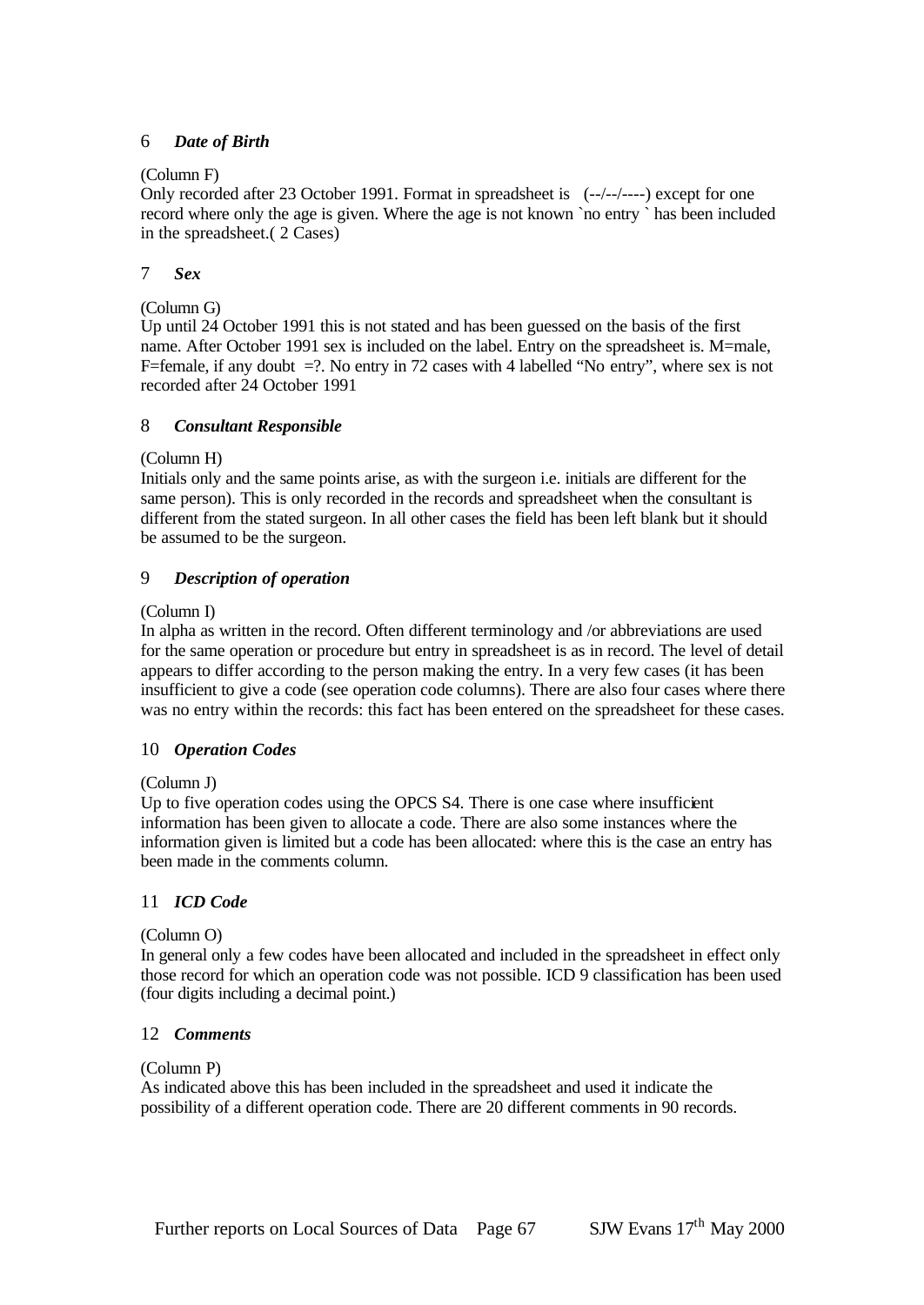# 13 *Date of Operation*

### (Column R)

Format in spreadsheet --/--/-----. Available for all records.

# **14 BRI number.**

# (Column R)

Only available from 24 October 1991. This is the unique patient identification number. Format varies slightly across the record BRI plus 6-digit numeric number, BCH plus7 digit numeric number with a few exceptions namely BRI with 7 digits and STMH with 7 digits.

# 15 *Emergency*

# (Column S)

This has been recorded where there is a positive statement that it is an emergency case within the records. The entry in the spreadsheet is `Yes` (10 cases) or the field has been left blank.

# 16 *DOT*

(Column T)

This denotes `Death on Table`. This has been recorded where there is a positive statement to this effect in the records. The entry in spreadsheet is `Yes` (33 cases) or the field has been left blank.

# 17 *Repeat*

(Column U)

This denotes whether this is a repeat operation. Entry in records is `redo or repeat`. Entry in spreadsheet is `Yes` (34 cases) or the field has been left blank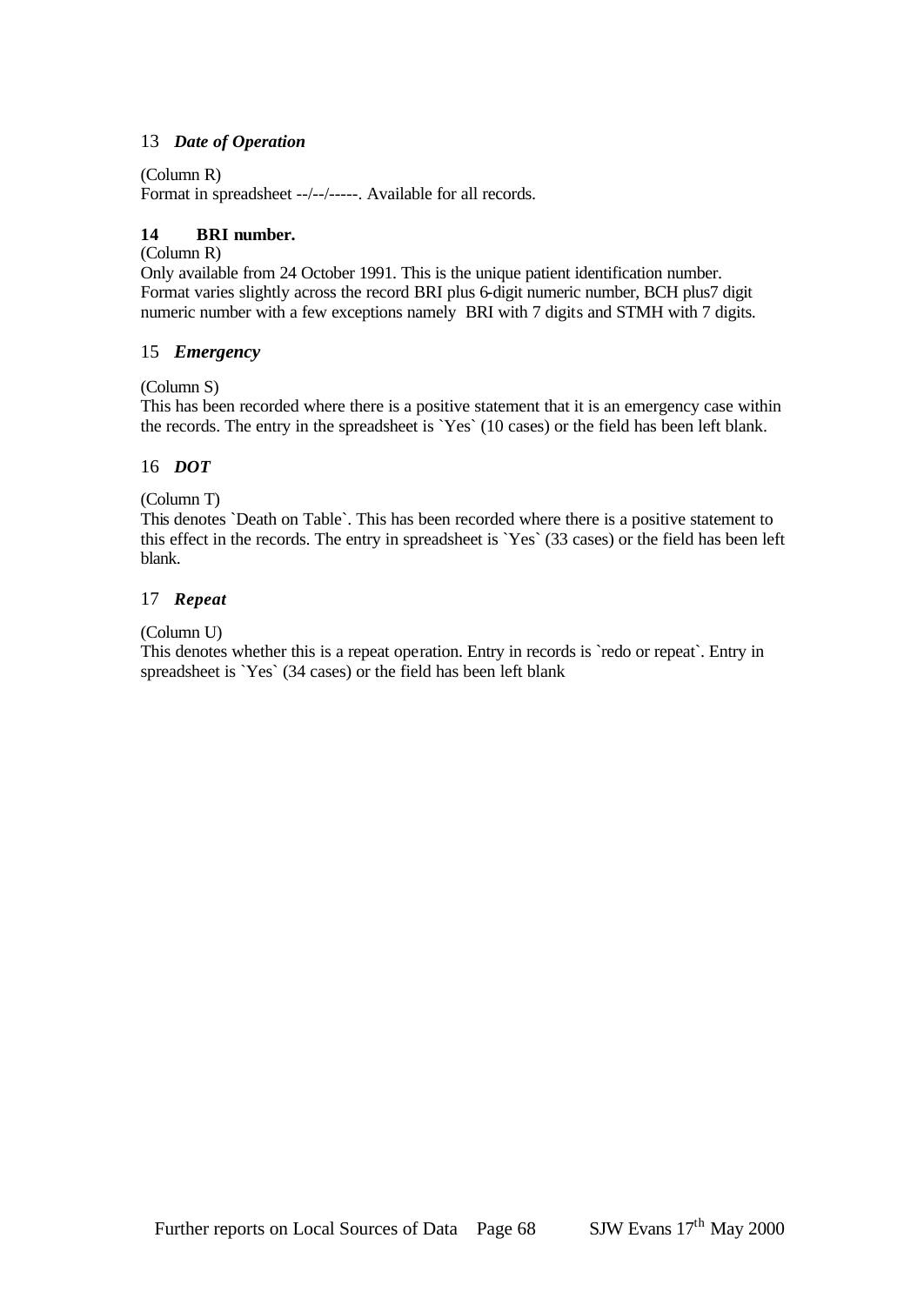# **Appendix C2**

# **Descriptions of operations that were not coded as involving heart, arteries or veins in CPL**

DORV inoperable,insertion of Gortex shunt VF,support bypass Rewarm/perfusion from Hypothermia 4 \* no entry (4 operations had no entry for the operation description at all) Re-exploration of chest tracheoplasty 3 \* DORV St Jude AVG 304 21mm conduit S/N 603649 Reopen chest onto CPB to enable bleeding points to be sutured Repair thoracic aneurysm

# **Appendix C3**

Table C3.1 OPCS-4 codes not included in the "Open/closed" classification and number of procedures with those codes -CPL

| <b>OPCS</b>      | No. of         |
|------------------|----------------|
| code             | procedures     |
| K048             | 3              |
| K148             | 5              |
| K201             | 1              |
| K228             | 1              |
| K449             | 1              |
| K488             | 1              |
| K559             | 1              |
| L013             | $\overline{2}$ |
| L018             | $\overline{2}$ |
| L059             | 3              |
| L064             | $\overline{2}$ |
| L <sub>104</sub> | 1              |
| Total            | 23             |